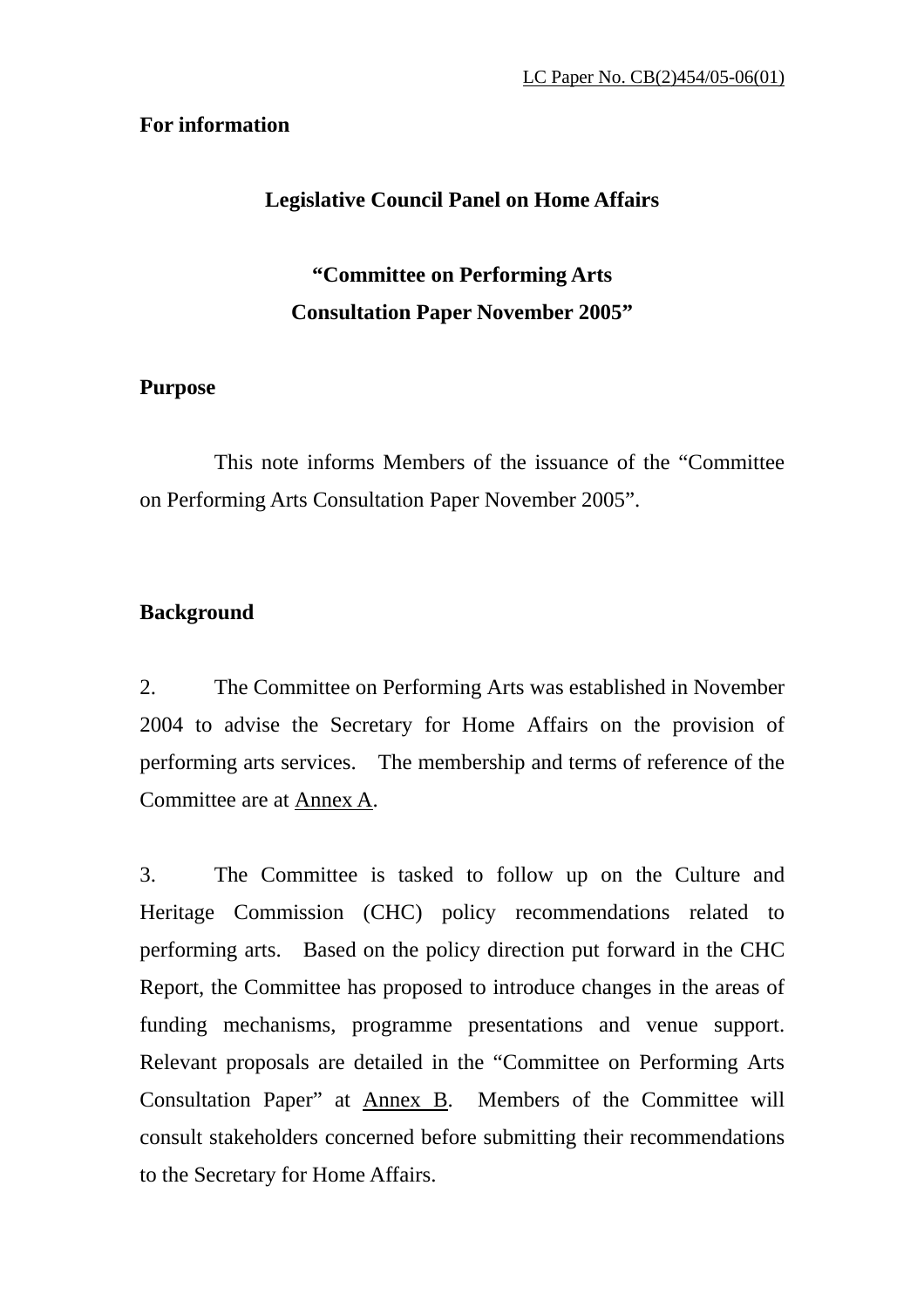# **Consultation Period**

4. The Consultation will last for two months from 17 November 2005 to 16 January 2006.

**Secretariat, Committee on Performing Arts November 2005**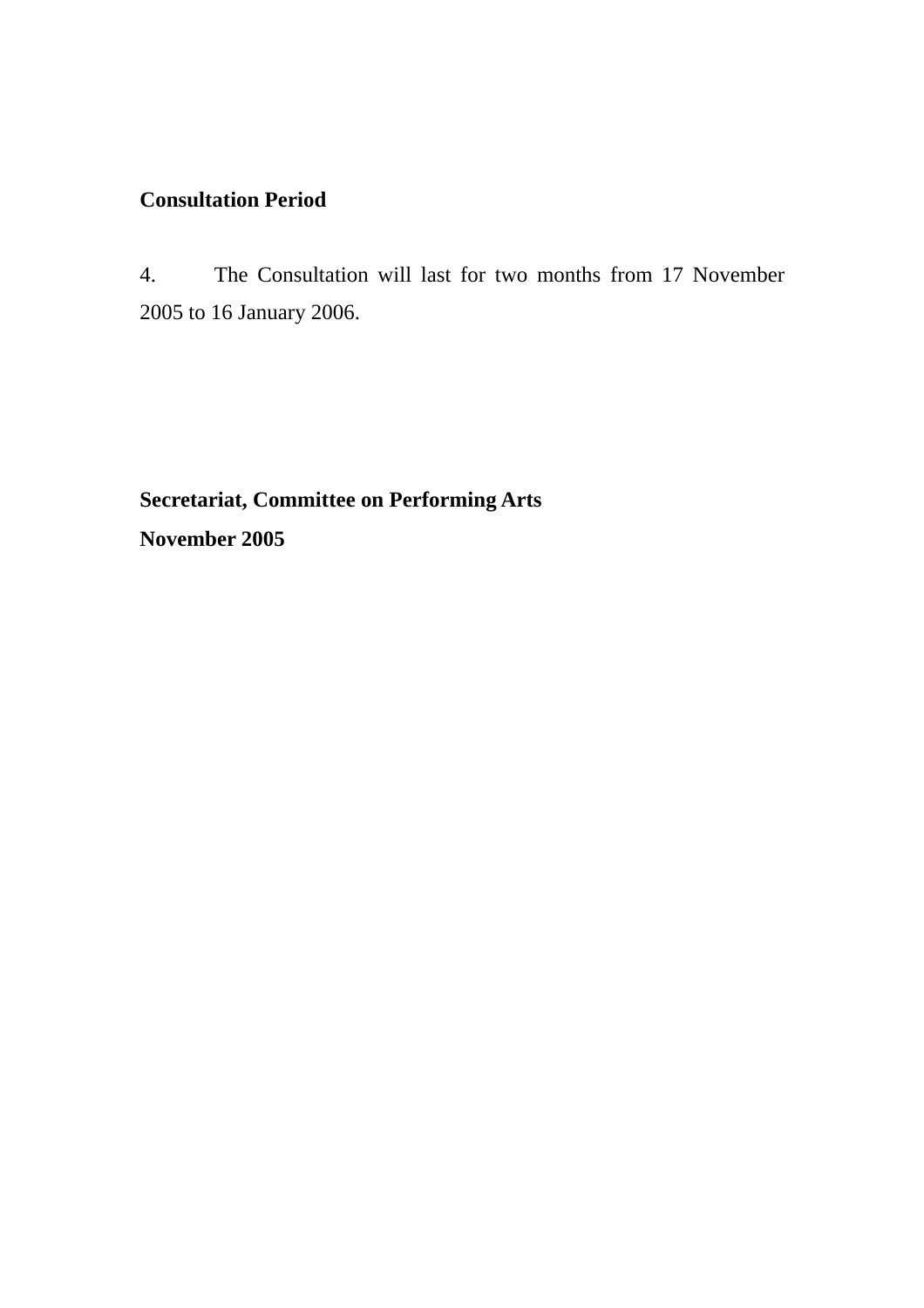# 表演藝術委員會 **Committee on Performing Arts**

# 成員名單

Membership List

**Chairman** 主席 Dr Darwin CHEN, CDC <br> **Example 2018** 

| Dr Darwin CHEN, SBS                          | 陳達乂  导工,) DD)  |
|----------------------------------------------|----------------|
| Vice-chairman 副主席                            |                |
| Mr CHANG Ching-po, Clarence                  | 張正甫先生          |
| Members 委員                                   |                |
| Mr CHAN Chung-bun, Bunny, BBS, JP            | 陳振彬先生,BBS,JP   |
| Mr Jolland CHAN                              | 陳劍和先生          |
| Mr CHENG Kam-chung, Eric, MH                 | 鄭錦鐘先生,MH       |
| Mr CHUNG King-fai, BBS                       | 鍾景輝先生,BBS      |
| Mr Glenn FOK                                 | 霍經麟先生          |
| Dr Saimond IP                                | 葉松茂博士          |
| Mr KO Chi-sum                                | 高志森先生          |
| Mr LAM Kin-ko, Stewart                       | 林建高先生          |
| Dr LAM Pun-lee                               | 林本利博士          |
| Mrs LAU KUN Lai-kuen, Stella                 | 劉靳麗娟女士         |
| Miss LAU Man-man, Lisa, MH                   | 劉文文女士,MH       |
| Mr MA Fung-kwok, SBS, JP                     | 馬逢國先生, SBS, JP |
| Mr MA Hung-ming, John, BBS                   | 馬鴻銘先生,BBS      |
| Mr PUN Siu-fai                               | 潘少輝先生          |
| Dr SHEN Shir-ming                            | 沈雪明博士          |
| The Rt Rev SOO Yee-po, Thomas, JP            | 蘇以葆主教, JP      |
| Mrs TOO SO Kwok-chun                         | 朱蘇國珍女士         |
| Dr YU Siu-wah                                | 余少華博士          |
| <b>Representative of Home Affairs Bureau</b> | 民政事務局代表        |
| Representative of Leisure and Cultural       | 康樂及文化事務署代表     |
| <b>Services Department</b>                   |                |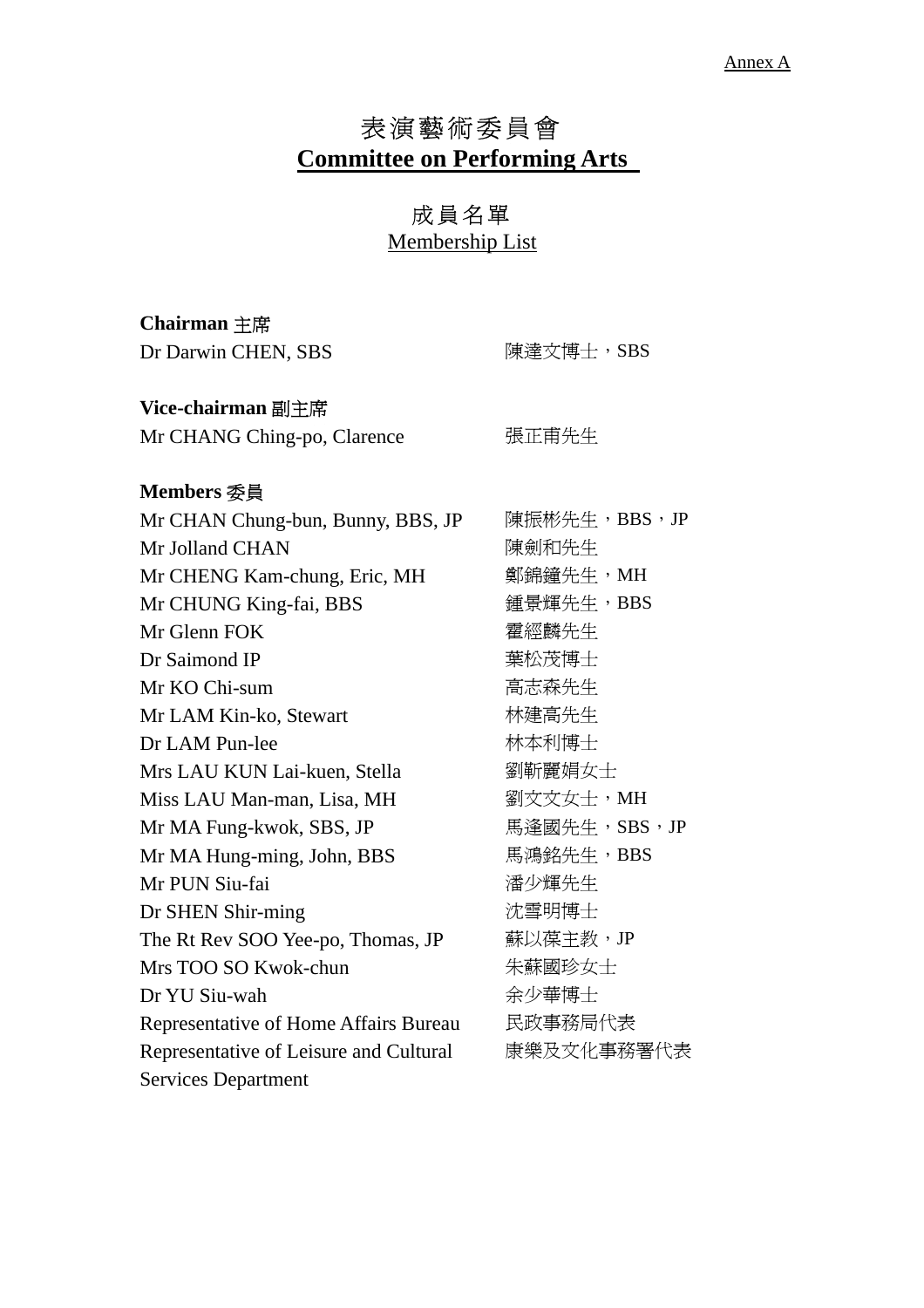#### **Terms of Reference**

To advise the Secretary for Home Affairs on the provision of performing arts services, including:

- 1. the promotion of appreciation, expression and creativity in performing arts;
- 2. the formulation of strategies and plans for the development of performing arts facilities and services, with reference to the Culture and Heritage Commission policy recommendations; and
- 3. the encouragement of community support and partnership with different sectors in arts education, cultural exchange and other matters pertaining to the promotion of the performing arts.

#### 職權範圍

就表演藝術服務向民政事務局局長提供意見,包括:

- 1. 提倡表演藝術的欣賞、表達和創作;
- 2. 參考文化委員會提出的政策建議, 制定表演藝術設施及服 務的發展策略和計劃;以及
- 3. 鼓勵社會人士支持並與各界合力推 行藝術教育、文化交流 及其他提倡表演藝術的相關活動。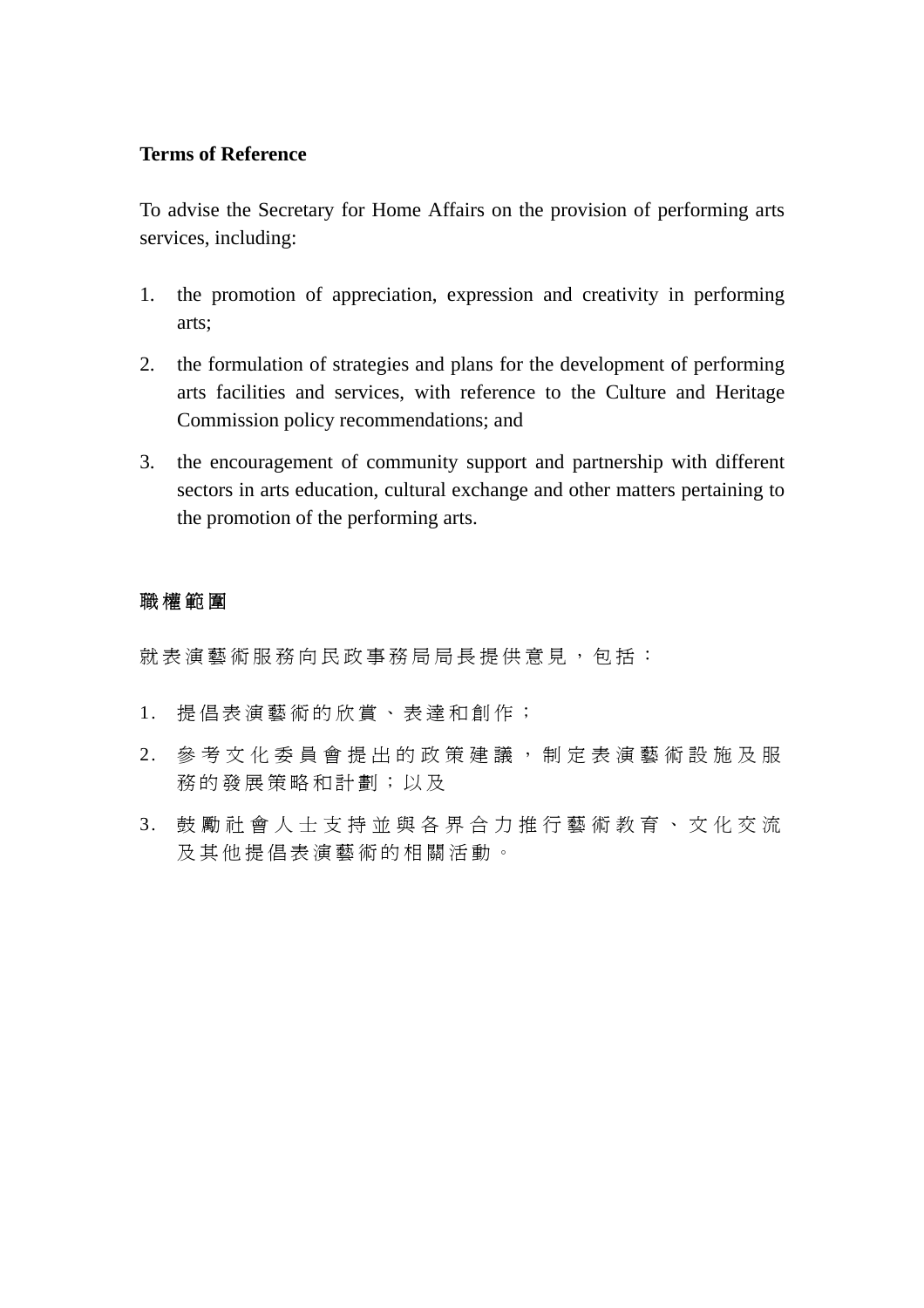# **Committee on Performing Arts Consultation Paper**

**November 2005**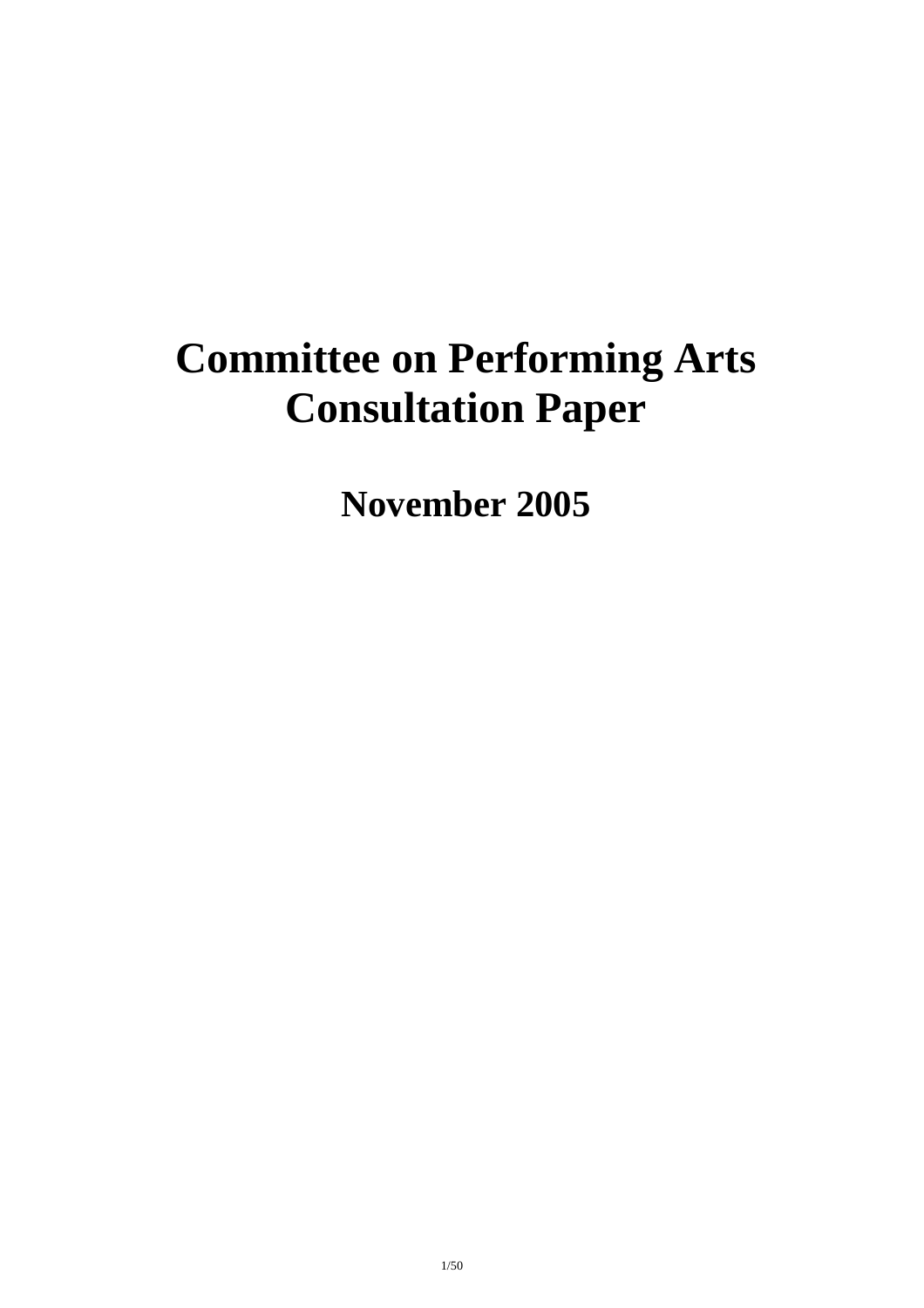# **Preface**

l

The Committee on Performing Arts (The Committee) was established in November 2004 to advise the Secretary for Home Affairs on the provision of performing arts services. Its membership is at Annex 1. The Committee is tasked to follow up on the Culture and Heritage Commission  $(CHC)$  policy recommendations related to performing arts.<sup>1</sup> Its terms of reference is at Annex 2.

In order to speed up the work of the Committee, three Sub-committees were set up to look into funding policy, programme policy and venue policy respectively. The memberships and terms of references of the three Sub-committees are at Annexes 3 to 5.

In the past year, members have had nearly 40 formal and informal meetings (including Committee and Sub-committee meetings, retreat, meetings with arts groups, senior staff of Leisure and Cultural Services Department (LCSD) and representatives of LCSD Staff Associations). The Committee considers the timing is right to introduce changes in the areas of funding mechanisms, programme presentations and venue provisions, based on the policy direction put forward in the CHC Policy Recommendation Report. Members wish to consult stakeholders concerned before submitting their recommendations to the Secretary for Home Affairs.

There are certainly other related areas of concerns (such as performing arts education, cultural exchange, arts festivals, marketing and promotion, audience building, community support and corporate sponsorship) which need to be addressed pertaining to the promotion and sustainable development of the performing arts in Hong Kong. This consultation paper serves as a start to a series of studies and recommendations in the medium term.

<sup>&</sup>lt;sup>1</sup> Committee on Museums and Committee on Libraries were established at the same time to follow up the other policy recommendations of the Culture and Heritage Commission.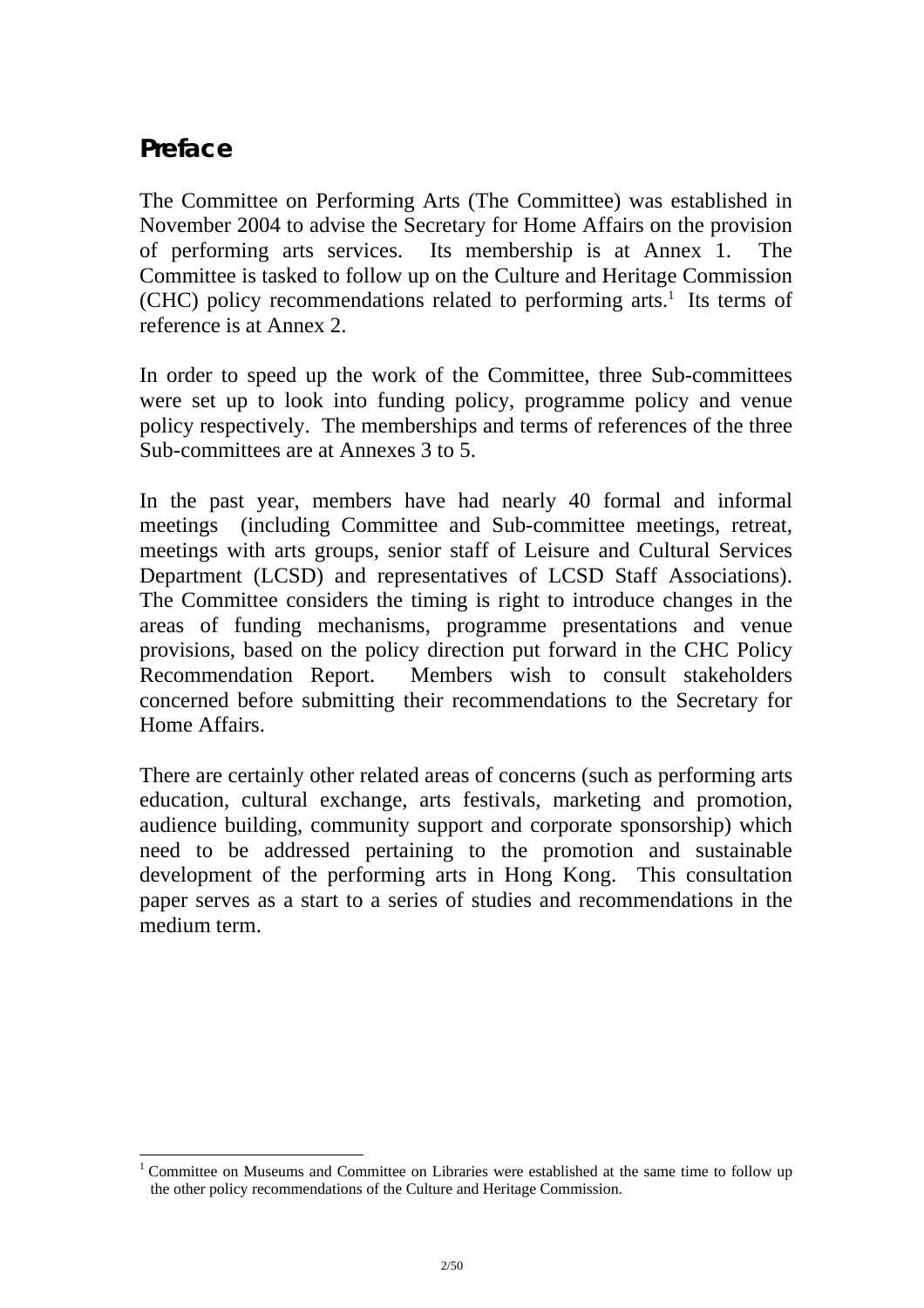# **Contents**

|            | Chapter 1: Policy on Arts Development                        |
|------------|--------------------------------------------------------------|
|            | Chapter 2: Funding for Major Performing Arts Groups          |
| Chapter 3: | Support for Budding/Small/Medium Performing Arts Groups      |
|            | <b>Chapter 4:</b> Presentation of Performing Arts Programmes |
|            | Chapter 5: Venue Support for Performing Arts Groups          |
|            | Chapter 6: Performing Arts Scene in the Medium Term          |

Key Recommendations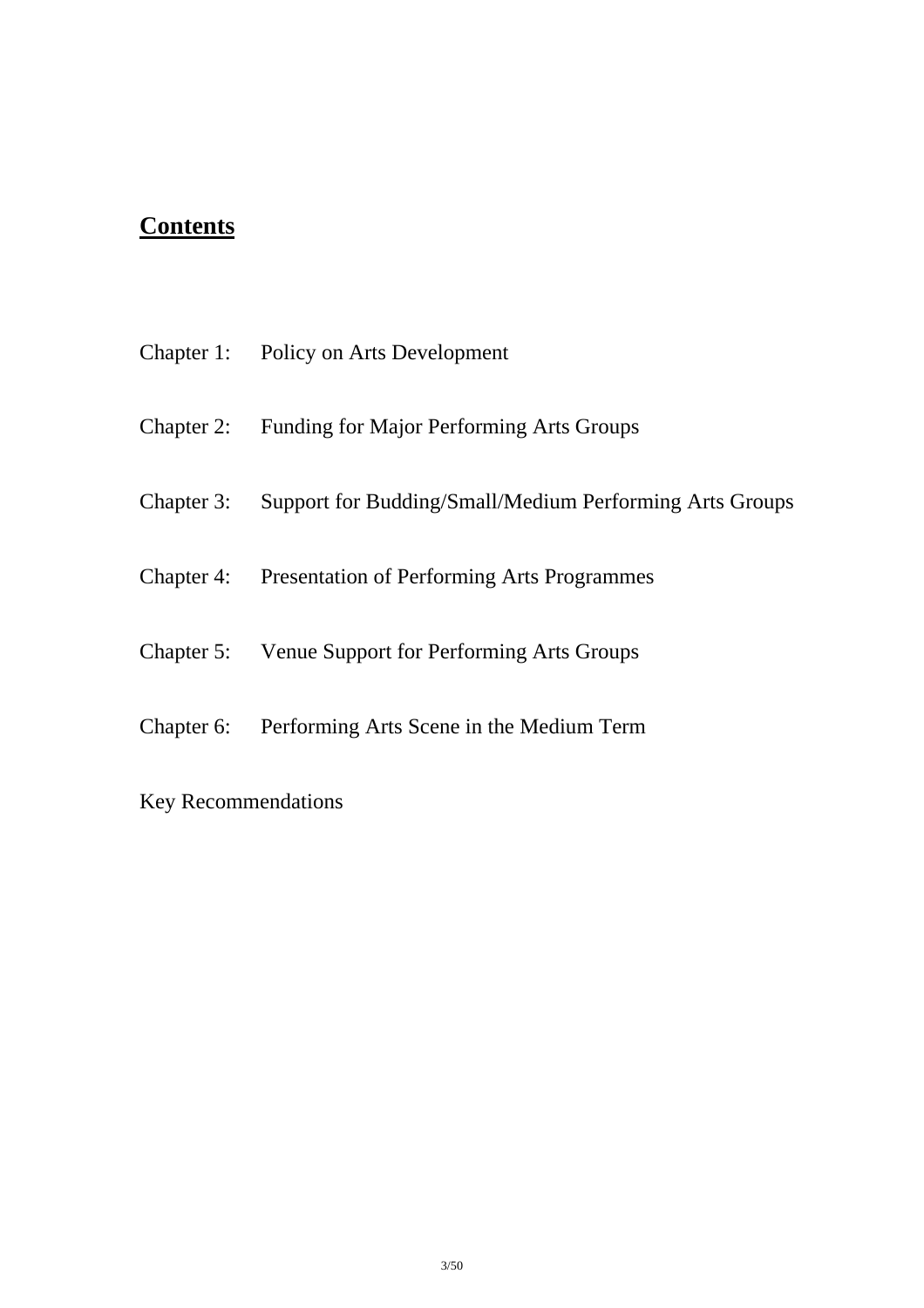# **Chapter 1: Policy on Arts Development**

#### **Policy Framework**

- 1.1 It is the government's policy to create an environment which is conducive to the freedom of expression and artistic creation and which encourages people's participation in such activities. The government sees its roles as a catalyst, promoting and encouraging the development of culture and the arts through the provision of venue and financial support, programme presentation, arts education and publicity.
- 1.2 The Culture and Heritage Commission (CHC) Policy Recommendation Report put forward six overall principles and strategies for promoting the long-term cultural development in Hong Kong. They are:
	- People-oriented

The development of culture cannot be separated from the needs of the people and the community at large. The society of Hong Kong inclines towards short-term interests and utilitarianism at the expense of spiritual pursuit. We need a social environment that pays due respect to culture and the arts.

• Pluralism

Hong Kong is an international city in southern China with the overwhelming majority of the population being Chinese. We must assimilate the best of Chinese and other cultures, and build a cultural environment that is started from local culture and grounded in Chinese culture but pluralistic and open to the world.

• Freedom of Expression and Protection of Intellectual Property

These are essential conditions for the lively development of a thriving culture scene. Both the government and the community must maintain and advance the achievement of Hong Kong in these areas.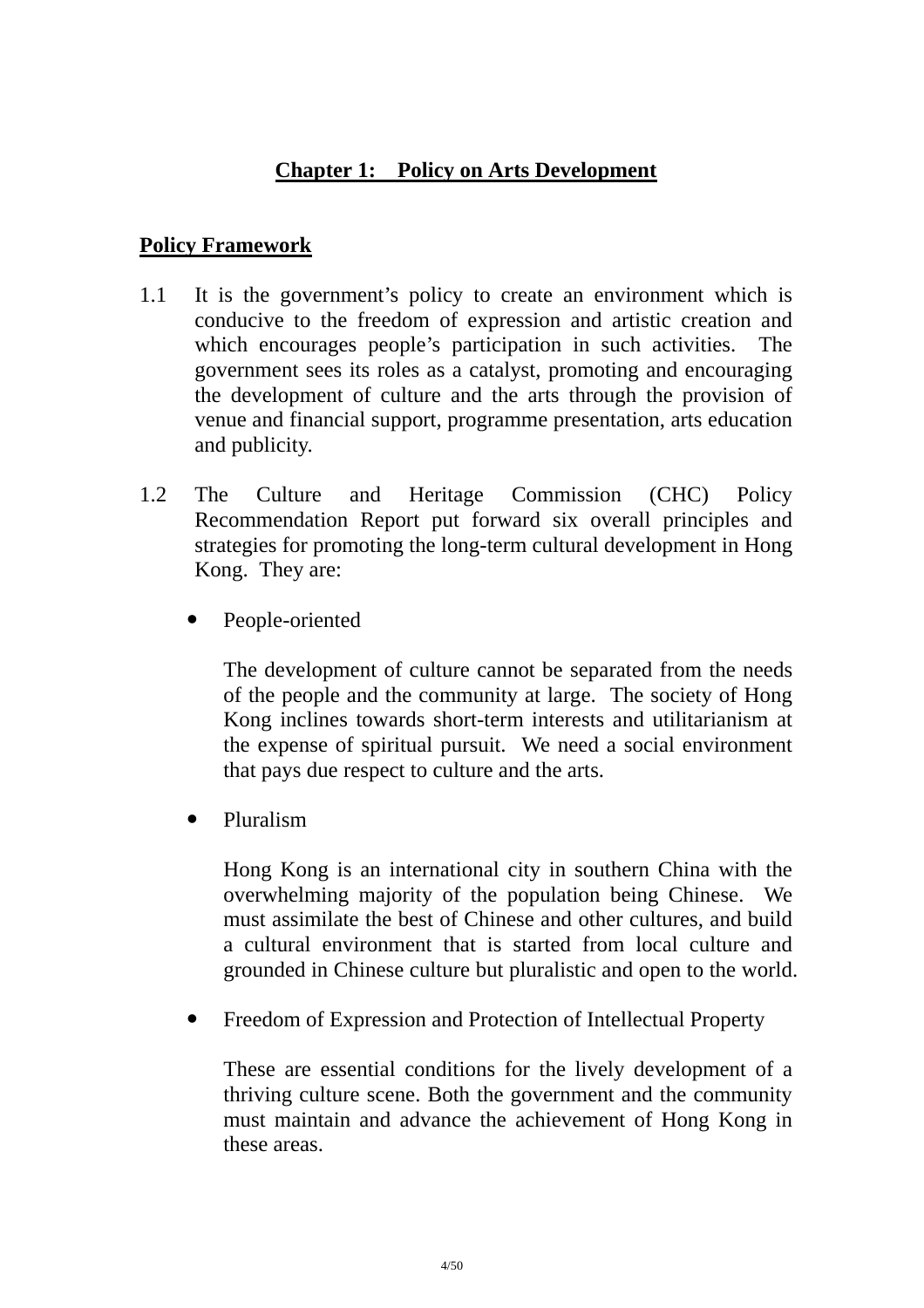! Holistic Approach

The development of culture is closely related to many policy areas such as education, urban planning, tourism, creative industries, and trade and economic development. The government should take cultural development as an important consideration in formulating policies.

Partnership

The government must allocate adequate resources on culture, encourage community participation and establish partnership among the government, the business community and the cultural sector.

Community-driven

In the long run, non-government organizations should take the lead in cultural development, and the government should gradually reduce its direct involvement and management in cultural facilities and activities.

- 1.3 The Leisure and Cultural Services Department (LCSD) is responsible for providing, inter alia, quality performing arts services commensurate with Hong Kong's development as a world-class city and events capital. This is done in the form of providing performing arts facilities, presenting cultural programmes and administering funding to major performing arts groups. Its mission in respect of performing arts covers the following five areas:
	- Nurture Talents and Strive for Excellence: By supporting both established and budding local artists to strive for excellence and enrich Hong Kong's cultural heritage.
	- Serve the Public and Enhance the Quality of their Life: By strategic programming of distinguished, diverse and challenging cultural programmes to serve the different needs, aspirations and interests of the community and keep the society abreast of the international cultural scene.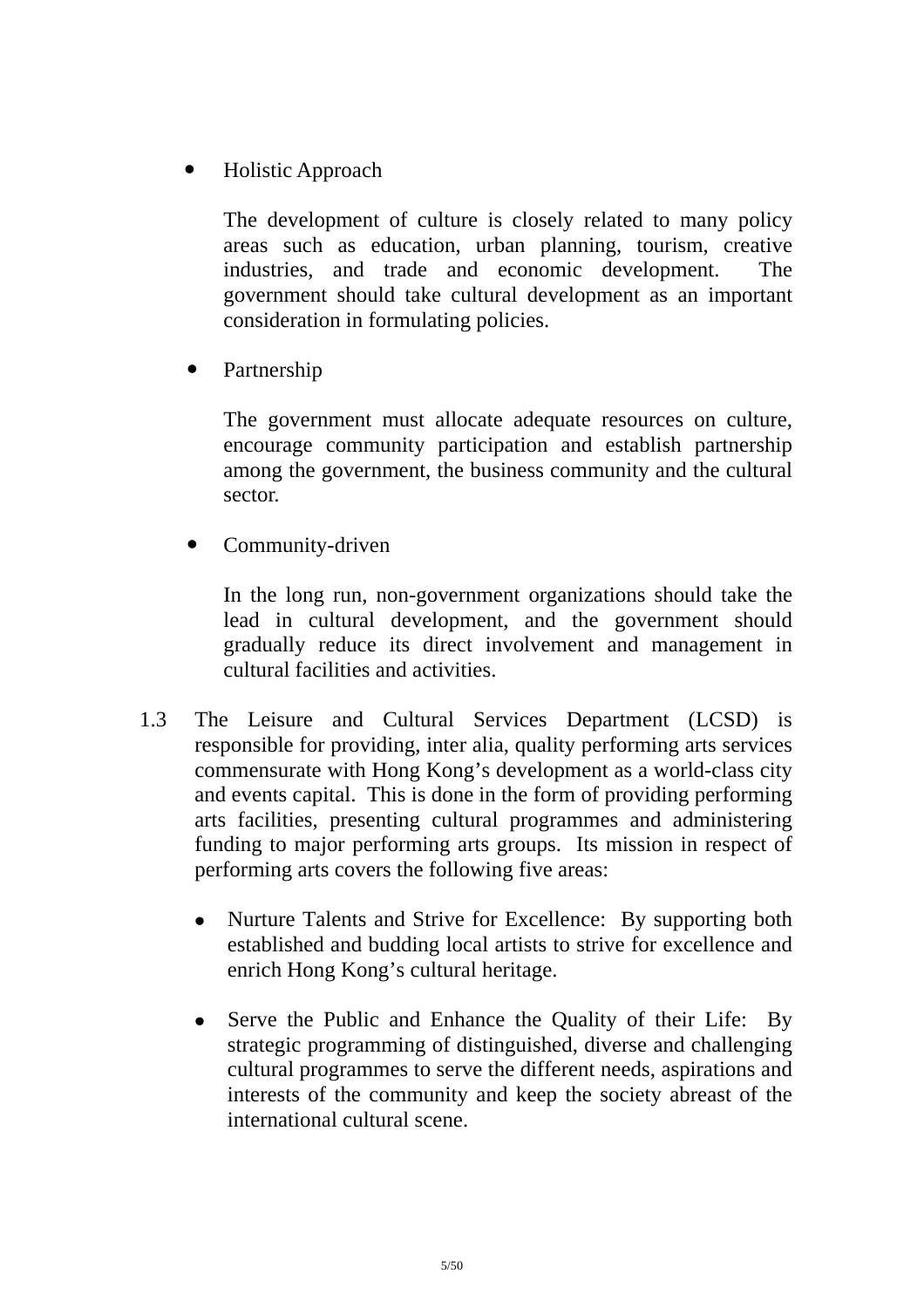- Develop Arts and Cultivate Creativity: By providing more arts education programmes for schools and the community to foster creativity, and to raise in particular young people's cultural literacy.
- Promote Chinese Culture and Traditions: By showcasing outstanding Chinese performing artists from the mainland and other places with a view to preserving Chinese cultural heritage and their contemporary manifestation.
- Foster Cultural Exchange and Maintain Cultural Links: By collaborating with cultural organizations and institutions from around the world in the organization of cultural exchange activities.
- 1.4 The Hong Kong Arts Development Council (HKADC) has been promoting arts development in Hong Kong according to the following four strategies:
	- Develop the social functions of the arts to increase public awareness of the role of the arts in encouraging creativity and pluralism, and enhancing civil quality and integrated intelligence;
	- ! Expand the market for the arts and build audience participation;
	- Promote life-long arts education for all; and
	- Enhance the artistic level and social status of artists.
- 1.5 The Committee considers that Hong Kong cultural and arts policies need to be timely and readily adaptable to the changing social environment. Hence, it is healthy to continue the debate on such policies in the community. The Committee wishes to emphasize two major policy recommendations of CHC – cultural position and government's role.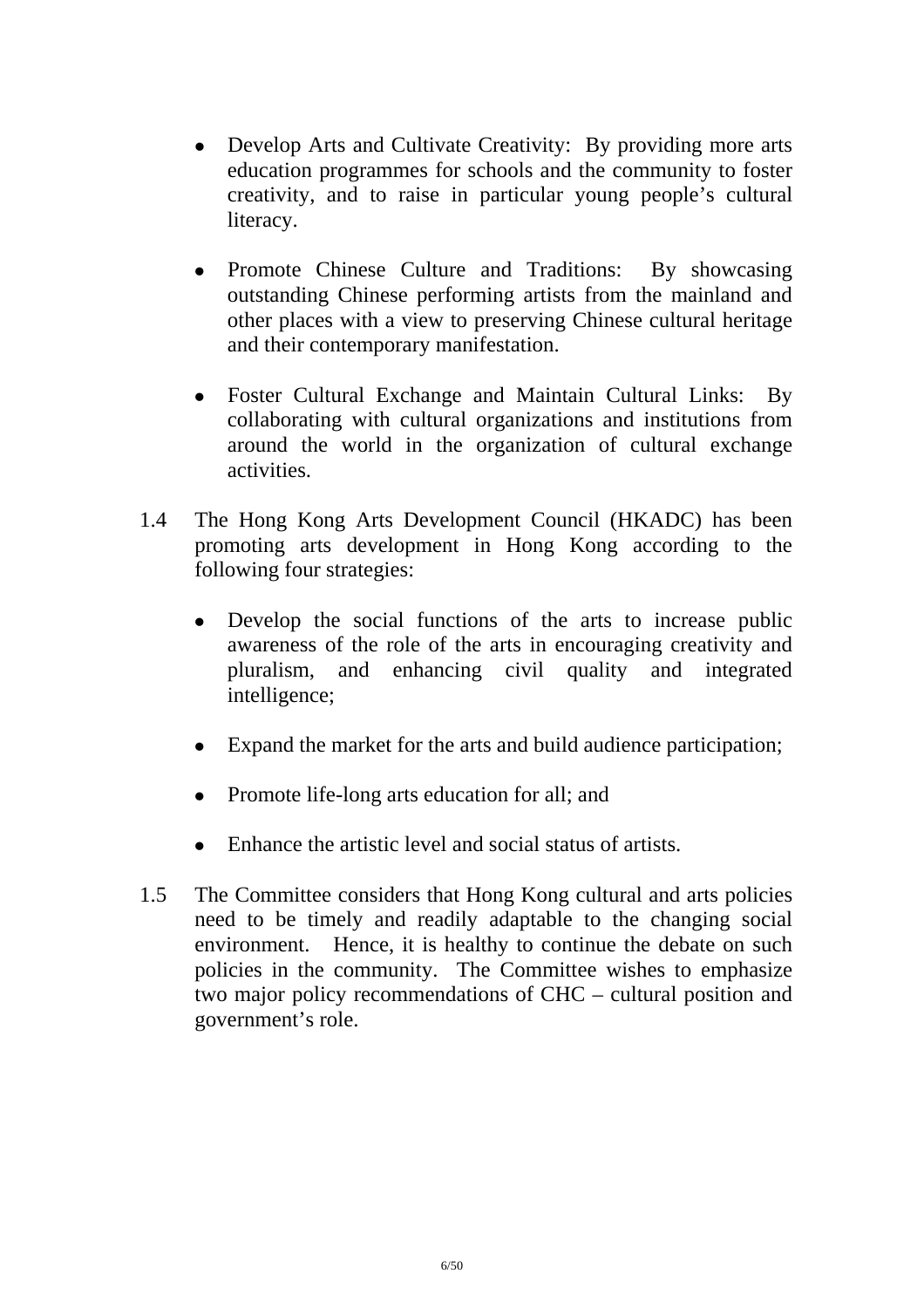# **Hong Kong's Cultural Position**

1.6 The Committee recognizes that while the great majority of the population in Hong Kong is Chinese, the 150 years of British administration has shaped Hong Kong as a modernised city, drawing on the essence of the Chinese culture and a diversity of cultures in developing the city's pluralistic and international character. The long tradition of Chinese culture offers a great treasure house for the sustained development of the city's local culture. All these contribute to the uniqueness of Hong Kong's culture. Hong Kong people's cultural identity should start from acknowledging its local character as well as the deeply-rooted Chinese cultural traditions. It should also possess a global vision which is open, pluralistic and commensurate with Hong Kong's international status. As a special administrative region of China, Hong Kong should position itself as a metropolis in China which is most capable of bridging China and the world. It is on this premise that Hong Kong will be able to open up new opportunities on the cultural front.

# **Government's Role**

- 1.7 The government should continue to make broad-based policies and deploy resources for cultural development as well as enhancing inter-departmental collaboration. It is of utmost importance for the government to continue to provide an environment for the freedom to creativity. At the operational level, the government should gradually shift from the role of an "administrator" to a "facilitator".
- 1.8 The Committee believes that any major changes to the performing arts scene should be carried out in a gradual manner in order to engage the community's ownership of the changes and ensure a smooth transition. Therefore, the recommendations put forward in Chapters 2 to 5 can be considered as the first phase of the implementation of such changes.

# **The Performing Arts Scene**

1.9 The Committee considers that the above policy framework provides the necessary environment for the artistic and pluralistic development of the performing arts scene in Hong Kong. The quality of our performing arts programmes has gained increasing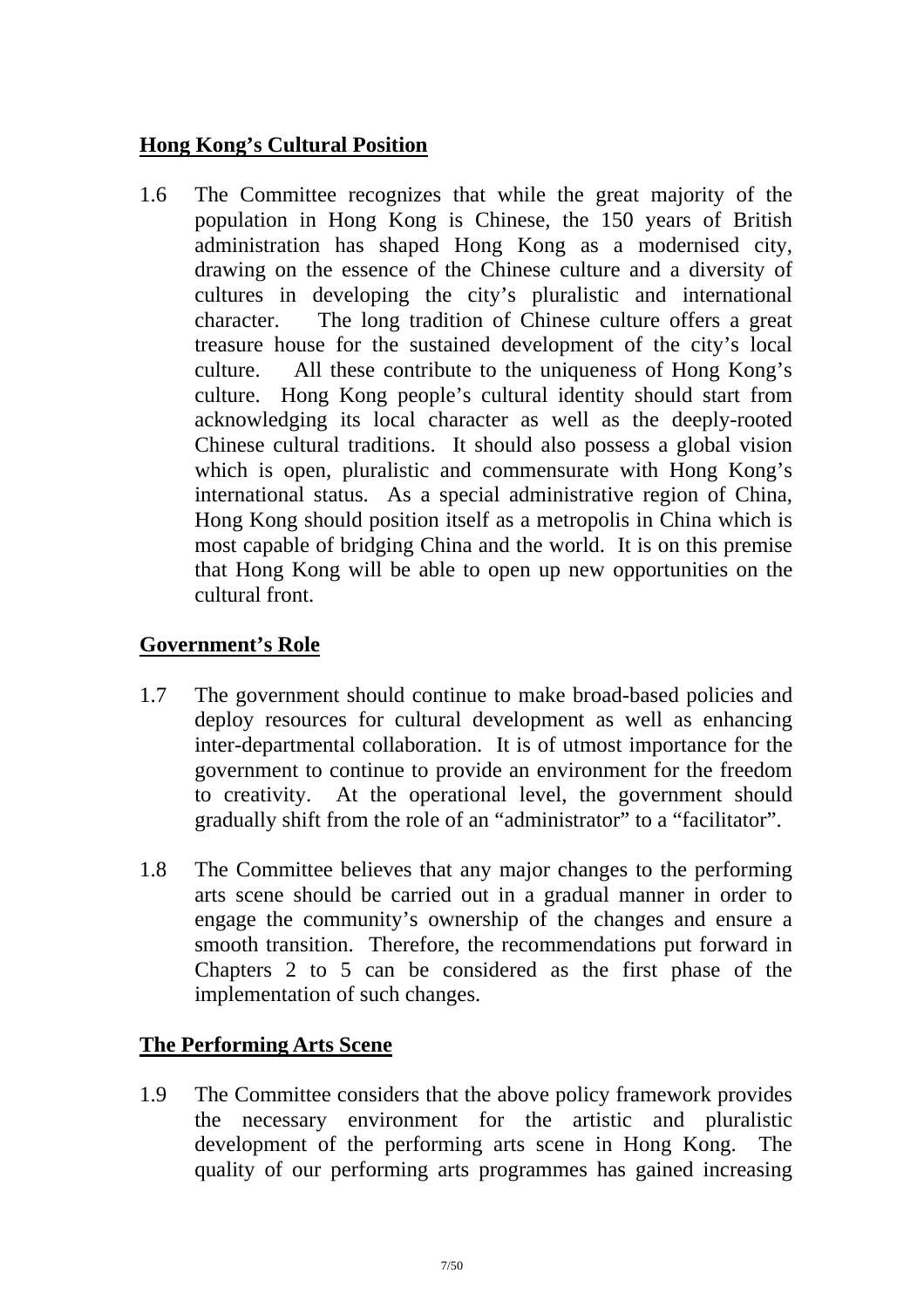recognition locally, in the mainland and overseas. In a typical year, some 3 800 indoor and outdoor performances are presented by LCSD, while around 4 000 performances are presented by hirers at major facilities in LCSD venues. More than 2 500 programmes are provided in other major non-LCSD performing arts venues. Hong Kong does have a wide range of performing arts programmes to offer to our citizens and visitors. To maximize the impact of culture and the arts in our daily life, means have to be found to build up a wider audience base, solicit greater community support and increased corporate sponsorship.

1.10 Other than the capital investment in infrastructure, public expenditure on the performing arts amounts to \$1.3 billion each year (covering resources on venue operation, grants to arts groups, programmes/projects, performing arts education and related staff costs). The Committee considers that by properly reorganizing the resources, we may be able to bring our performing arts scene to the next level of development. The Committee would like to emphasize that the proposed reorganization of resources is not meant to lead to any reduction in the current level of support to the performing arts. On the other hand, the Committee wishes that the government could provide additional resources to go hand in hand with the proposed changes in this consultation paper.

# **West Kowloon Cultural District**

- 1.11 The introduction of this consultation paper is timely in view of the recent development of the West Kowloon Cultural District (WKCD) project. The Committee considers that WKCD development is only part, though an important and coordinated part, of the cultural development in Hong Kong. We fully agree with CHC recommendation that emphasis should be given to the principles of "people-oriented", "partnership" and "community driven" in the development of the WKCD.
- 1.12 The Committee supports the establishment of a statutory body to oversee the WKCD project and the setting up of an independent fund (\$30 billion) to support, inter alia, software aspects of WKCD including programming and arts development, as well as the operation and maintenance of its Core Arts and Cultural Facilities.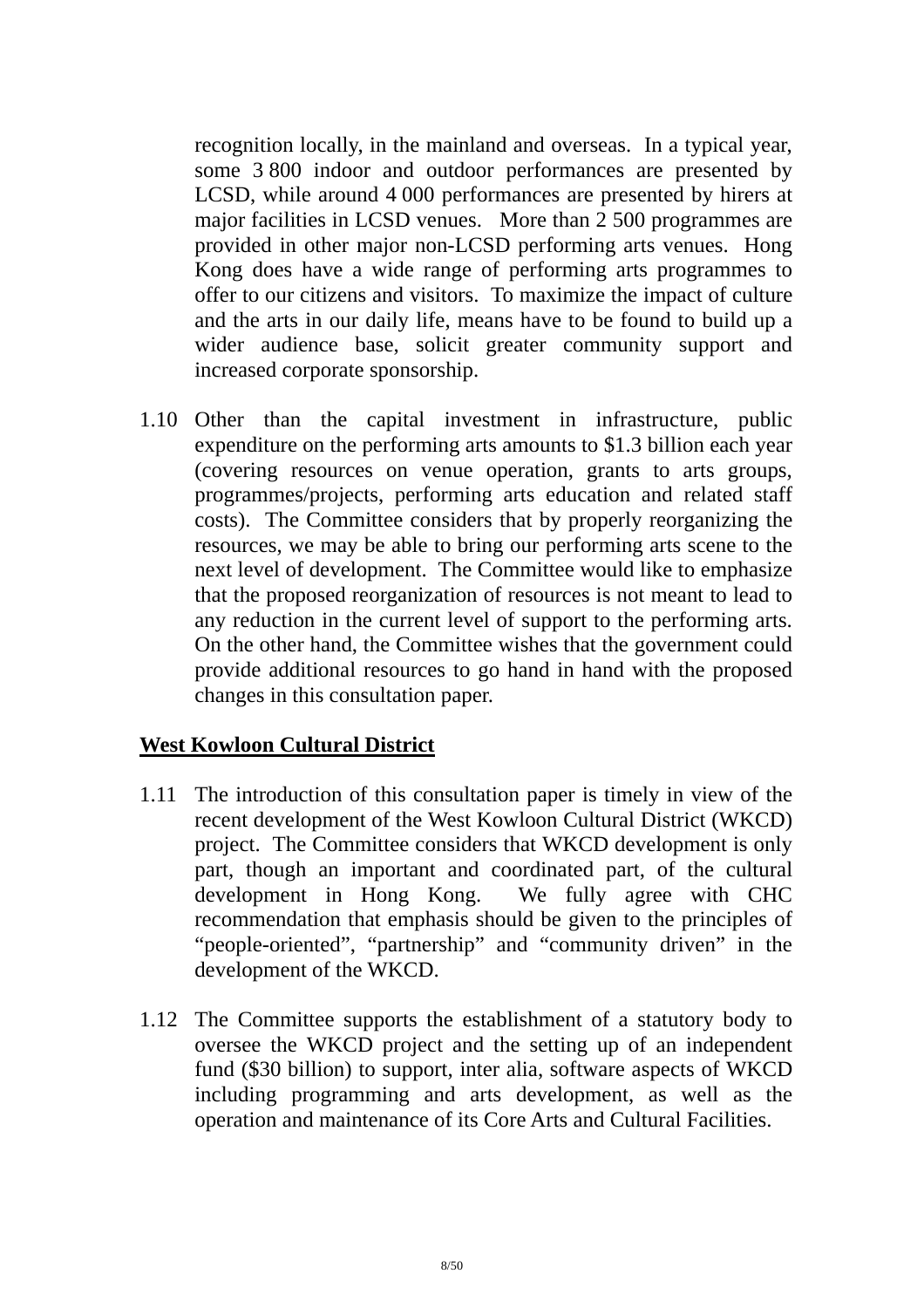- 1.13 The Committee considers that the role of the statutory body vis-àvis the role of the developer in the future operation and management of the facilities would need to be well defined in order to strike a balance between maintaining a high level of artistic standard on the one hand, and the introduction of stronger marketing elements in the delivery of cultural services on the other.
- 1.14 It would be advisable for the statutory body, once set up, to start investing in the development of "cultural software" for the WKCD. The recommendations put forward in this paper are indeed important steps to help develop the cultural software (i.e. artists, arts administrators and arts programmes) for Hong Kong as a whole bearing in mind the development of the WKCD.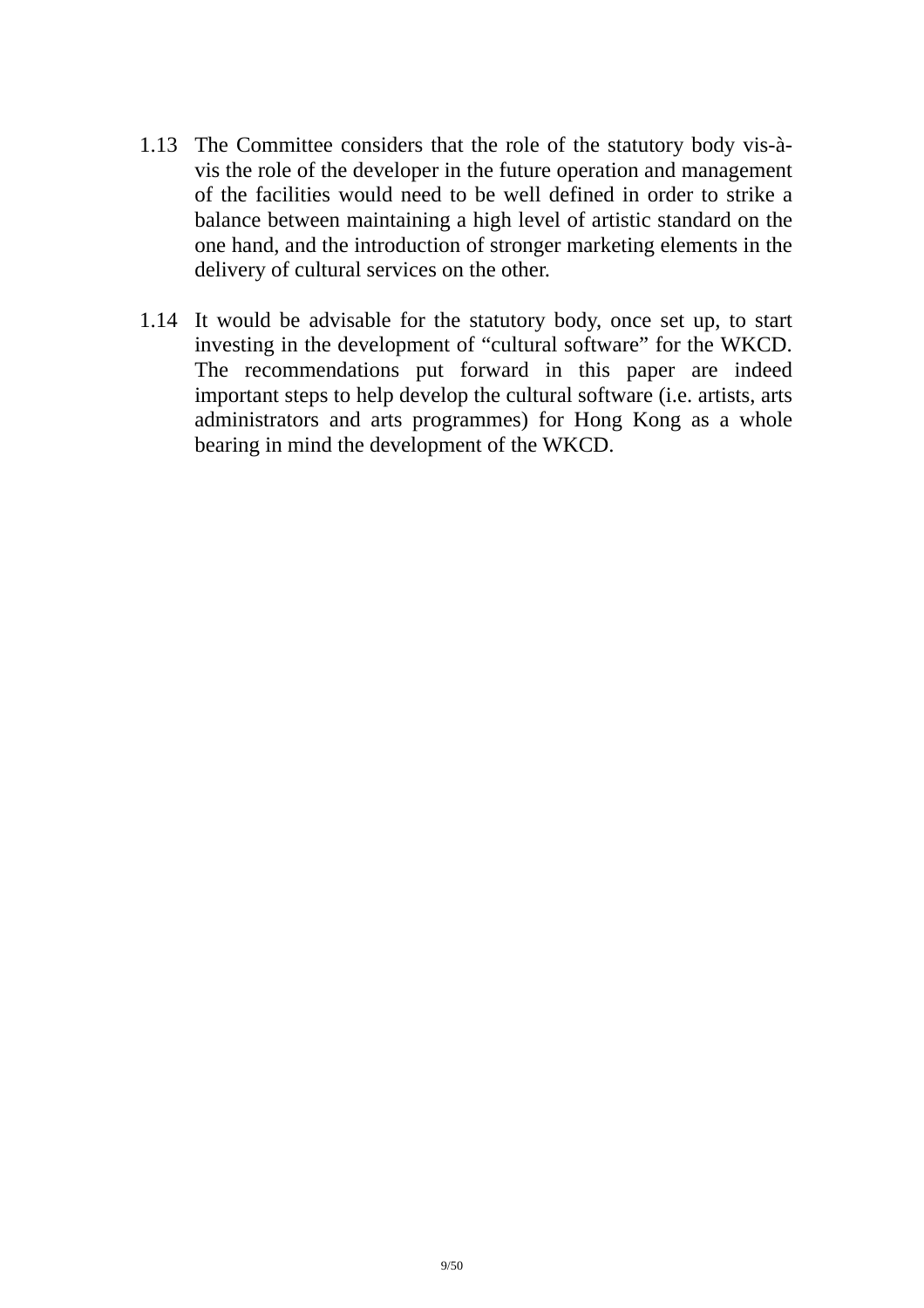# **Chapter 2: Funding for Major Performing Arts Groups**

# **Introduction**

2.1 Major performing arts groups are important cultural assets and their performances reflects the arts development in Hong Kong. In the past four decades, more and more performing arts groups have made their presence in the Hong Kong arts scene. While a few of them are receiving funding directly from the government; a number of the others are supported by government funding as disbursed by the Hong Kong Arts Development Council (HKADC) in the form of 3 year grants, 1-year grants, project grants, devolved grants and other grants which have evolved to address the changing needs of the arts community. The four performing arts groups funded by the government via LCSD and the six 3-year grantees of the HKADC have established themselves as major arts groups that contribute to shaping the cultural scene in Hong Kong.

# **Existing Arrangement**

2.2 LCSD's funding responsibility for the four performing arts groups, namely the Hong Kong Philharmonic Society (HKPS), Hong Kong Chinese Orchestra (HKCO), Hong Kong Dance Company (HKDC) and Hong Kong Repertory Theatre (HKRT) is inherited from the former Urban Council. While the HKPS has been an independent company from the outset, the HKCO, HKDC and HKRT were corporatized in April 2001 as independent companies with government funding support guaranteed to be maintained at 2000/01 level for the first four years of their operation; this was later extended for another year, i.e., up to 2005/06 to tie in with the Committee's review on the public funding policy for performing arts groups. The funding covers the companies' production and programmes costs, employment of artists and staff and administration overhead.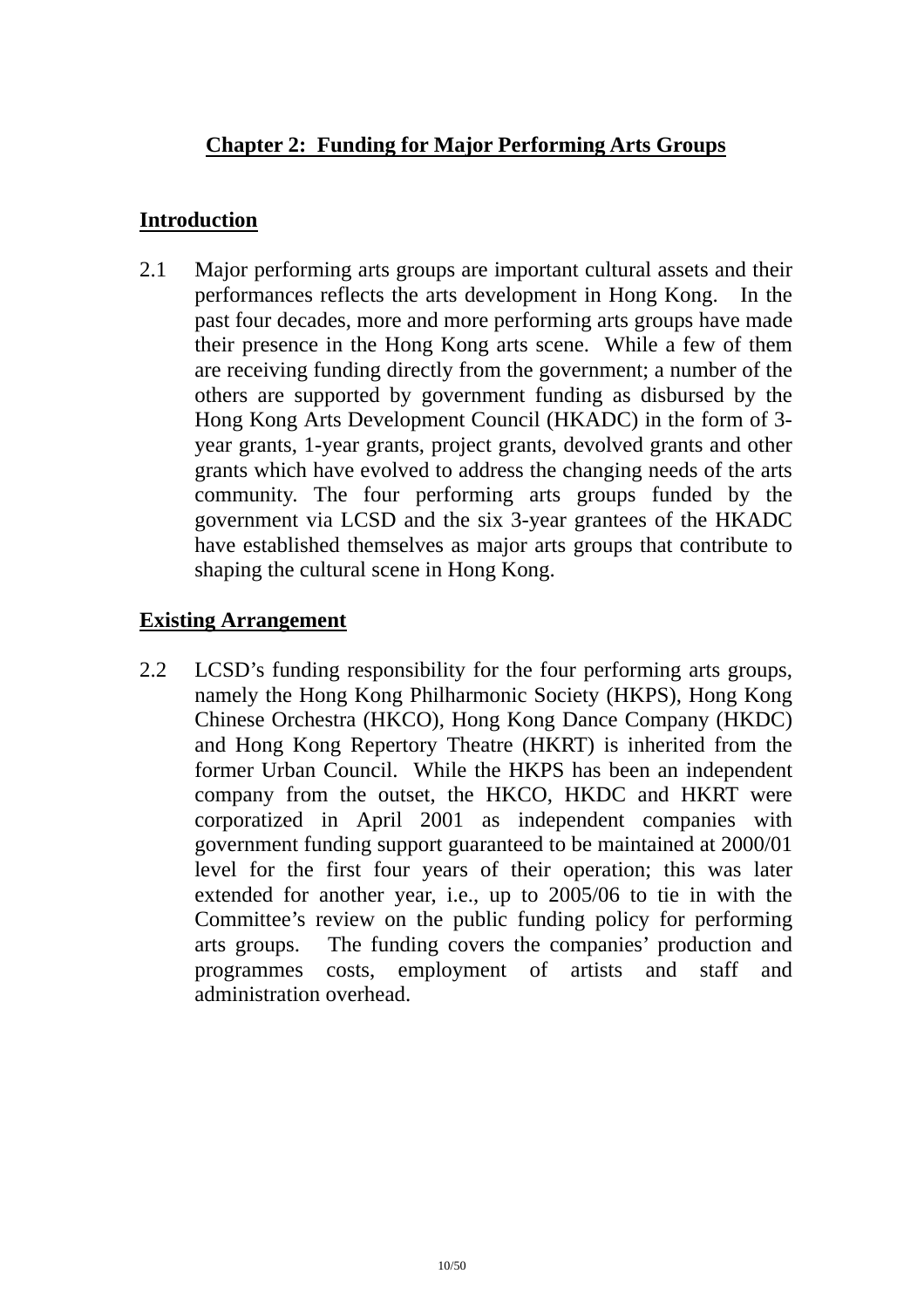- 2.3 HKADC at present provides 3-year grants to six performing arts groups, namely, the Chung Ying Theatre Company, City Contemporary Dance Company, Hong Kong Ballet, Hong Kong Sinfonietta, Theatre Ensemble and Zuni Icosahedron. This is the second round of 3-year grants which should have ended in 2004/05 but was likewise extended for one more year to 2005/06. The HKADC has invited application for a new term of three-year grants covering the period from April 2006 to March 2009.
- 2.4 HKADC's 3-year grants are meant to support the performing arts groups' operation, e.g. employment of artists/staff and administration costs, etc. LCSD provides support to them by presenting selected productions/programmes and offering programme fees, free use of venue and ticketing service. If these performing arts groups hire LCSD venues for their own activities, they are eligible for a reduction of venue and ticketing costs.
- 2.5 In 2004/05, public funding support for these major performing arts groups amounts to a total of \$230.65 million. The distribution is as follows:

|              |                                            | 2004/05 budget<br>(\$ million) |              |              |
|--------------|--------------------------------------------|--------------------------------|--------------|--------------|
|              |                                            | <b>LCSD</b>                    | <b>HKADC</b> | <b>Total</b> |
| <b>Music</b> | Hong Kong<br><b>Philharmonic Orchestra</b> | 59.08                          |              | 59.08        |
|              | Hong Kong Chinese<br>Orchestra             | 50.34                          |              | 50.34        |
|              | Hong Kong Sinfonietta                      | $2.57*$                        | 11.24        | 13.81        |
| <b>Dance</b> | <b>Hong Kong Dance</b><br>Company          | 28.50                          |              | 28.50        |
|              | <b>Hong Kong Ballet</b>                    | 11.28*                         | 14.05        | 25.33        |
|              | <b>City Contemporary</b><br>Dance Company  | $3.43*$                        | 8.68         | 12.11        |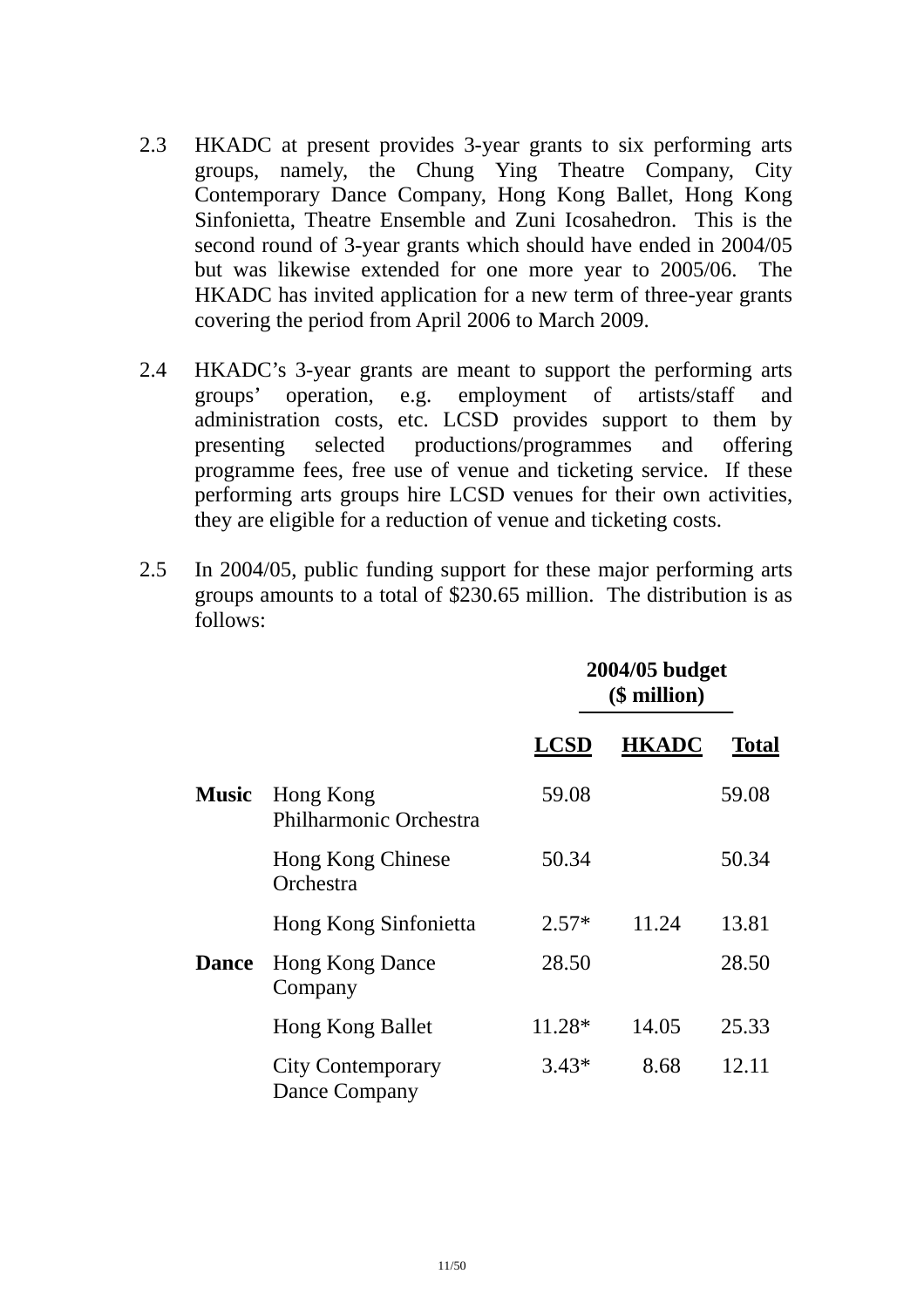|                    | <b>Drama</b> Hong Kong Repertory<br>Theatre | 27.84   |       | 27.84  |
|--------------------|---------------------------------------------|---------|-------|--------|
|                    | Chung Ying Theatre                          | $1.32*$ | 5.51  | 6.83   |
|                    | Zuni Icosahedron                            | 1.99*   | 2.02  | 4.01   |
|                    | <b>Theatre Ensemble</b>                     | $1.34*$ | 1.46  | 2.80   |
|                    |                                             | 187.69  | 42.96 |        |
| <b>Grand Total</b> |                                             |         |       | 230.65 |

*\* Amounts include cash support of programme fees and support in kind for marketing and publicity, venue and ticketing costs, rental subsidy/reduction for the groups' own bookings of LCSD venues.* 

# Limitation of Existing Modes of Funding

2.6 The two modes of funding adopted by HKADC and LCSD for major performing arts groups have evolved from different historical backgrounds and have been continually adjusted to changing situations over the years. The present funding arrangements and the lack of a single set of assessment criteria for all major performing arts groups are perceived to be not conducive to the provision of a level-playing field for them to compete for public funding resources in a fair and open environment.

#### **Recommendations**

#### Assessment Mechanism and Criteria

2.7 As mentioned in paragraphs 2.2 and 2.3, the overall effectiveness of the funding provided to the major performing arts groups needs to be assessed and reviewed. In developing a new funding system, the Committee considers that a common set of assessment mechanism and criteria to assess all major performing arts groups should be devised and jointly developed with individual performing arts groups, having regard to the special nature of their specific art forms. The new mechanism and criteria should be established upon the broad principles of advancing arts development of the sector and the community at large, increasing accountability of the use of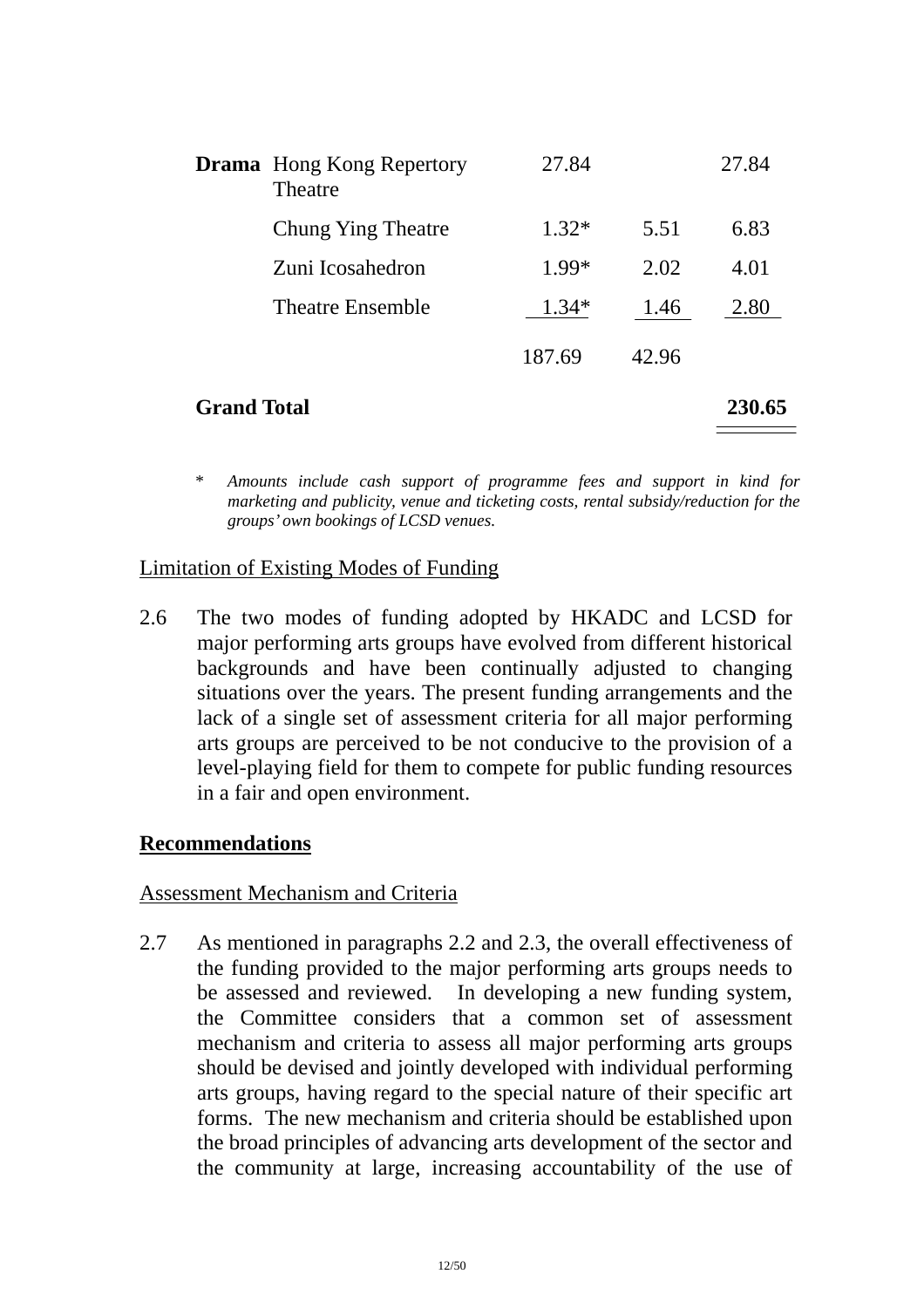public money and enhancing fairness, openness and transparency. The emphasis of assessment should be extended from 'output' evaluation to 'impact' evaluation, taking into account the tangible and intangible results, such as audience building and sponsorship, the effects on other sectors of the community and the international image of Hong Kong.

- 2.8 We consider that the major features of the assessment mechanism should include the following –
	- a set of assessment criteria focused on artistic output and impact on the community. Public funding should give the performing arts groups a base upon which they can create multiplying effects through active and in-depth involvement of the community and be benefitted in return;
	- a "reward and penalty" system in the form of increasing or reducing funding based on performance assessment so as to heighten accountability and encourage distinguished performance; and
	- an "entry and exit" system which allows new groups to join and those under-performed to go. This should be developed in the context in which other forms of public funding support are available, such as 1-year grants, devolved grants and project grants, so that an organic environment exists to enable performing arts groups to develop from budding artists to established major arts groups.
- 2.9 We are also mindful that all and each of the existing public-funded performing arts groups has its own history of development that is contributed by generations of artists, arts administrators, governors and audience. Hong Kong has built up a pool of good quality performing arts groups and their on-going operation and future development should not be threatened by abrupt changes. Thorough and adequate consultation as well as sufficient time for changes should be allowed.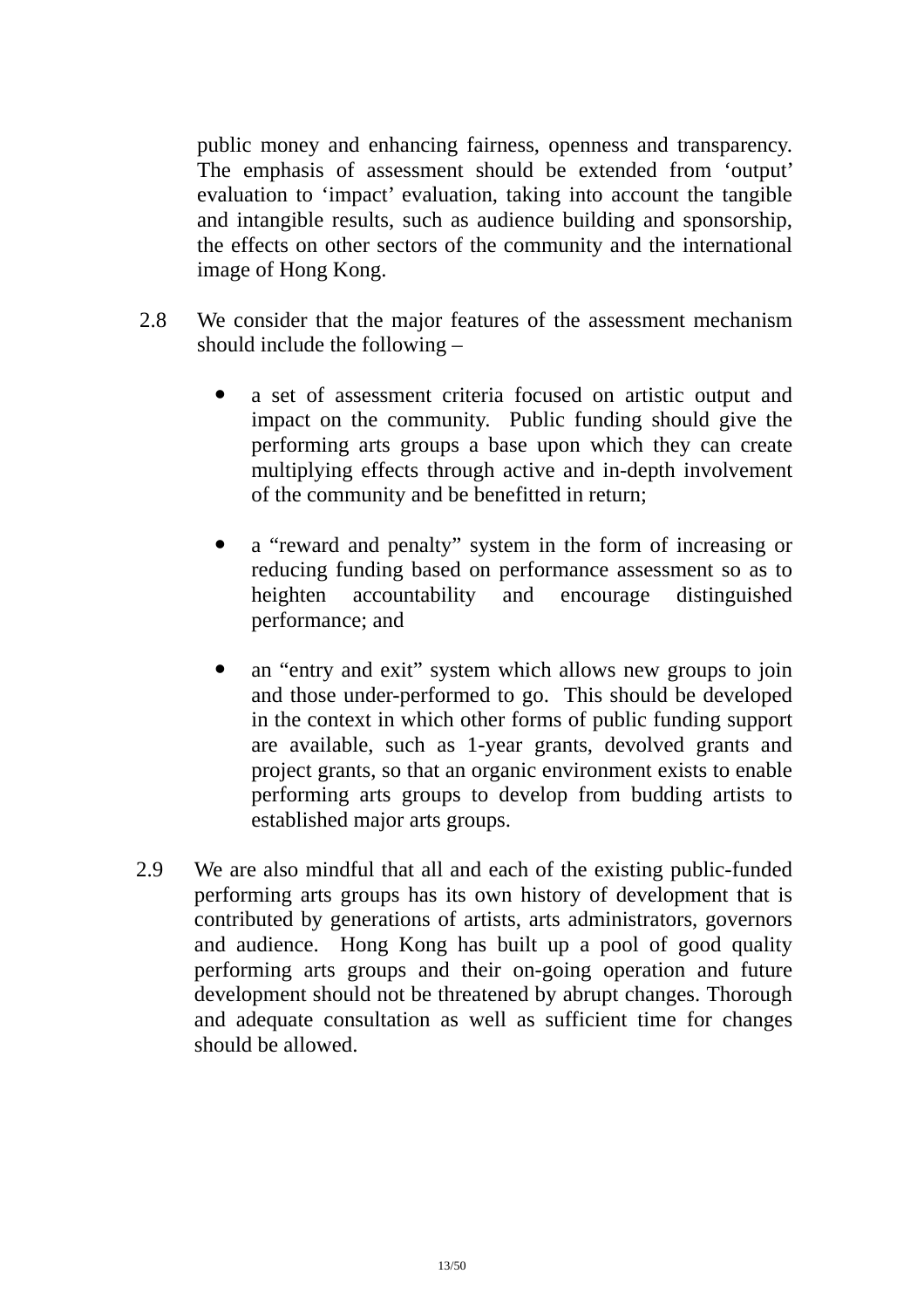- 2.10 We recommend that a set of clear and measurable assessment criteria should be developed, with appropriate weighting on –
	- artistic and community impact
	- ! quantifiable outputs and achievements
	- ! governance and management

The setting of these criteria has taken reference from the broad principles adopted in the appraisal systems in governments or arts councils overseas such as the Arts Council of England where the artistic, managerial and financial performance of a public-funded arts organization over a period of time is evaluated. The criteria have to be further developed so that structured evaluation and assessment can be implemented, and time has to be allowed for the process. It is believed that more international reference will be drawn, for example from Australia and Singapore where there is ongoing development on systems of arts funding.

2.11 We also propose that a "review and appeal" system should be featured in the new funding mechanism. This is to ensure fairness and accountability in the funding system.

#### Consolidated Grant

2.12 The Committee recommends that major performing arts groups should be funded in the form of a consolidated grant, i.e. the funding given is to support the arts groups in their employment of artists and staff, administration, programme production as well as venue rental. This should also apply to the HKADC 3-year grantees, which should receive a consolidated grant to cover costs for programme production and venue rental as well. This would eliminate the need for LCSD to discuss with the 3-year grantees each year on their programme plan. By introducing a consolidated grant, all major performing arts groups would have more flexibility in planning their own productions taking into account audience demand and deploying resources for the productions to take place at venues of their own choice, within the context of their commitment in the funding agreement.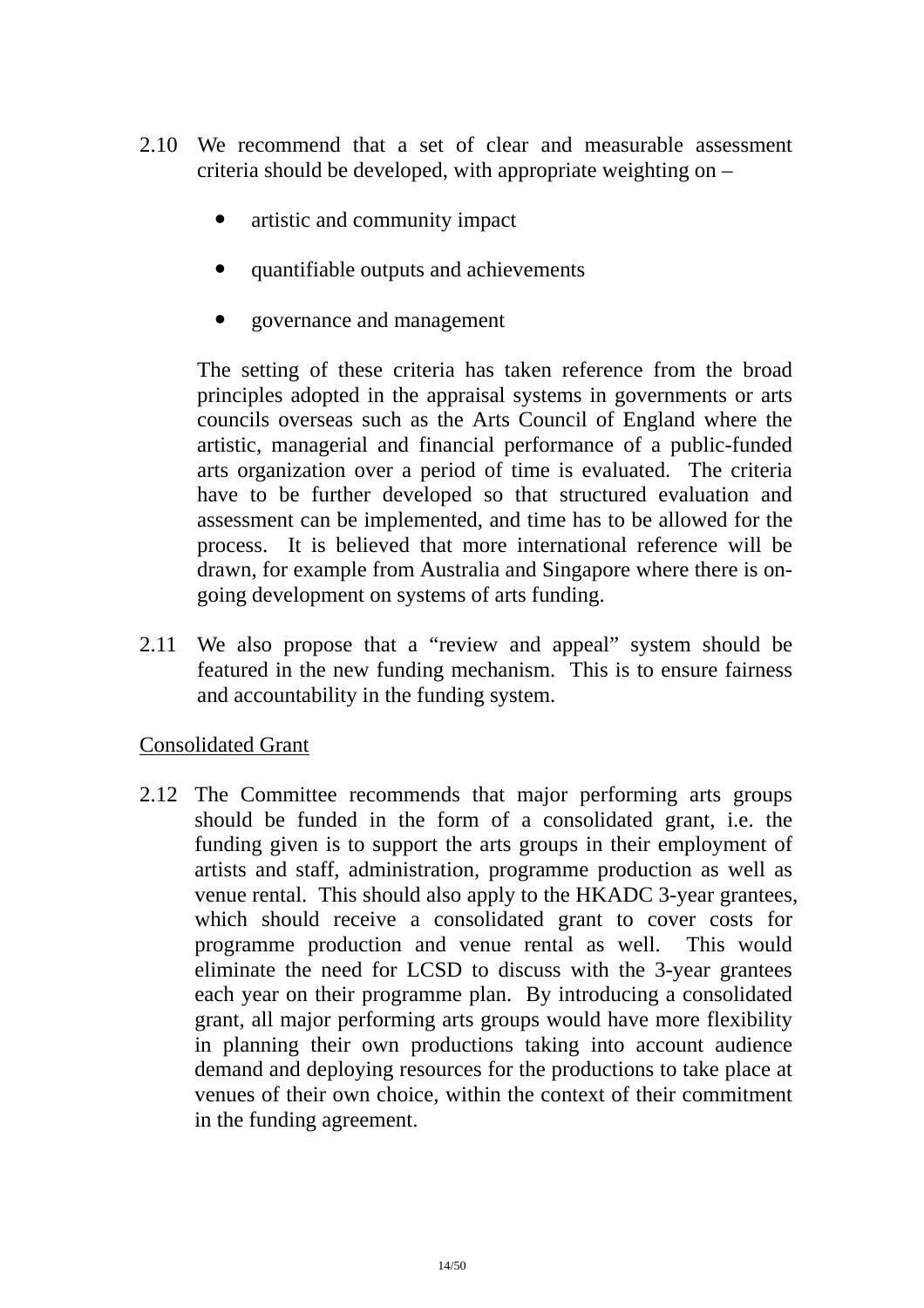#### Single Funding Body

- 2.13 The Committee recommends that the four performing arts groups funded by LCSD and the 3-year grantees funded by HKADC should come under one roof, i.e. funded by one body. This would facilitate the formulation of one set of assessment criteria to measure their performance and provide a level-playing field for them to compete for public funding resources in a fair and open environment.
- 2.14 The Committee fully recognizes the importance and the time element in:
	- (a) developing a set of assessment criteria and funding mechanism that will have bearing on the on-going planning and development of the major performing arts groups;
	- (b) consulting the governing bodies and management of the major groups concerned in order to develop the new funding system on a partnership basis; and
	- (c) aligning and modifying the funding cycles and systems under the funding arrangements of LCSD and HKADC.
- 2.15 The Committee considers that under this new funding body, an improved system should be developed, adopting a holistic approach in line with the "holistic principle" advocated by the CHC. There should be increased transparency and enhanced accountability, as well as more flexibility in other supporting services to be offered, such as in the use of venues, better co-ordination of programme presenters, etc. so as to facilitate the companies' further growth and contribution to the arts development of the community.
- 2.16 Having regard to the above, the Committee would like to put forward the following three options for this funding body:
	- (a) government (HAB/LCSD);
	- (b) HKADC; or
	- (c) a new funding body.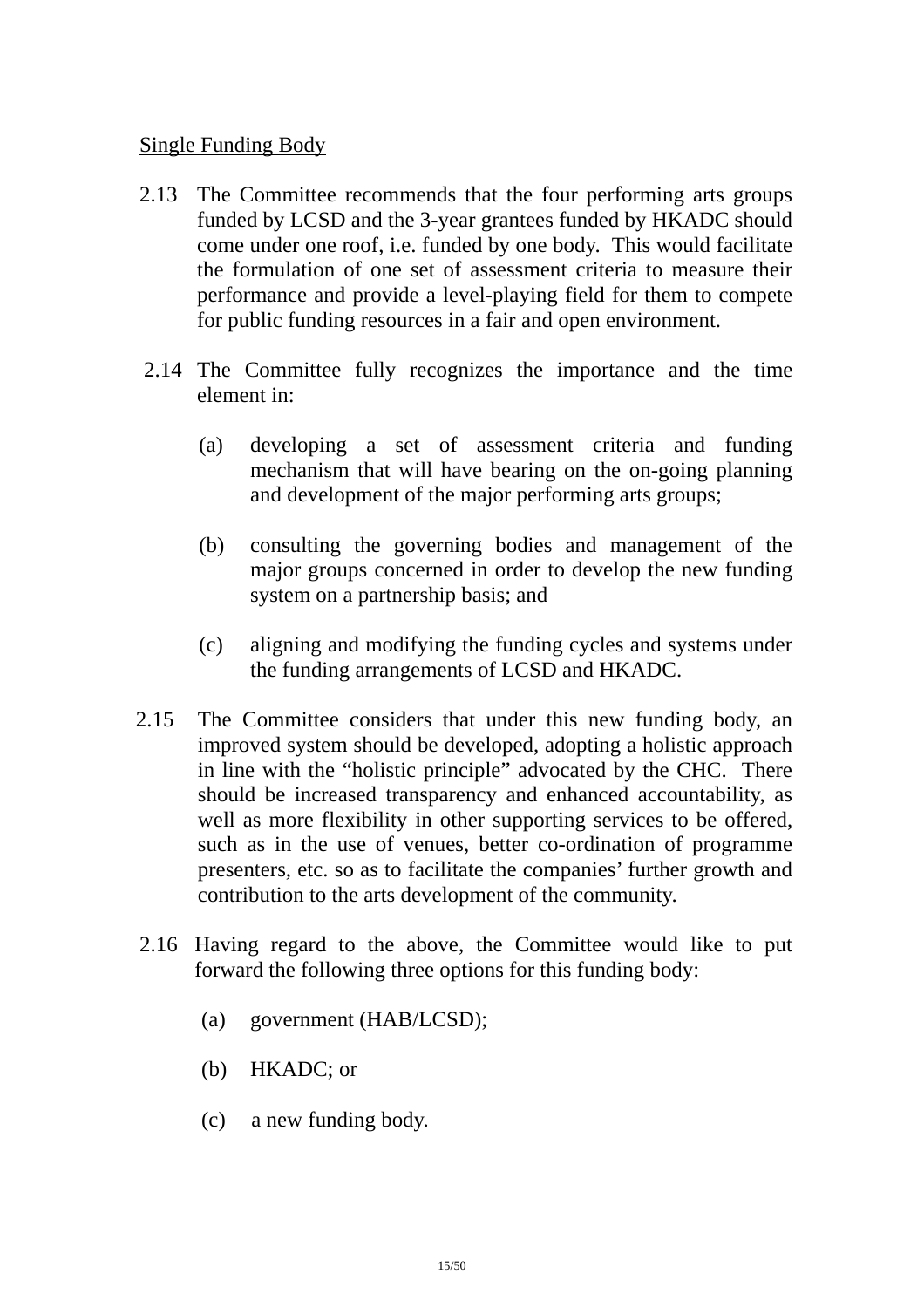#### Option (a) : Government (HAB/LCSD)

- 2.17 There are expertise and experience in the government in managing arts funding. Civil servants, being professional and impartial, would be able to maintain a high level of accountability and creditability in the disbursement of funding to major performing arts groups.
- 2.18 However, centralization of arts funding responsibilities in government would be seen as fundamentally deviating from the "change in the role of the government from administrator to facilitator" as advocated by the CHC. This may not be easily accepted by the arts community and/or the community at large.

# Option (b) : HKADC

- 2.19 HKADC has accumulated the experience in funding arts groups and activities. Its 3-year grant funding and assessment mechanism has gradually gained recognition and credibility in the arts community. It would be well placed to take over the funding responsibilities of major performing arts groups.
- 2.20 However, there have been voices in the arts community as well as within HKADC on the importance of HKADC's role in developing upcoming artists. Such emphasis may not be compatible to the relatively large proportion of resources being devoted to funding the major performing arts groups. There has been the question whether HKADC should continue to provide funding support to major performing arts groups.

Option (c) : A New Funding Body

2.21 The new funding body could be formed as a trust or a non-profitmaking corporation, with members appointed by the government. Its operation should be at arm's length from the government. The body would be mainly responsible for funding major performing arts groups and seeking resources from the community. Once established, it would take over the funding responsibilities of all major performing art groups funded by LCSD and HKADC at that time.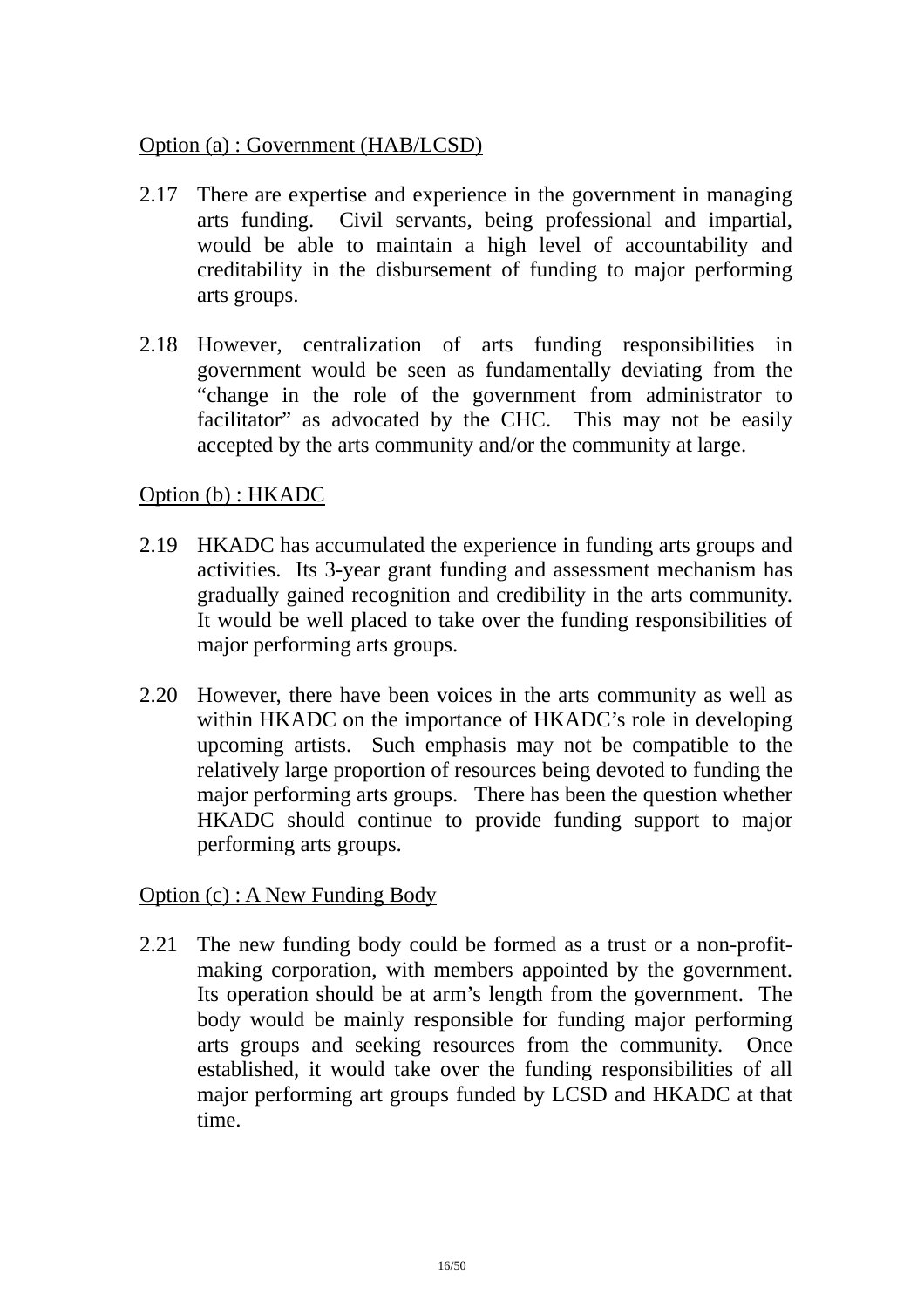- 2.22 A body not directly under the government will enjoy greater flexibility in introducing necessary changes to the funding mechanism and criteria as well as seeking corporate sponsorship and resources from the community. This meets the general aspirations of the arts sector and is in line with the spirit of the CHC's recommendation. This would allow greater community involvement in the administration of public funding, moving towards a "community driven" scenario as advocated by the CHC.
- 2.23 However, the establishment of any new body may create uncertainty to the stakeholders. For the major performing arts groups and the arts sector to accept and support the new funding body, the appointment of suitable and experienced governing members and the employment of dedicated and professional arts administrators would be crucial. This could be the key to the successful introduction of this new body and its implementation of the new funding system.

#### **Timetable**

- 2.24 To tie in with the new HKADC 3-year grantee funding cycle and address the LCSD-funded performing arts groups' need for a clear commitment of funding, the Committee considers that any change would fit in best if implemented from April 2006. If option  $(c)$  – the establishment of a new funding body  $-$  is chosen, we expect it to be set up in 2006/07.
- 2.25 Whichever option, we expect the new set of assessment criteria be established in consultation with major performing arts groups in 2006/07 and be used to assess all of them in 2007/08. With the first round of assessment to complete in 12 months, the new grantees could be chosen in 2008/09 for a new term of funding to start in April 2009.
- 2.26 The Committee has been carrying on discussion along the line as detailed above. It has come to a point when the Committee considers that views from the arts sector should be gathered to map out a direction for developing a fairer, more transparent and effective public funding system for major performing arts groups.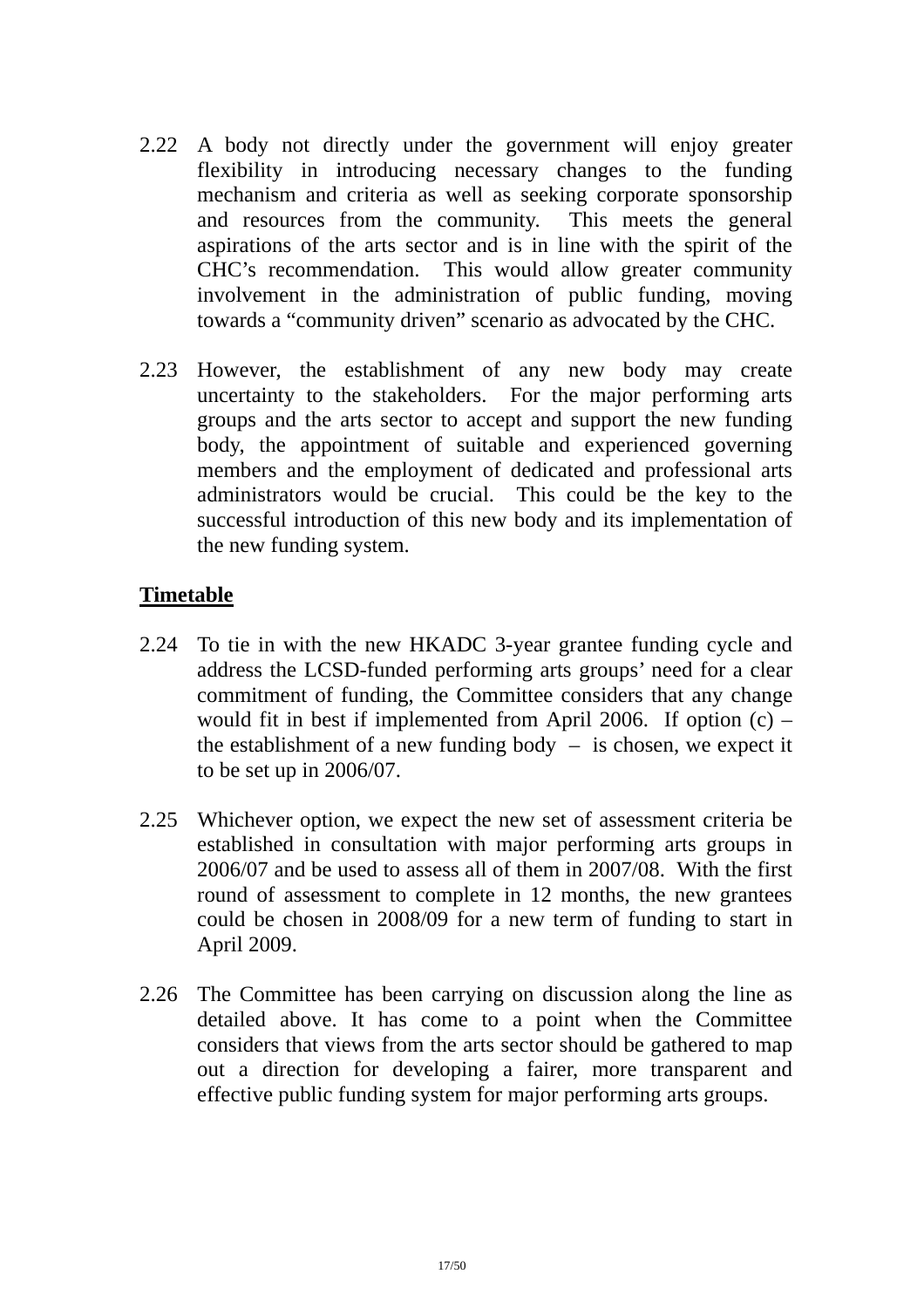# **Chapter 3: Support for Budding/Small/Medium Performing Arts Groups**

# **Introduction**

3.1 Apart from the major performing arts groups referred to in Chapter 2, budding, small and medium local performing arts groups (including HKADC 1-year grantees) as well as individual artists are essential components contributing to the vitality and development of the local arts scene.

# **Current Scene**

- 3.2 The government currently provides support to budding, small and medium performing arts groups through various types of grants administered by the HKADC as well as venue support and performance opportunities provided by LCSD. Details are set out in the following paragraphs.
- 3.3 Apart from governmental support, another form of support to performing arts groups or individual artists is provided by consulate generals, international cultural institutions, district cultural organizations, amateur groups, associations or federations of individual art forms, as well as private foundations, corporations and individuals. These activities contribute to the pluralistic nature of our performing arts scene and have enlarged the audience base of our performing arts programmes.

# **Support Provided by LCSD**

# Venue Support

- 3.4 Local performing arts groups which are non-profit-making organizations may apply for rental subsidy or reduction in hiring LCSD performing arts venues for organizing their own programmes. In 2004/05, over 2 330 hirings benefitted under this arrangement for use of LCSD venues.
- 3.5 To promote and encourage arts in the community, LCSD's regional/district performing arts venues, ranging from larger venues like the Sha Tin, Tsuen Wan and Tuen Mun Town Halls, the Kwai Tsing, Yuen Long and Ko Shan Theatres to smaller venues such as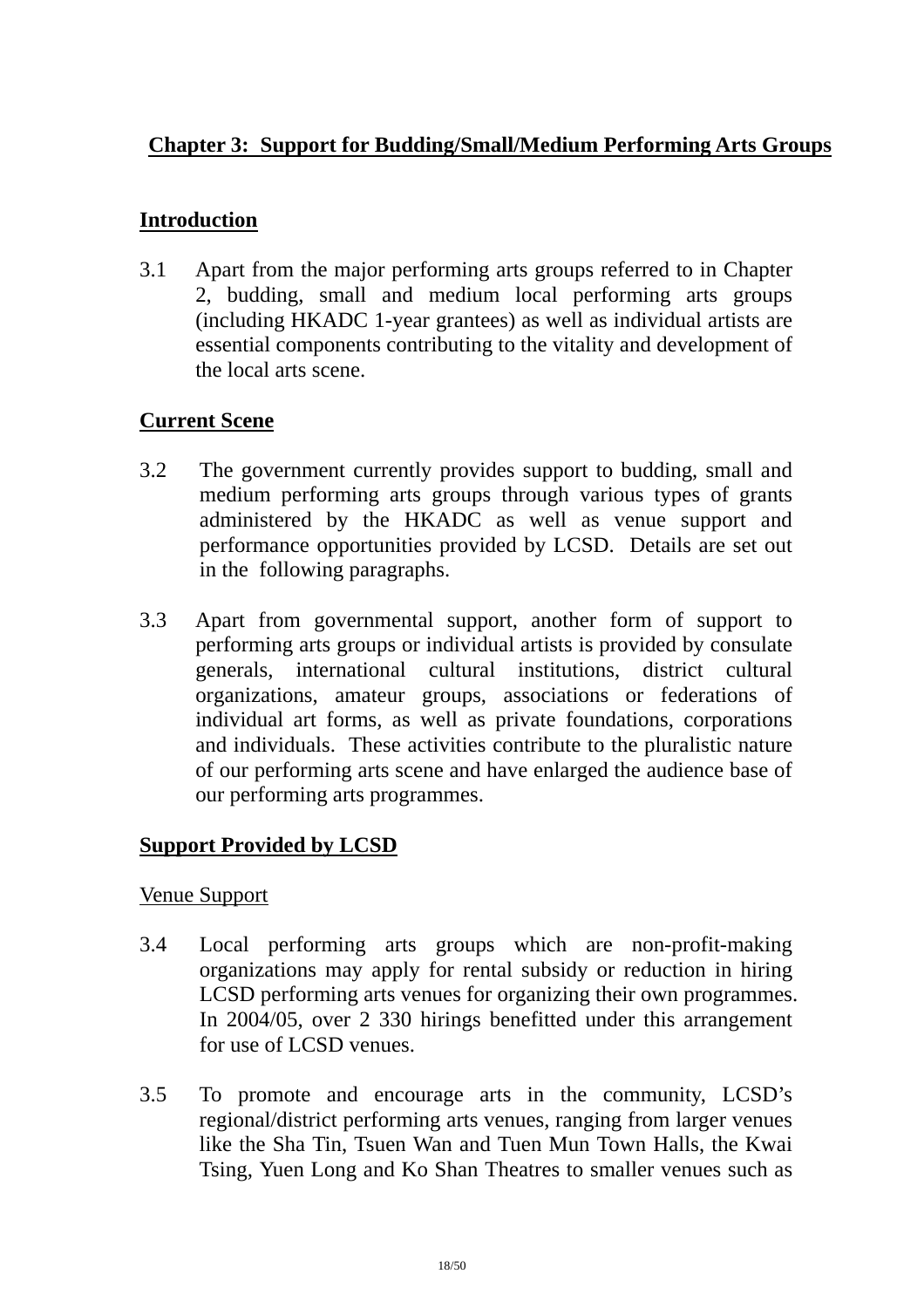Sai Wan Ho, Sheung Wan and Tai Po Civic Centres and the North District Town Hall, offer free use of facilities and ticketing services to eligible district arts bodies for organizing cultural activities for the local community. In 2004/05, 89 community arts groups were granted venue sponsorship for about 590 activities, serving some 120 000 people.

# Performing Opportunities

3.6 LCSD also supports established and budding local artists/arts groups by providing performance opportunities in the following ways:

#### *Year-round Cultural Programmes and Arts Festivals*

- 3.7 LCSD's programme offices, namely the Cultural Presentations Section and the Festivals Office, support local arts groups and artists, established as well as promising and budding ones in their year-round cultural programmes, the International Arts Carnival in summer and the thematic arts festivals every autumn. Cooperation may take one of the following formats:
	- **Presentation by LCSD:** LCSD presents the productions by paying a fee to the artists/arts groups and providing venue, logistical and publicity support. Ticket proceeds will be retained by LCSD.
	- ! **Programme Sponsorship:** LCSD collaborates with nonprofit-making cultural organizations by providing free use of venues, ticketing services and assistance in publicity. Production costs are borne by the sponsored organizations which retain the ticket proceeds.
	- **Sponsorship with a Fee:** For established arts groups wanting a free hand to handle its own production and publicity matters, LCSD may provide a fee together with free use of venue and ticketing services. The groups concerned will be responsible for the publicity and promotion of the programmes and will retain the ticket proceeds.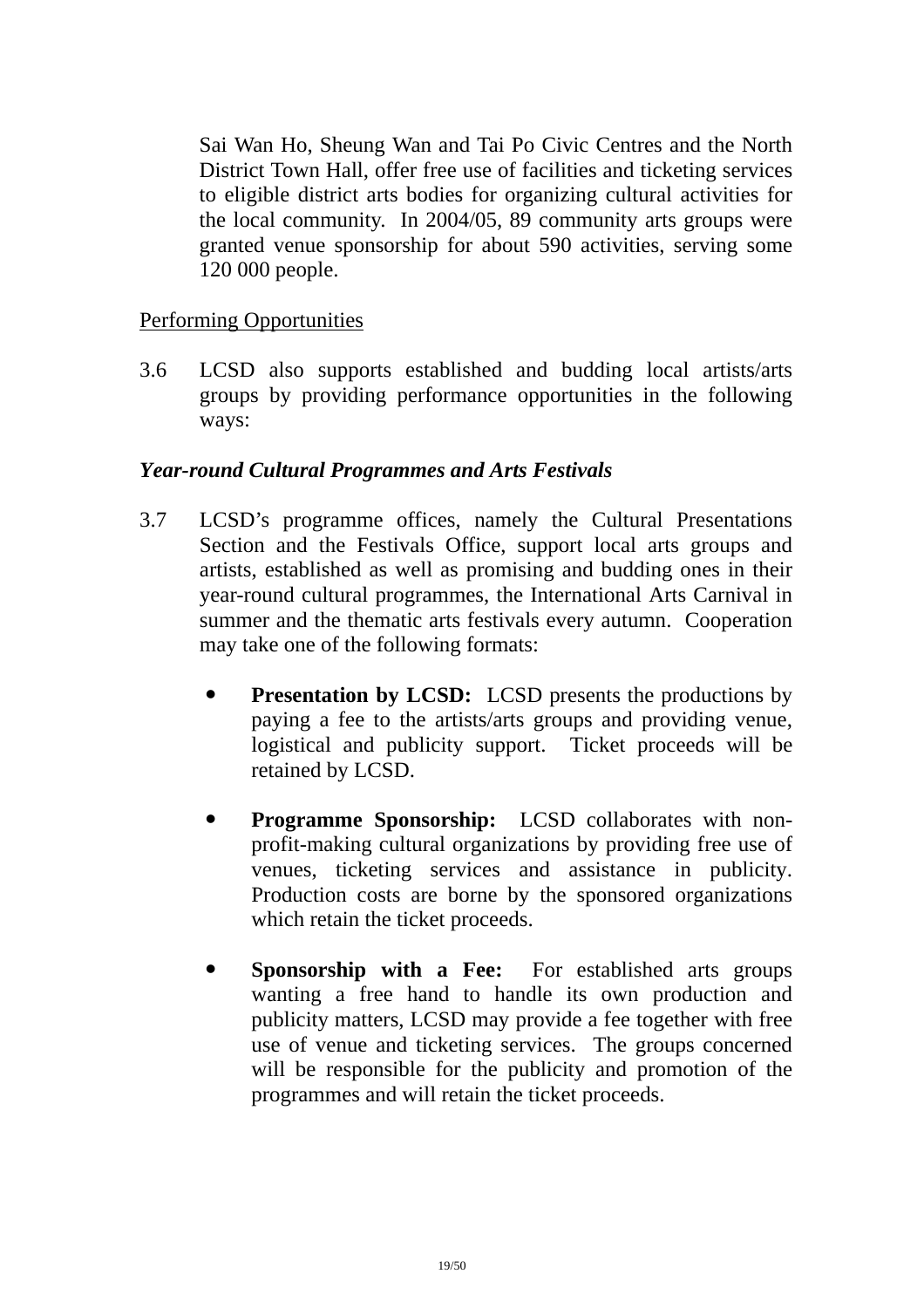In 2004/05, the Cultural Presentations Section and the Festivals Office together presented or sponsored around 1 100 performances/activities featuring small and medium local performing arts groups (including HKADC 1-year grantees) and individual artists, serving some 324 000 audience.

#### *Regular Free Entertainment Programmes*

3.8 Upcoming artists and arts groups are presented by the Entertainment Office as free programmes at various outdoor and indoor venues in the 18 districts of Hong Kong. Over 590 performances featuring small and medium performing arts groups/individual artists were presented in 2004/05, attracting some 130 000 audience.

#### *Audience Building Schemes*

- 3.9 To promote knowledge and appreciation of the performing arts, LCSD puts much effort partnering with local arts groups/artists to organize audience building/arts education activities at schools and in the community. The creativity and enthusiasm of these local arts groups/artists contribute much to the success of these activities. Examples include:
	- ! **Community Cultural Ambassador Scheme:** To increase the accessibility of the performing arts to the community, the Scheme invites local performing artists to be Community Cultural Ambassadors to interact with the community via intensive outreach programmes. Such programmes aim to cultivate a wider audience base for the performing arts and develop participants' creativity. Eleven performing arts groups were each selected for the Scheme in 2004/05 and 2005/06.
	- ! **District Cantonese Opera Parade:** The District Cantonese Opera Parade promotes Cantonese opera and provides performance opportunities for amateur artists to develop their skills. Selected groups are invited to perform at regional/district venues. A small fee and publicity support are being provided. Each year, around 16 troupes are selected for the Parade.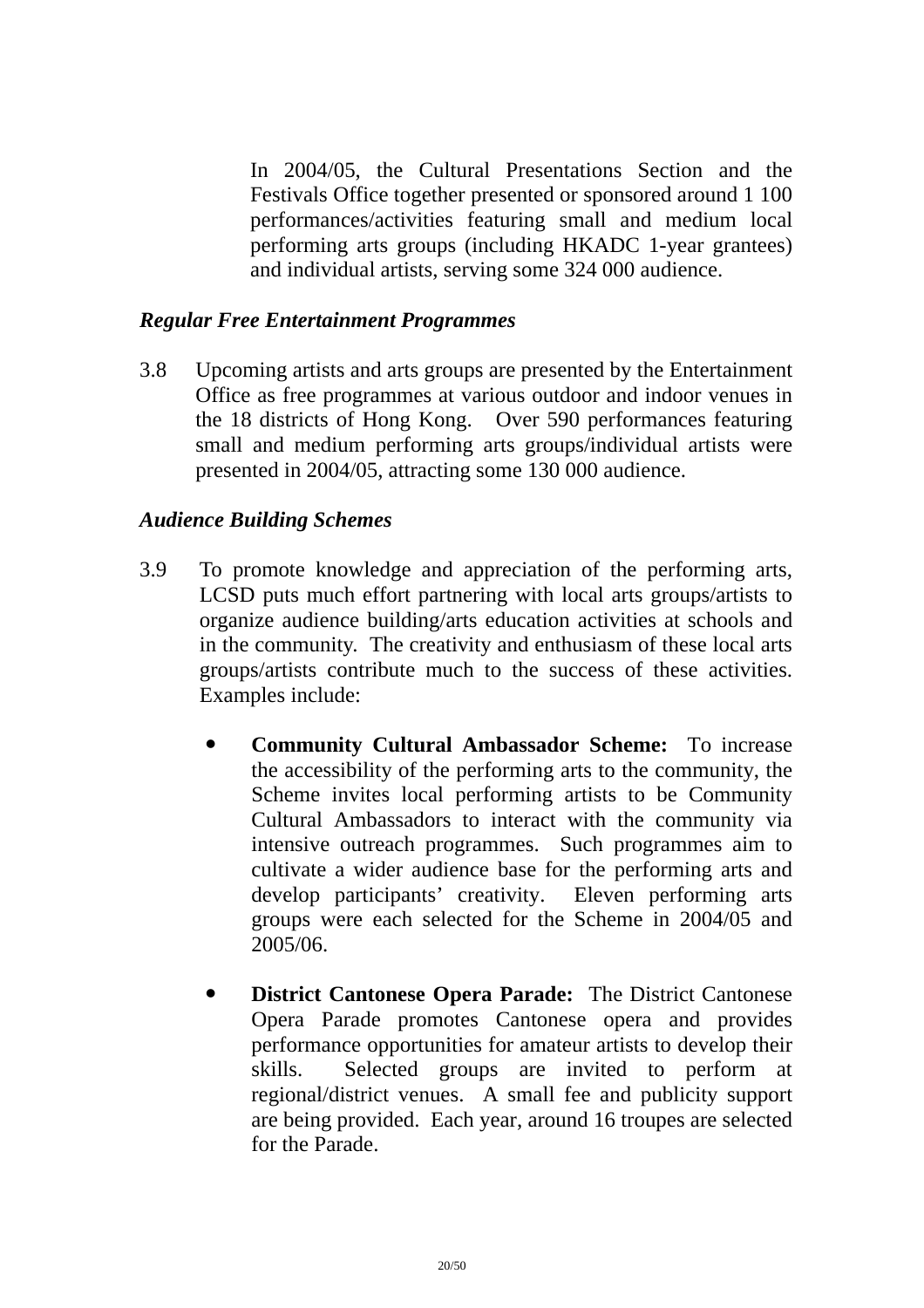- **School Arts Animateur Scheme:** To promote appreciation of performing arts among students as a means to stimulate creativity, the LCSD works with professional performing arts groups experienced in arts education under the School Arts Animateur Scheme. In the 2004/05 school year, six projects on modern dance, drama, musical and multi-media arts were organized. The number of projects has increased to eight in the 2005/06 school year.
- **School Culture Day:** Under the School Culture Day scheme, LCSD organizes schools to take part in arts education activities performed at LCSD venues which mainly features local artists and arts groups. Many of these programmes are designed especially for students.

 In 2004/05, LCSD cooperated with HKADC's 1-year grantees and other local groups/artists in various audience building schemes, providing some 790 performing arts activities, attracting over 196 000 participants/audience.

# *Programme Partnership Scheme*

- 3.10 The Programme Partnership Scheme has been launched at a number of venues since 2002, with an aim to establishing a close and longterm partnership between LCSD's performing arts venues and local artists. The Scheme aims to:-
	- Facilitate artistic creation;
	- ! Establish and develop the artistic image of the venues concerned;
	- ! Facilitate audience-building through organizing tailor-made arts programmes for the community; and
	- Maximize utilization by exploring various uses of the venue facilities.

This one-year scheme provides free use of venue and ticketing facilities, as well as a subsidy to cover part of the production and publicity costs for the artists to organize a series of venue-based activities. These may include free or income-generating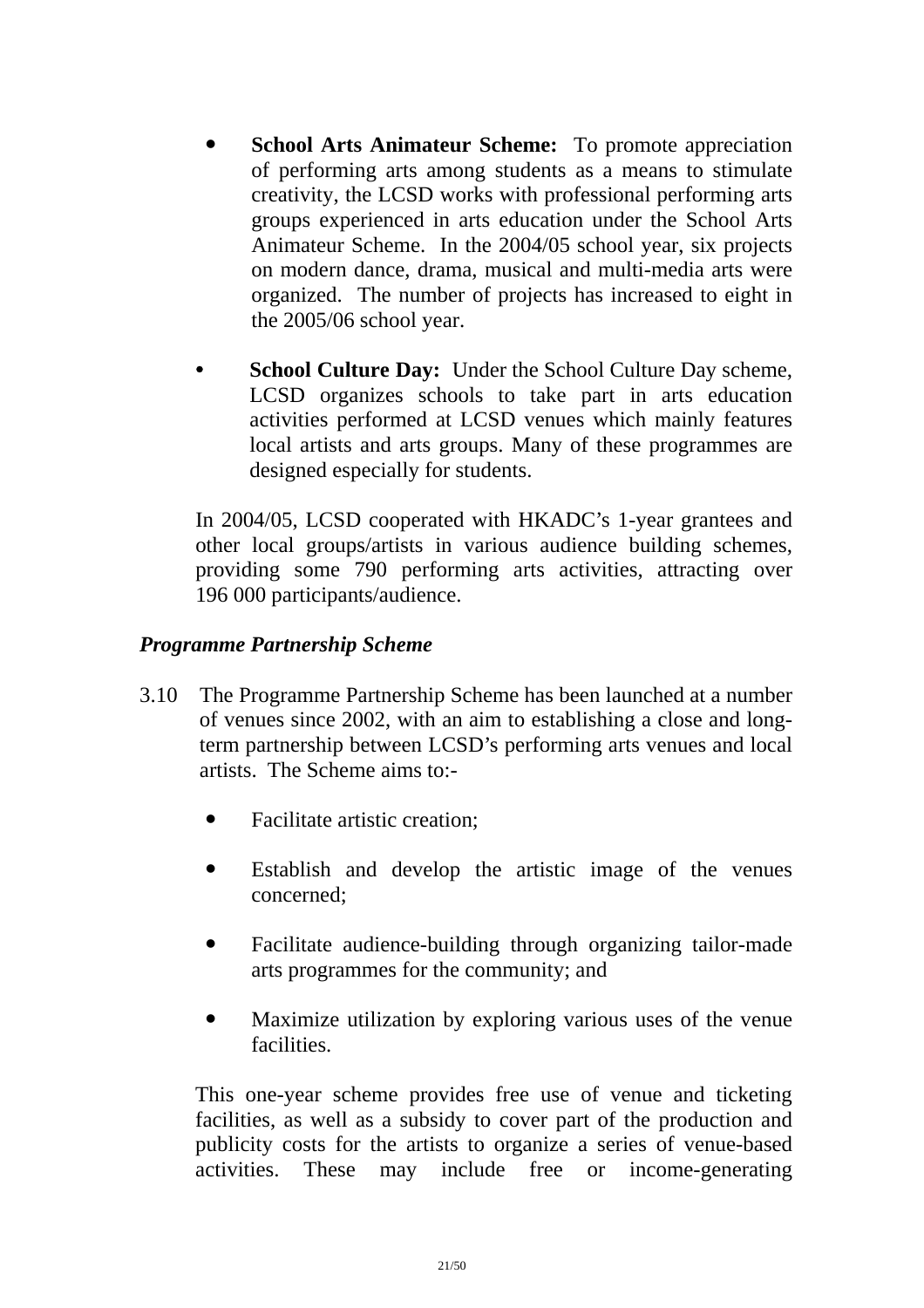performances, workshops and lecture demonstrations. The scheme is welcomed by small/medium performing arts groups as they are able to make creative use of the facilities in a venue to develop their artistic goals and build up a body of audience for their activities. From 2002 to 2004, four local performing arts groups participated in the Scheme. In 2005, three performing arts groups take part in the Scheme offering some 90 activities for an estimated 10 000 audience. For 2006, LCSD plans to expand the Scheme to cover six venues, namely the Tsuen Wan Town Hall, North District Town Hall, Yuen Long Theatre, Tuen Mun Town Hall, Ngau Chi Wan Civic Centre and Sheung Wan Civic Centre.

#### *Audience Building and Marketing Activities*

3.11 The Hong Kong Cultural Centre and five performance venues in the NT Region, namely the Sha Tin Town Hall, Kwai Tsing Theatre, Tsuen Wan Town Hall, Tuen Mun Town Hall and Yuen Long Theatre, organize free cultural programmes at their foyer and outdoor spaces regularly. In addition, the Hong Kong Heritage Museum organizes free entertainment programmes including Cantonese operatic excerpts at its Theatre regularly. These activities mainly feature local artists and arts groups. In 2004/05, there were over 400 audience building activities featuring small and medium arts groups attracting a total attendance of 270 000.

#### *Outreach Music Programmes of the Music Office*

3.12 Local artists are engaged for outreach music programmes organized by the Music Office. In 2004/05, there were over 150 such outreach music activities with a total attendance of 53 000.

# **Support Provided by HKADC**

#### Funding Support

3.13 Local artists and arts groups may apply to HKADC for financial support through the grant schemes described below.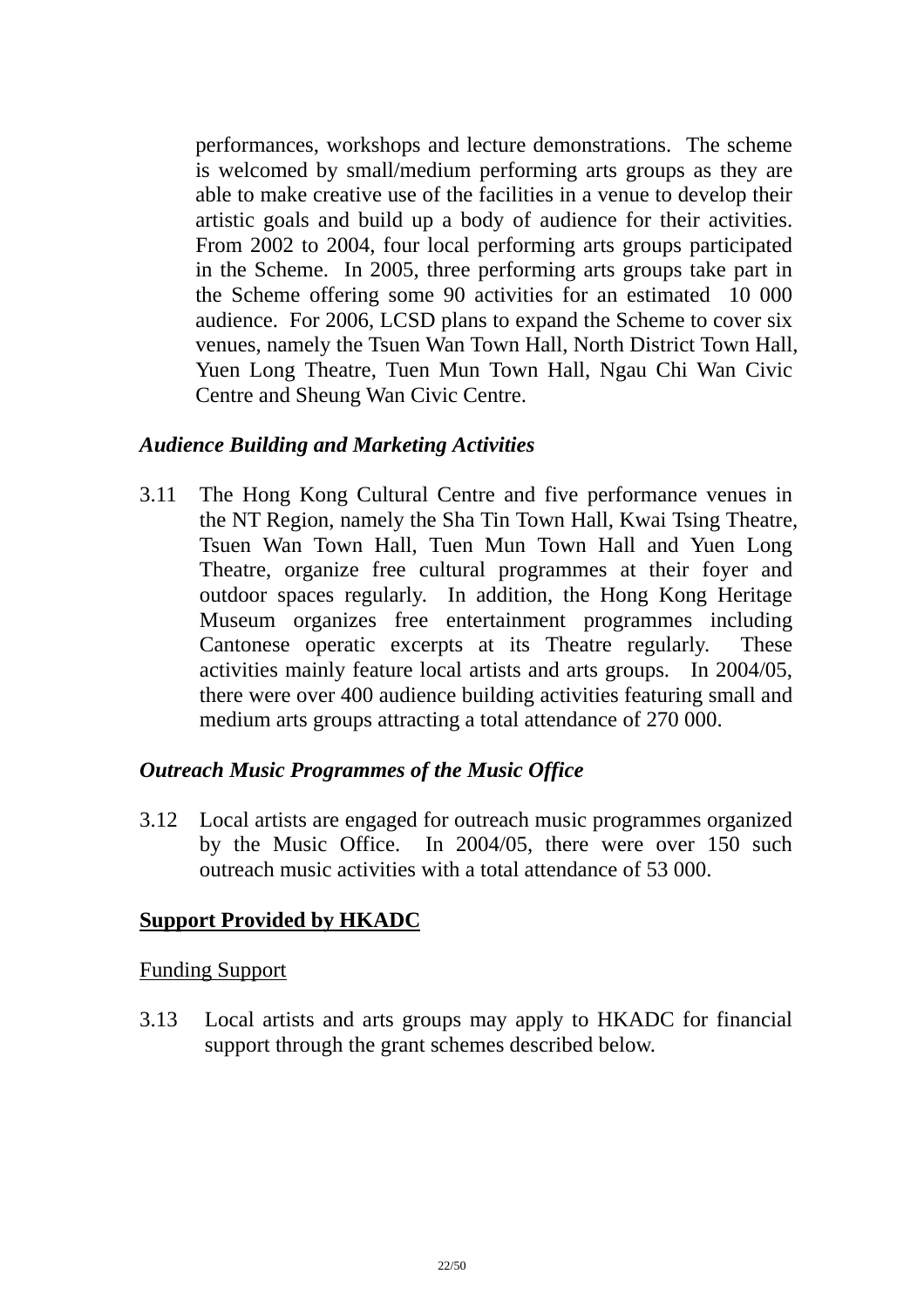# *1-Year Grant*

- 3.14 Local arts groups which are non-profit-making and incorporated as limited companies may apply for the HKADC 1-Year Grant Scheme. The Grant provides strategic support and nurture the professional development of these arts groups. Successful arts groups will receive a 1-year grant. A wide array of dance, drama, music and Chinese opera performing arts groups are supported in this manner and the Scheme helps develop their potential through organisational and capacity building. Other than performing arts groups, groups with performing arts-related objectives such as arts education or arts critic groups are also supported.
- 3.15 In addition, HKADC has published guidelines and self-help manuals, organized talks and workshops, as well as provided other arts support services to assist the professional development of fledgling arts groups in areas of corporate governance, promotion and marketing and resources development.
- 3.16 In 2004/05, HKADC supported 17 1-Year Grantees. According to the latest figures available, a total of 146 formal productions/projects were presented, with an approximate number of 256 000 audience/participants.

# *Project Grant*

- 3.17 Local artists and arts groups may apply for a Project Grant from the HKADC to support their non-profit making activities that contribute directly to the promotion and development of the arts in Hong Kong. Projects worthy of support may include: performances, exhibitions, publications, education activities, community promotion projects, creation of artworks, researches/archiving, arts criticisms, training programmes, conferences/seminars/talks, cultural exchanges, video/film productions, artist-in-residence projects, etc.
- 3.18 In 2004/05, HKADC received a total of 143 project grant applications for performing arts. Within its available resources, 63 were approved, representing a success rate of 44%. A total of approximately 136 500 persons benefitted from these projects.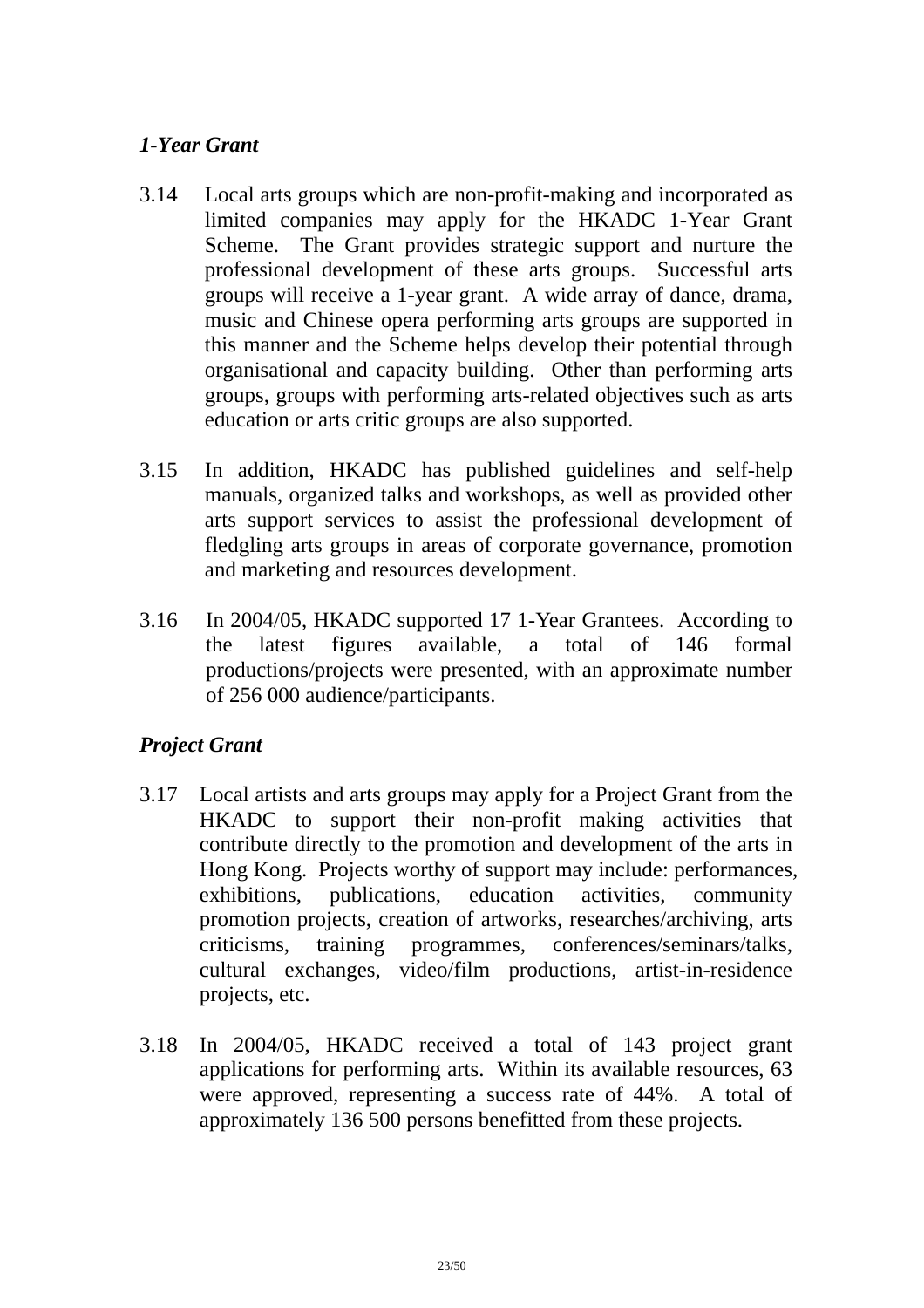# *Devolved Grant*

3.19 The HKADC supports fledgling artists and arts groups through the Devolved Grant Scheme. On top of financial support, local artists and arts groups may obtain artistic, technical, administrative, marketing and promotional assistance from the intermediary organizations participating in the Devolved Grant Scheme. In 2004/05, HKADC supported three drama and Chinese opera intermediary organisations. Together, they provided professional support to 24 small-scale productions from fledgling artists and arts groups for an audience of approximately 5 600 persons.

# Other Support

3.20 Other than financial support, the HKADC organises partnership and proactive projects that involved local artists and arts groups. Through participating in these projects as a performer or project executor, local artists and arts groups have gained experience in working with the community and business sectors or implementing development projects with strategic significance. Examples of partnership and proactive projects are: Hong Kong Community Theatre Project, Large Scale Chinese Opera Promotion Scheme, "Art Boutique" jointly organised with the MTR and the  $38<sup>th</sup>$  Hong Kong Products Expo.

# **Recommendations**

- 3.21 Recognizing that the support provided by LCSD and HKADC has contributed substantially to the pluralistic development of our performing arts scene and in order to sustain and promote the vibrancy and diversity of our performing arts groups, the Committee considers that a more structured approach should be devised to support them.
- 3.22 The Committee recommends that the proposed Programme and Development Committee/Art Form Panels (as detailed in Chapter 4) should be tasked to devise development strategies with a view to providing sustainable support to local artists/arts groups according to the need of individual art forms. Such strategies could include a referral system whereby HKADC could refer arts groups to the Programme and Development Committee. Views on funding, venue, programming and marketing/promotion support to the arts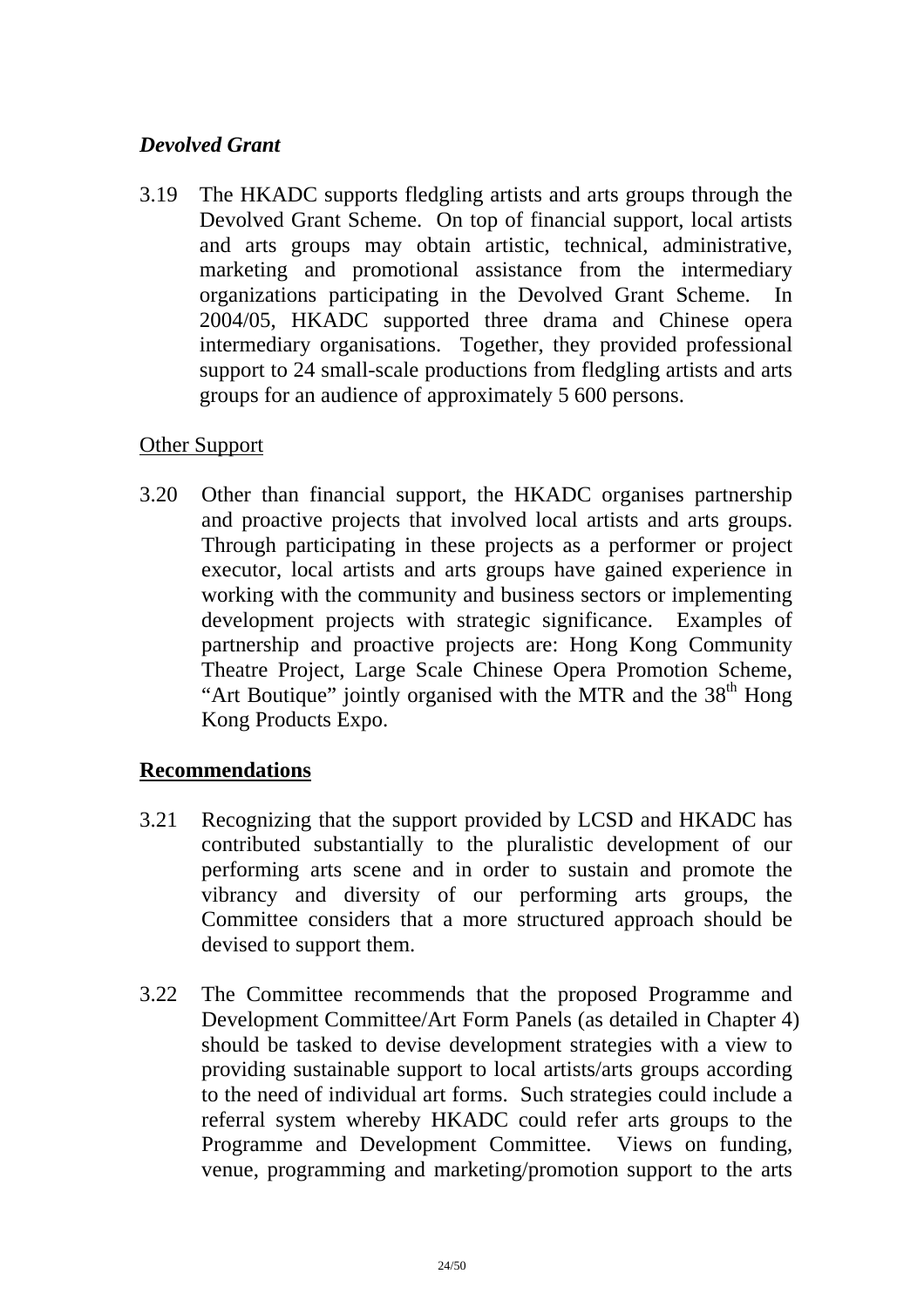groups are most welcome so that the Programme and Development Committee, once established, could work out systematic development strategies for the arts groups, with input from HKADC, LCSD and other arts organizations.

- 3.23 There have been voices in the arts community that budding artists/arts groups find it very difficult to obtain project grants of HKADC. We recommend that HKADC should strengthen its support for budding artists/arts groups, say, in the form of a new budding grant, in order to allow young talents a chance to showcase their creativity.
- 3.24 The Committee fully appreciates that the government is experiencing a structural operating deficit even though the economy is picking up. However, we strongly recommend that government should consider providing additional resources in funding and venue for the purpose of strengthening support for budding arts groups/artists as well as small and medium performing arts groups.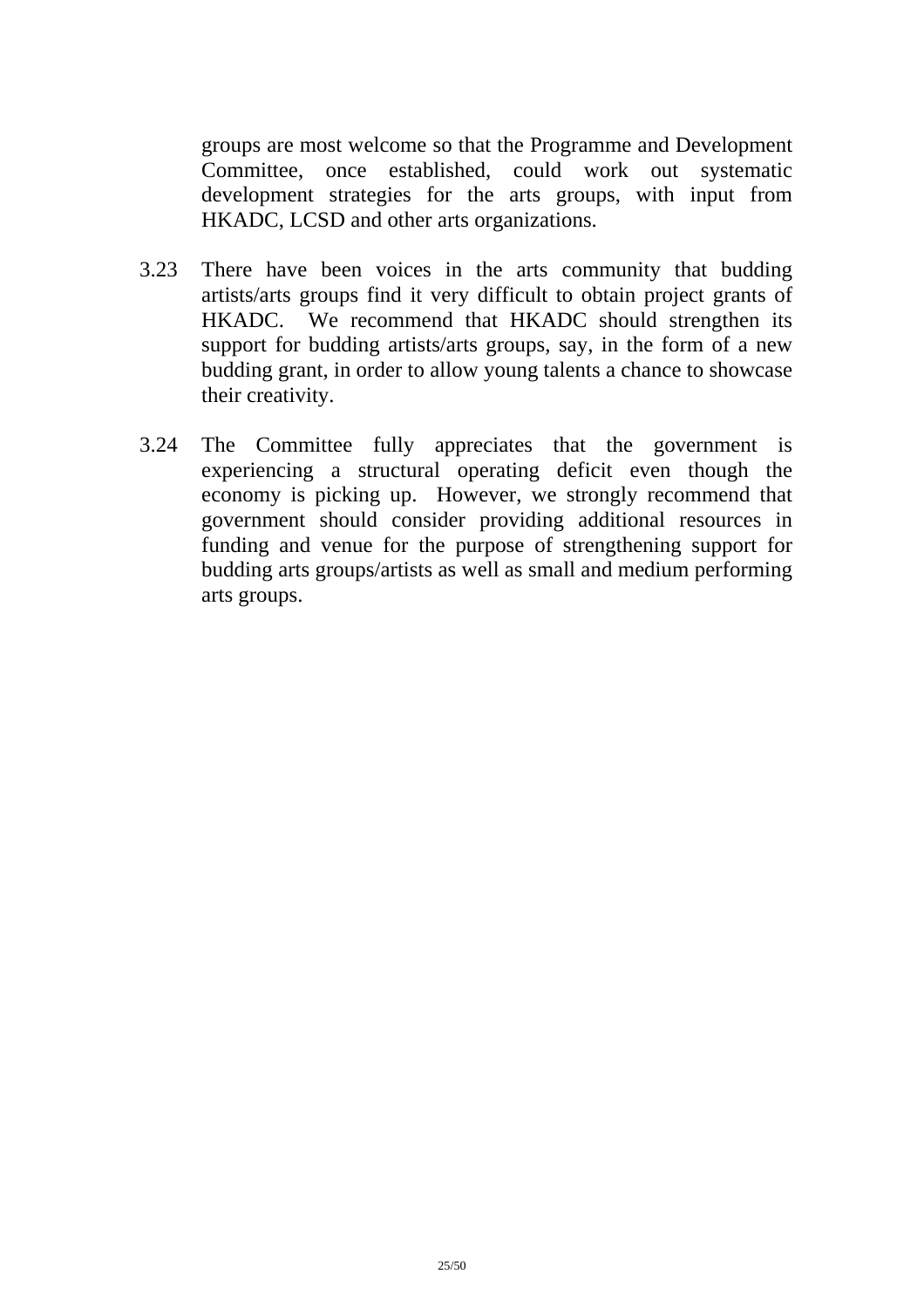# **Chapter 4: Presentation of Performing Arts Programmes**

#### **Introduction**

- 4.1 Hong Kong has one of the liveliest cultural scenes in Asia a regional centre of the arts fusing the creative talents from the East and the West. The vibrant arts community has given Hong Kong the edge as one of the most cosmopolitan Asian cities.
- 4.2 Arts festivals and events involving local and international performers are enjoyed by the public and visitors alike throughout the year. They include:
	- ! The premier Hong Kong Arts Festival with an outstanding programme of virtuoso artists; the International Film Festival which showcases a variety of screenings from around the world; the Le French May Festival of the Arts which presents the best of France's artistic creation as well as the City Fringe Festival which presents works of emerging contemporary performers.
	- ! The popular International Arts Carnival and autumn thematic festival, as well as year-round cultural performances presented/sponsored by LCSD or supported by HKADC.
	- ! Presentation of Chinese traditional and folk arts programmes of Chinese operas, music, folkloric dance, puppets, acrobatics in:
		- paid performances;
		- at carnivals during traditional festive occasions, such as the Spring Lantern Festival and Mid-Autumn Festival;
		- religious celebrations organized by community organizations featuring, inter alia, Chinese operas presented in bamboo structures at parks, playgrounds and village open spaces during the Tin Hau or Yu Lan Festivals as a form of worship; and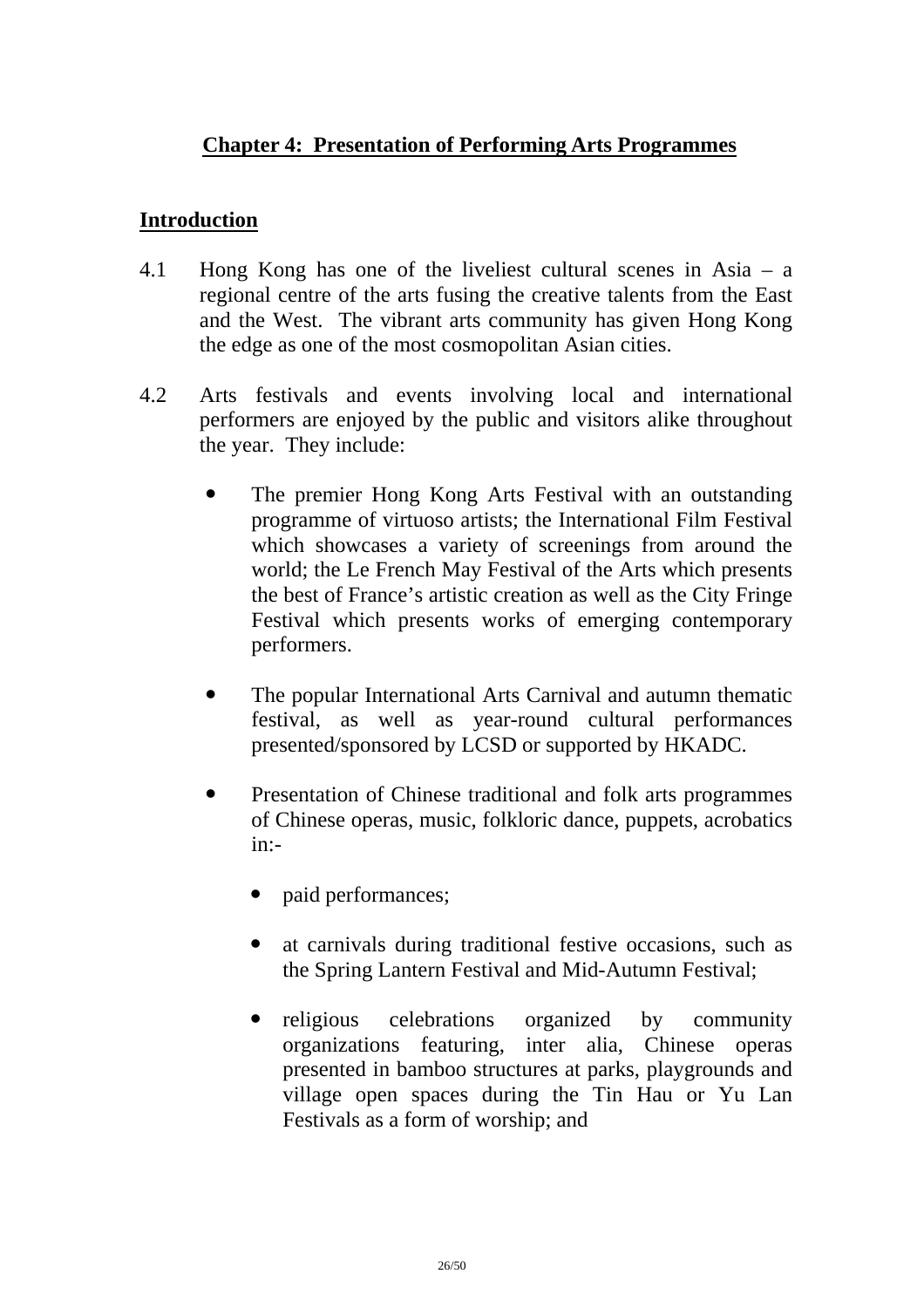- free outdoor events presented at parks, playgrounds, housing estates or village open spaces throughout the year.
- Regular performances by Hong Kong's major performing arts groups, i.e. orchestras, theatre, ballet and dance groups.
- ! A variety of performing arts events staged by private presenters, community-based performing arts groups and commercial promoters of theatre and entertainment events at LCSD or other facilities (such as venues at Hong Kong Academy for Performing Arts and Hong Kong Arts Centre) for one-off or long-run productions.

All these form an integral part of Hong Kong's diverse arts tableau.

# **Programmes Presented/Supported by LCSD**

4.3 Currently the LCSD's role in the provision of cultural performances is mainly carried out by two programme offices, namely the Cultural Presentations Section (CP) and Festivals Office (FO) through different ways of presentation or sponsorship as detailed in Chapter 3 above.

# Sources of Programme Proposals

- 4.4 LCSD programmes are planned well in advance, up to two years ahead. Programme proposals may come through the following channels:
	- Local Artists: Local artists/agents may directly approach the programme offices. Programme offices may also take a proactive approach in pursuing special ideas, e.g. by approaching artists, agents or producers for specific proposals. Where a special project is planned, LCSD may openly invite proposals on a specific theme.
	- ! Programmes from Mainland and Overseas: The programme offices maintain regular contact with international, mainland and local performing arts groups, artist agents and presenters. These organizations may approach LCSD with programme proposals. Programmes may also be referred to the programme offices by advisers, other artists or cultural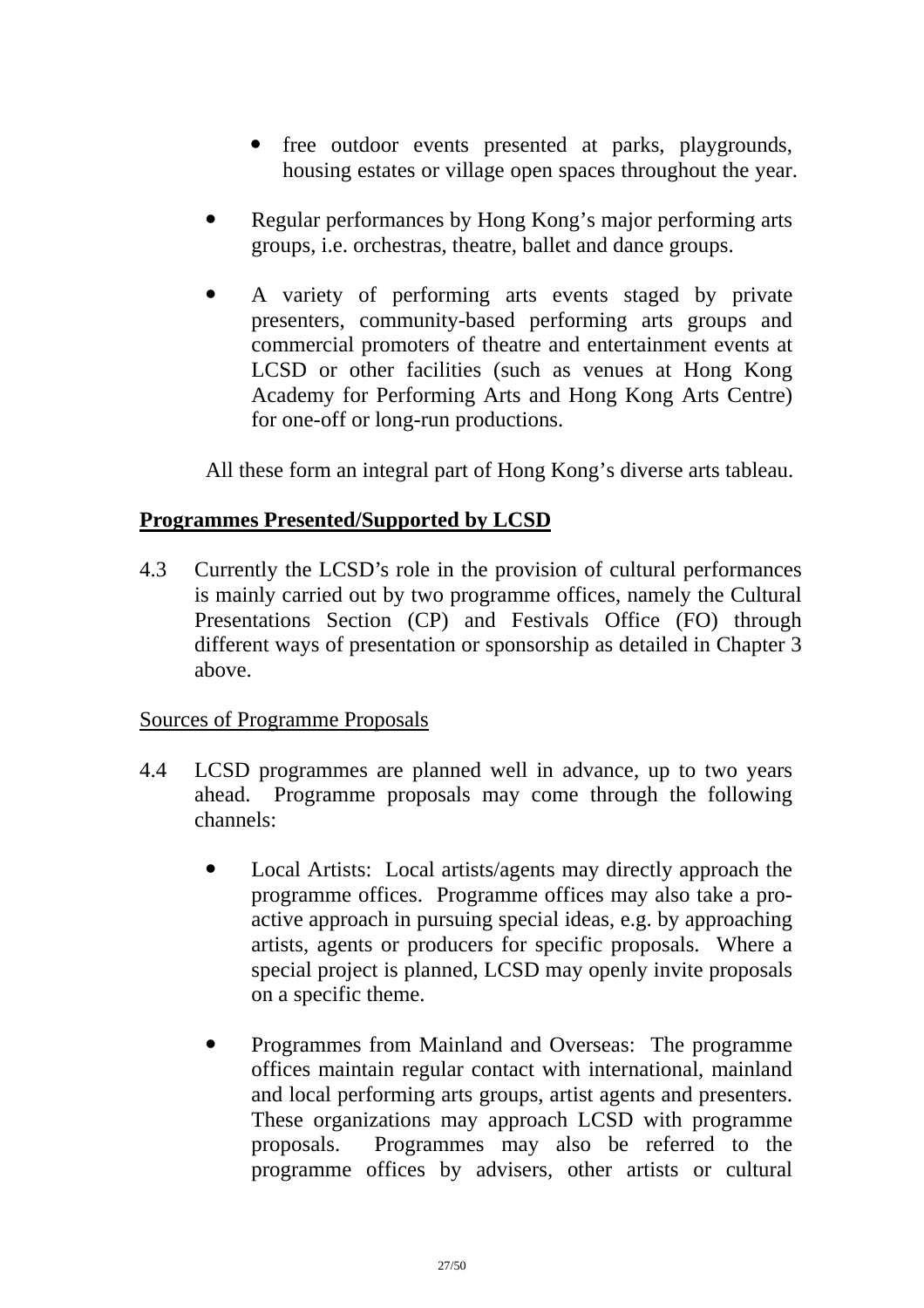institutions, or identified by staff attending international festivals and during overseas visits.

- ! Consulates and national cultural organizations may collaborate with LCSD on cultural exchange programmes or provide assistance in the form of artistic advice, logistics or occasional financial support.
- ! Other Channels: The fact that LCSD welcomes programme proposals is publicized in the LCSD website and house programmes as a standing practice, and in performing arts journals and arts directories from time to time.

# Programme Selection Mechanism

- 4.5 Currently, LCSD has a fair and structured programme selection mechanism formulated in consultation with ICAC. Annual programme plans are drawn up by considering the need for strategic promotion of different types of performances (e.g. Chinese opera), proposals at hand, audience aspirations, available resources and experience of previous years. The programme plans, including themes of the thematic festival in autumn, special programme series and year-round programme proposals, are discussed and endorsed at the annual Expert Advisers' Forum before being finalised.
- 4.6 All incoming proposals are considered at monthly programme meetings. Factors taken into account include: government's cultural policies, LCSD's programme strategies, artistic/educational merit of the programme, expertise and standing of the artists, popularity of the type of programmes, need for a balanced mix of art forms and programme types, interests and needs of the local community, suitability of the programme for the occasion (e.g. carnival theme), technical feasibility, financial viability, availability of venues and avoidance of programme clash. Expert advisers are consulted on artistic merit of artists/programme proposals as and when required. For thematic festivals, an advisers' panel will be formed to give advice on the proposals.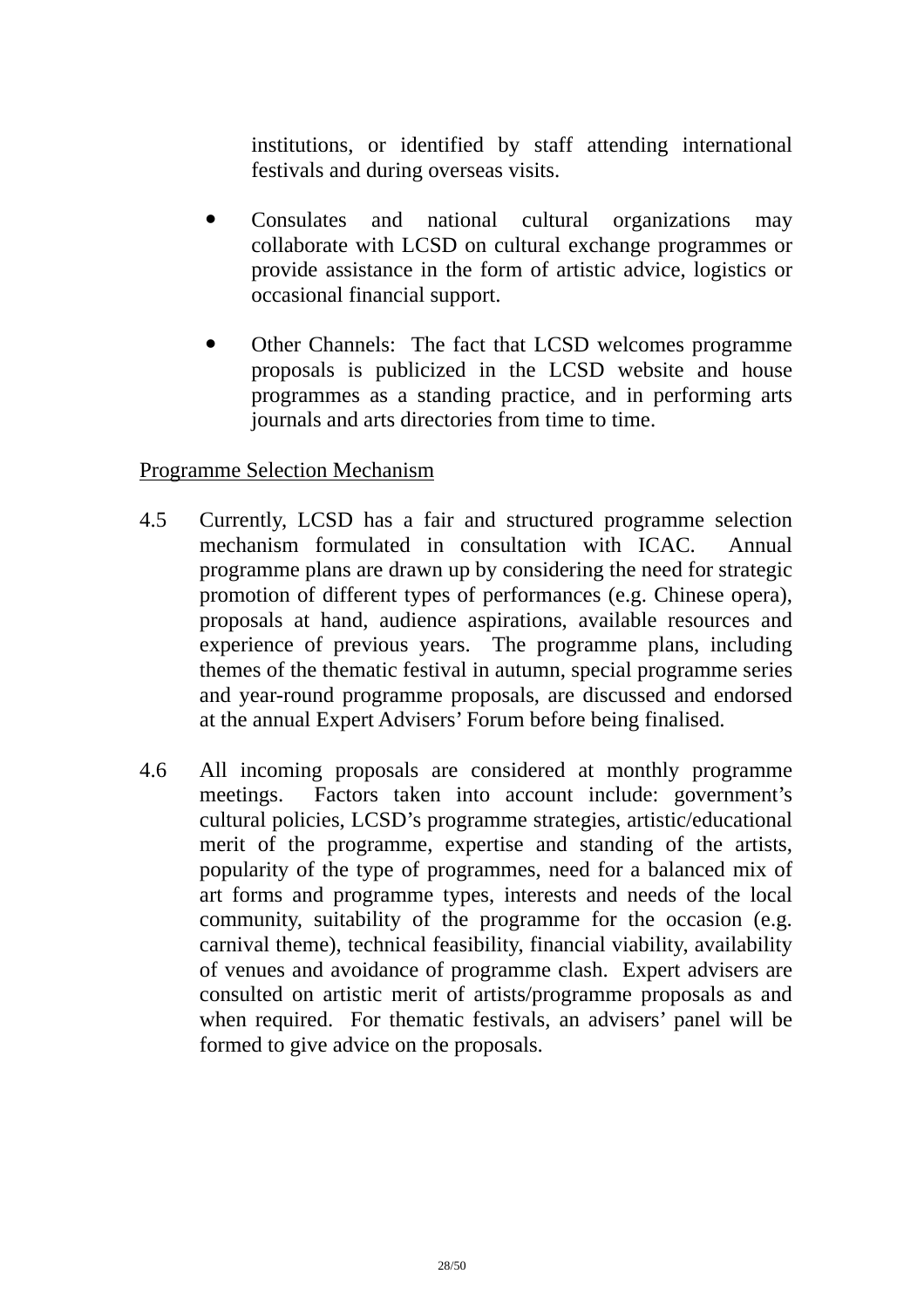# Existing Expert Advisory Panels

4.7 The expert advisory panels comprise experts and scholars in the fields of music, dance, theatre, multi-arts and Chinese opera. They have contributed their time as advisers, served as the "voices of the field" providing updated information and helped shape LCSD's cultural programmes throughout the year. At present, there is a total of 32 advisers with term of service from April 2004 to March 2006.

#### Review of Existing Programme Selection Mechanism

- 4.8 The current mode of operation on programme presentation has the curatorial input from professional LCSD staff and assisted by advisers' expertise. In programme selection, it operates on principles of openness, fairness and transparency. LCSD's neutral position enables it to balance the needs/interests of different players in the field, e.g. artists, audience, visitors, etc. by diversified and balanced programming and is generally well accepted by local groups, individual artists and the arts community. Its choice of cultural performances have been well-received by audience and critics in terms of quality, innovation, comprehensive efforts in arts education and audience outreach, and reasonable ticket price.
	- 4.9 However, the Committee considers that there is a need to achieve increased openness and greater arts sector and community involvement in programme/arts groups selection so as to enhance their ownership of the programmes presented. In respect of local programmes, LCSD should shift from a "programme-based" to "arts group-based" programming approach in order to provide a structured and sustainable support mechanism for budding, small and medium performing arts groups.

# **Recommendations**

4.10 The Committee recommends the establishment of a Programme and Development Committee (PDC) supported by six Art Form Panels (AFP). The structure is as follows: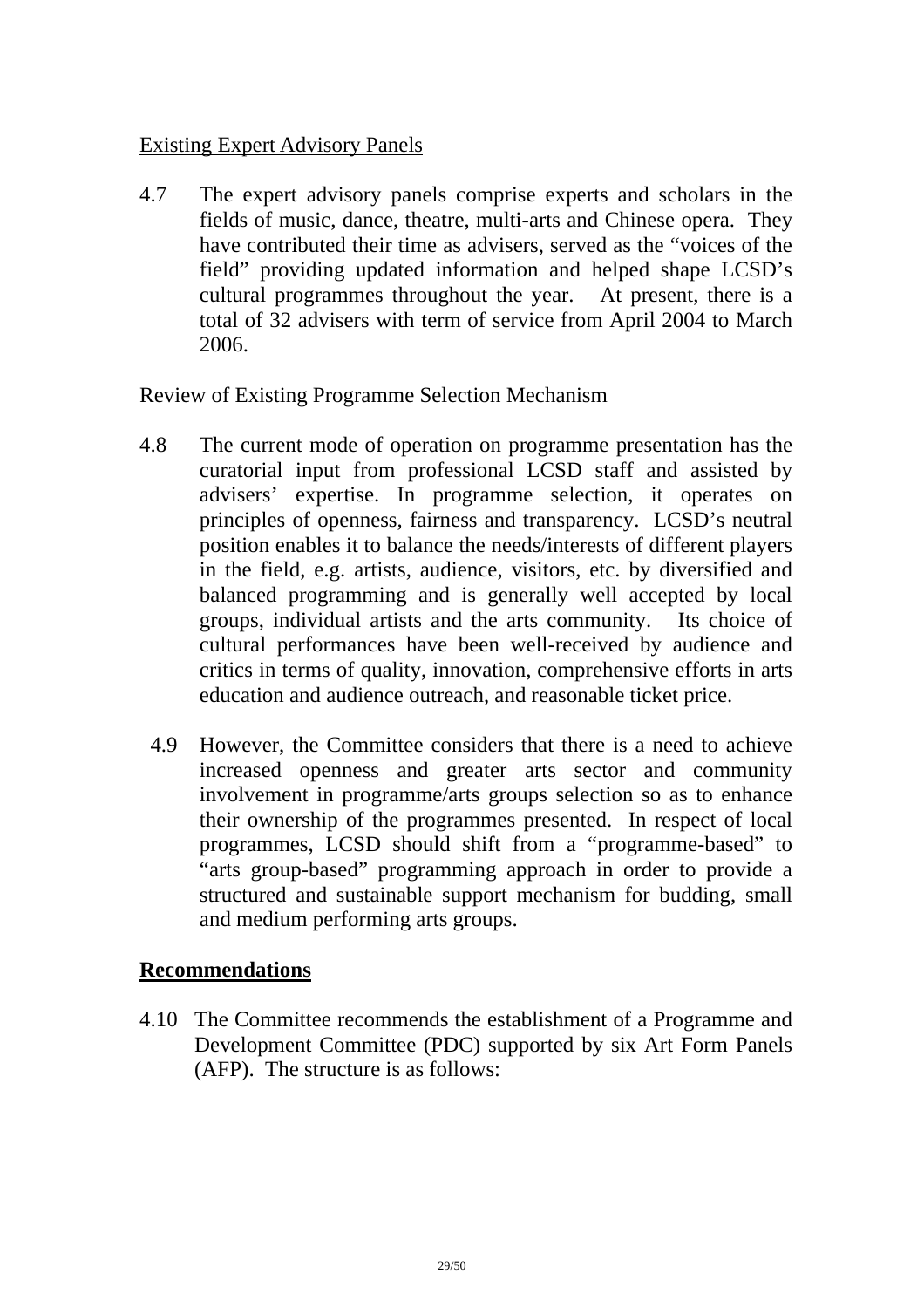# **Proposed Programme and Development Committee and Art Form Panels**



 The PDC and AFPs would be responsible for formulating structured and sustainable strategies in support of the development of budding, small and medium performing arts groups, with input from HKADC, LCSD and other arts organizations.

- 4.11 Under the proposed new structure, the PDC is proposed to meet twice a year to:
	- ! consider and endorse LCSD programme strategies/directions, resource allocation, and annual programme plans in support of budding, small and medium performing arts groups.
	- ! review progress of programme line-up.
- 4.12 The PDC will comprise the chairman and one other representative from each of the six Art Form Panels, with Chairman to be elected by PDC members.
- 4.13 The AFP is proposed to meet quarterly to:
	- Identify upcoming talents/groups and draw up development strategies for providing support for budding, small and medium performing arts groups;
	- ! Consider and endorse forthcoming programme proposals, including choice of major programmes;
	- Endorse programme line-up for the coming 12 months; and
	- Note list of approved programmes and declined proposals.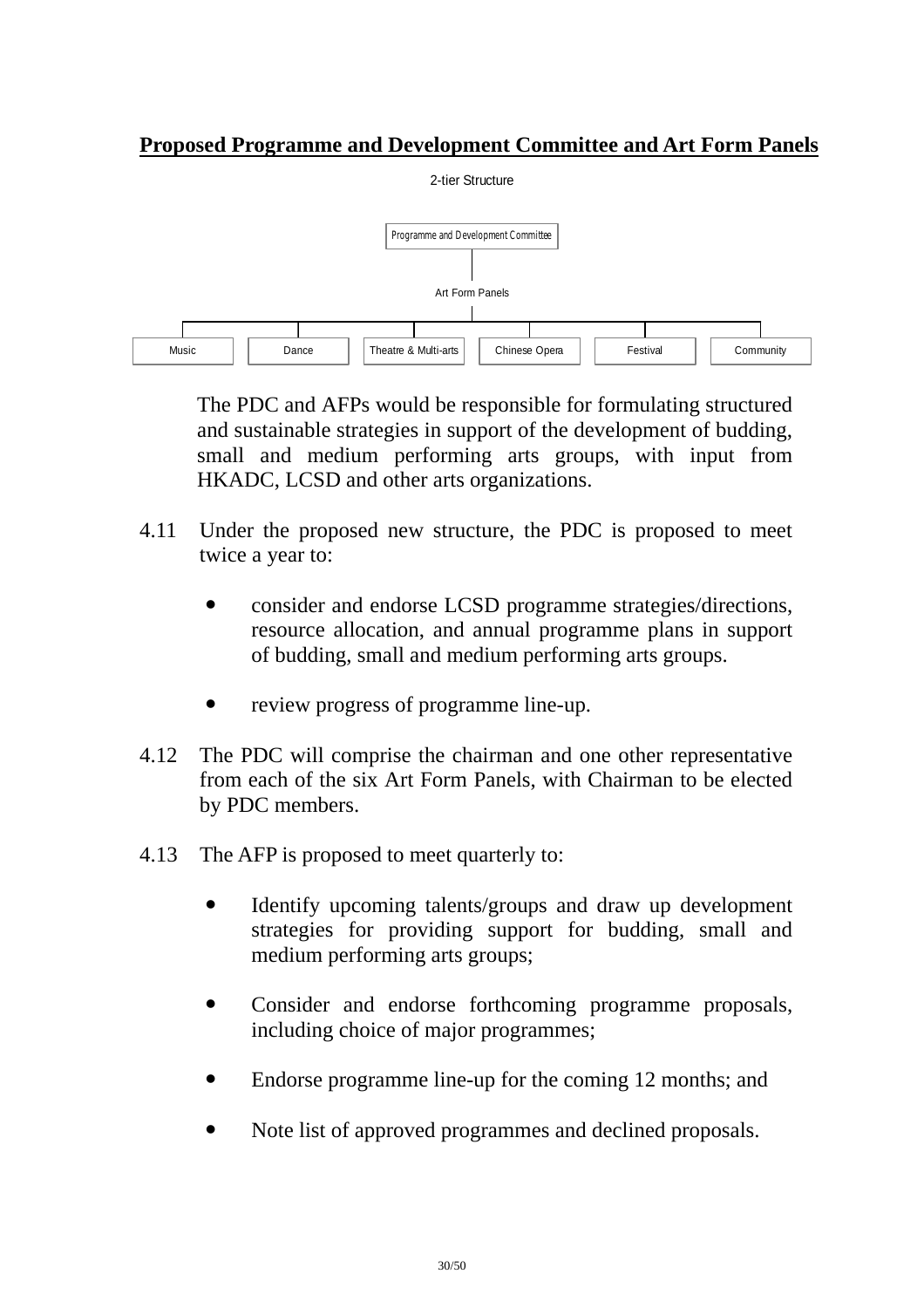- 4.14 The AFP is proposed to comprise not less than five expert advisers/artists of respective art forms including Artistic Heads/CEOs of major performing arts groups and arts organizations; and two representatives with district/community background from the Committee, HKADC, tertiary or other organizations, with Chairman of panel to be elected by members.
- 4.15 The Committee proposes to implement the proposed PDC and AFP from April 2006. Each term will last for two years. Mechanism will be devised to avoid conflict of interest. Existing Expert Advisory Panels will be retained to give expert advice to LCSD as and when required.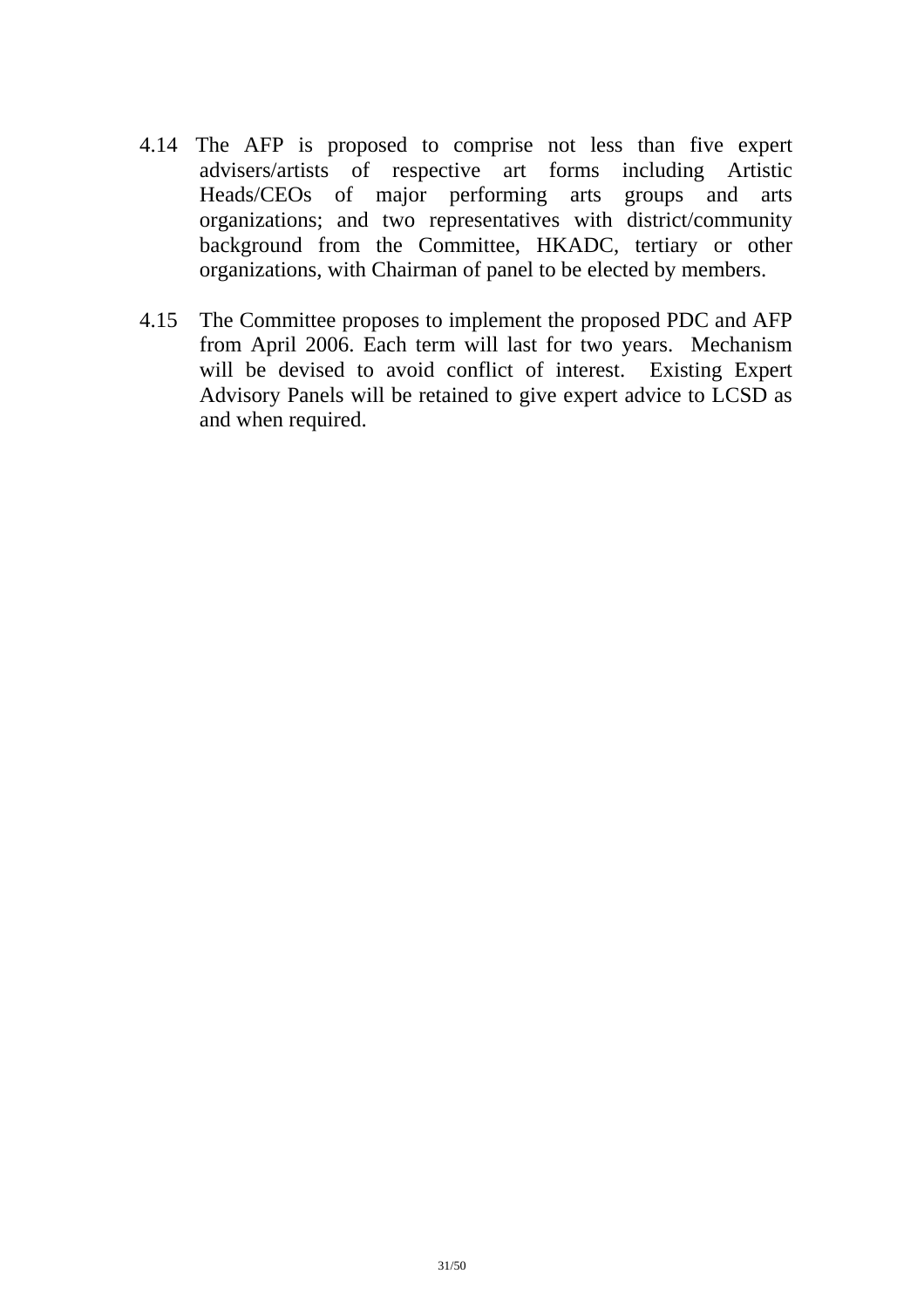# **Chapter 5: Venue Support for Performing Arts Groups**

#### **Introduction**

l

- 5.1 LCSD manages 13 performing arts venues. Based on the design, roles and functions of the facilities, they can be classified into two broad categories<sup>2</sup>:
	- ! Territorial/thematic venues These venues are easily accessible from all areas of Hong Kong. The facilities and equipment of these venues are capable of staging performances of professional overseas and local performing arts groups intended to draw audience from all over the territory and to attract visitors. These venues are the Hong Kong Cultural Centre, Hong Kong City Hall and Kwai Tsing Theatre.
	- Regional/District venues These venues have good performance and support facilities and most of them are capable of supporting performances of a professional standard. They also serve as a base for district arts activities. Although located in different districts, with improved transport infrastructure, these venues are not just patronized by residents in the neighbouring areas but also attracting audience from a wide catchment area if there are quality programmes. These venues are the Sha Tin Town Hall, Tsuen Wan Town Hall, Tuen Mun Town Hall, Yuen Long Theatre, Sai Wan Ho Civic Centre, Sheung Wan Civic Centre, Ngau Chi Wan Civic Centre, Ko Shan Theatre, Tai Po Civic Centre and North District Town Hall.
- 5.2 Besides the 13 performing arts venues, the Hong Kong Coliseum and Queen Elizabeth Stadium managed by LCSD are multi-purpose venues which also cater for cultural/entertainment performances and community functions, although priority is given to sports activities. Other LCSD facilities for performances, rehearsals and workshops include a 400-seat theatre at the Hong Kong Heritage Museum and the lecture halls at the Hong Kong Science Museum and Hong Kong Space Museum.

<sup>&</sup>lt;sup>2</sup> Recommended by the Consultancy Study on the Provision of Regional/District Cultural and Performance Facilities in Hong Kong (2002) and endorsed by the Culture and Heritage Commission Policy Recommendation Report (2003)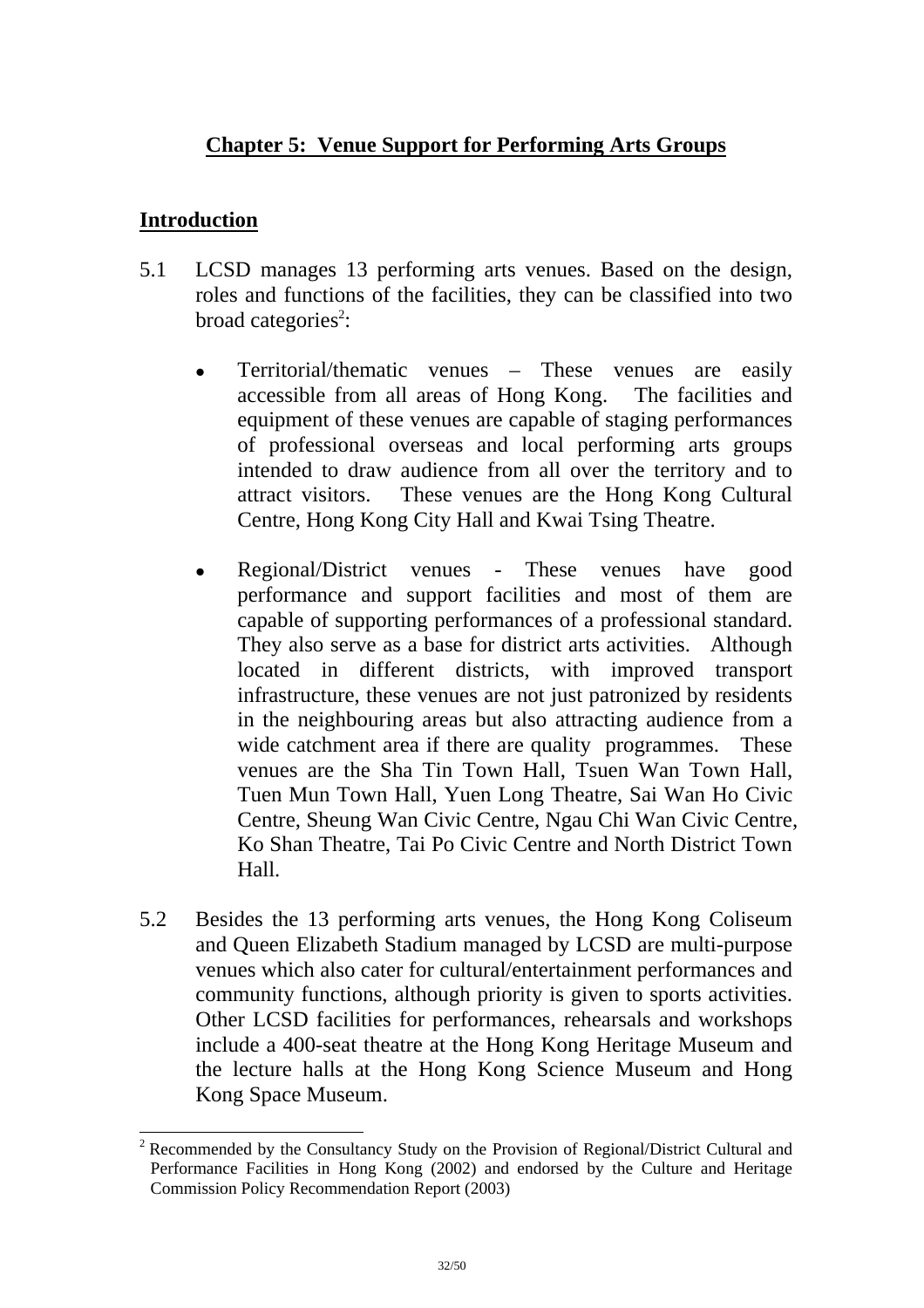5.3 A number of major performing arts venues owned or managed by non-government organizations are also in operation. They include the Hong Kong Academy for Performing Arts, Hong Kong Arts Centre, Hong Kong Fringe Club, Hong Kong Convention and Exhibition Centre, Sunbeam Theatre, Baptist University Academic Community Hall, Polytechnic University Jockey Club Auditorium, Chinese University Lee Hysan Concert Hall and Chinese University Sir Run Run Shaw Hall. These venues provide good quality performance spaces for local and visiting artists.

#### **Existing Arrangement**

- 5.4 The LCSD's performing arts venues are designed as multi-purpose venues to cater for different types of performing arts and community activities with priority use for arts-related activities. All venues are made available for public hiring as well as for programmes presented by LCSD. In 2004/05, the average usage rate of these venues stood at 89%, of which 76% were arts-related activities and 13% were non-arts activities. The main users are local performing arts groups.
- 5.5 The users of these facilities may be classified into the following categories:
	- (a) Arts festivals (e.g. Hong Kong Arts Festival, LCSD's autumn thematic festival, International Arts Carnival, and district arts festivals at regional/district venues)
	- (b) Major local performing arts groups funded by LCSD or **HKADC**
	- (c) International events including LCSD presentations and special hirings for long-run musicals
	- (d) Local performing arts groups presented by LCSD
	- (e) Arts-related hirings
	- (f) Non-arts related hirings (such as school functions, community events organized by district organizations, etc.)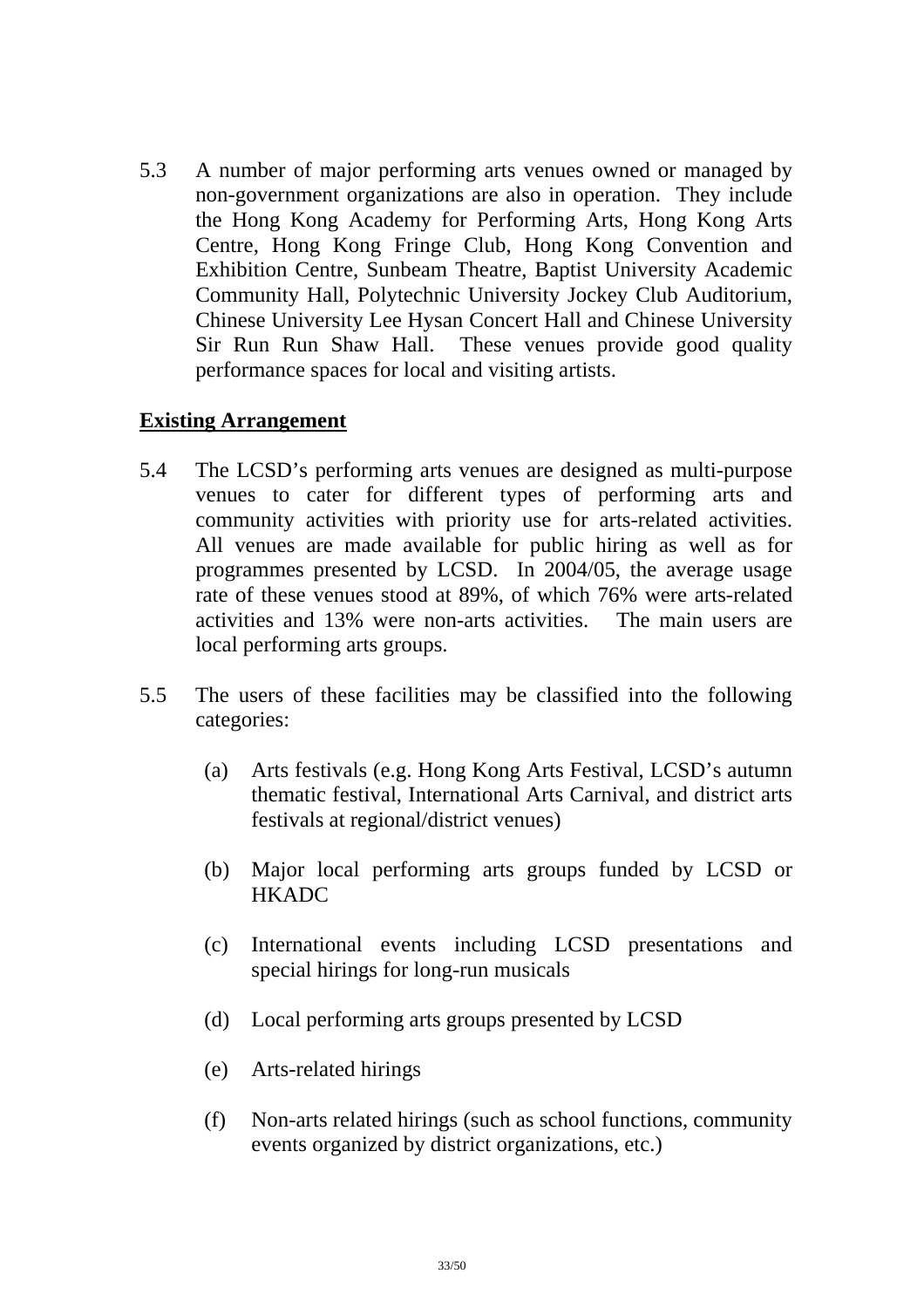- 5.6 In order to allow a longer planning lead-time for major local performing arts groups and to enhance Hong Kong's position as an international cultural metropolis, priority use is offered to arts festivals, major performing arts groups funded by LCSD and HKADC, international events presented by LCSD and special hirings for long-run musicals.
- 5.7 To encourage the community's endeavour to organize its own cultural activities, rental subsidy is offered to non-profit and bonafide district organizations to make the use of these facilities more affordable.
- 5.8 To provide opportunities for performing arts groups to organize their own programmes and build up their own audience, a "Programme Partnership Scheme" offering venue facilities and a subsidy to cover partial production costs have been implemented at selected LCSD venues (e.g. North District Town Hall, Yuen Long Theatre, Tuen Mun Town Hall and Ngau Chi Wan Civic Centre). It is expected that this will help develop the identity and artistic image of the venue.

#### **Recommendations**

5.9 The Committee considers that better use of existing facilities through the establishment of a partnership between the venue (as venue operator) and the performing arts group (as programme provider) will make a significant contribution to the performing arts scene in Hong Kong. Such scheme would help strengthen the artistic character of a venue, broaden the audience base of both the venue and the performing arts group, help develop venue-based rather than company-based marketing strategies, facilitate the seeking of corporate/private sponsorship, and encourage and strengthen community involvement in arts development. The Committee recognizes that there are plenty of good quality programmes offered at LCSD venues, yet there is still ample scope for the audience base to be widened. We hope that by introducing a venue partnership scheme, the venue operator and performing arts groups could work together to enlarge the audience base for the performing arts.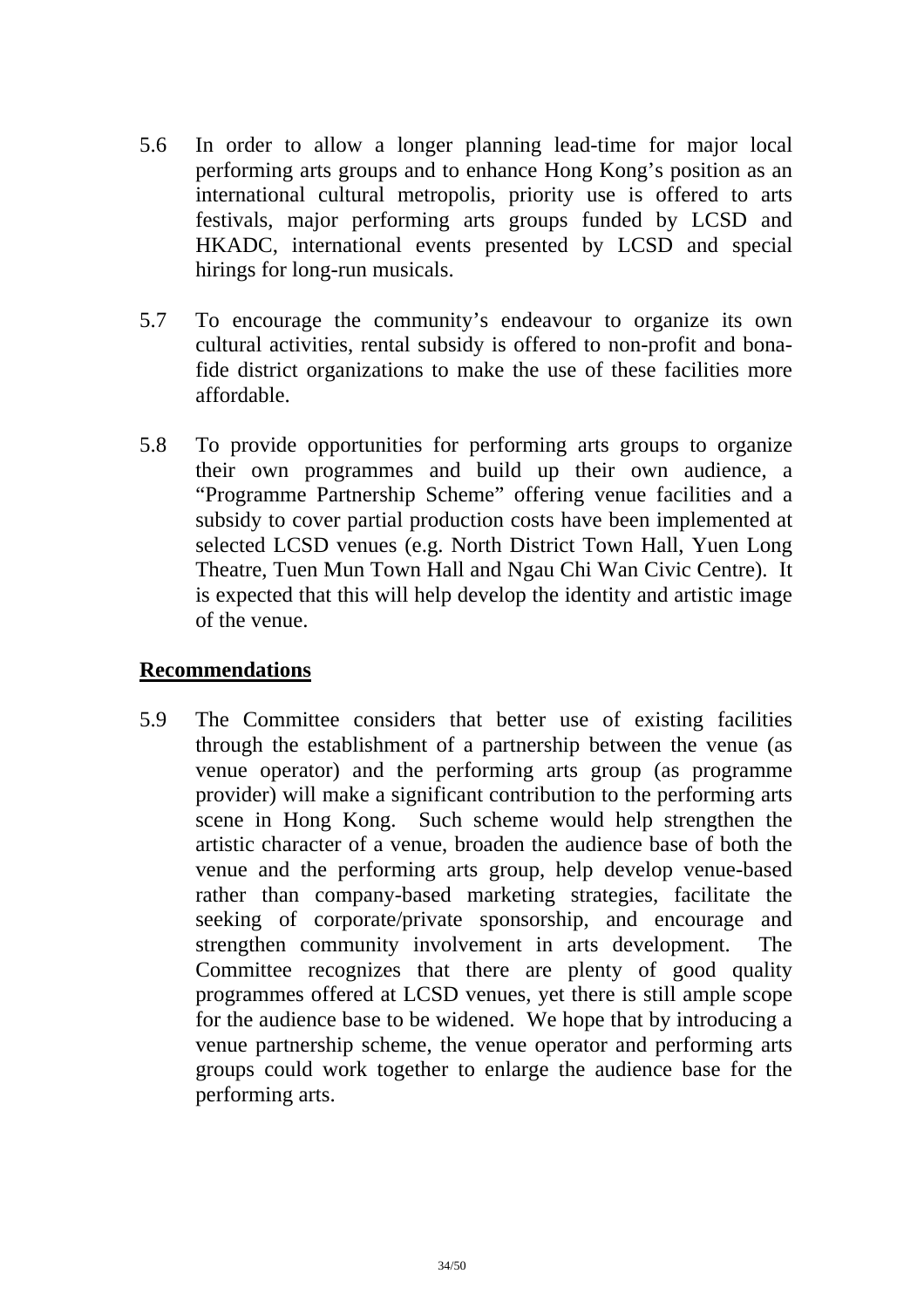- 5.10 The proposed features of the Venue Partnership Scheme are as follows:
	- The Committee considers that the Scheme could mainly make use of the three territory-wide/thematic venues, i.e. Hong Kong Cultural Centre, Hong Kong City Hall and Kwai Tsing Theatre, but the other ten LCSD venues should also be considered if they are preferred by individual performing arts groups. The performance facilities of the three territory-wide/thematic venues (with seating capacity in brackets) and the indicative venue character are given below:

| Hong<br>Kong<br>Cultural  | Concert Hall $(2,019)$                 | Orchestral music<br>(Chinese & western)                                  |
|---------------------------|----------------------------------------|--------------------------------------------------------------------------|
| Centre                    | Grand Theatre (1,734)                  | Theatrical arts (dance,<br>ballet, opera, musicals,<br>multi-media arts) |
|                           | <b>Studio Theatre</b><br>$(303 - 496)$ | Experimental theatre<br>and dance                                        |
| Hong<br>Kong<br>City Hall | Concert Hall $(1,434)$                 | Orchestral music<br>(Chinese & western)                                  |
|                           | Theatre $(463)$                        | Theatre and dance                                                        |
| Kwai<br>Tsing<br>Theatre  | Auditorium (905)                       | Theatrical arts (theatre,<br>dance, multi-media<br>arts)                 |

! A performing arts group would be given a certain usage quota in a specific venue according to its proposed business plan. In some cases, two or more performing arts groups could be given the same venue. For those performing arts groups funded by LCSD or HKADC, the provision of venue could tie in with the funding support in the medium term.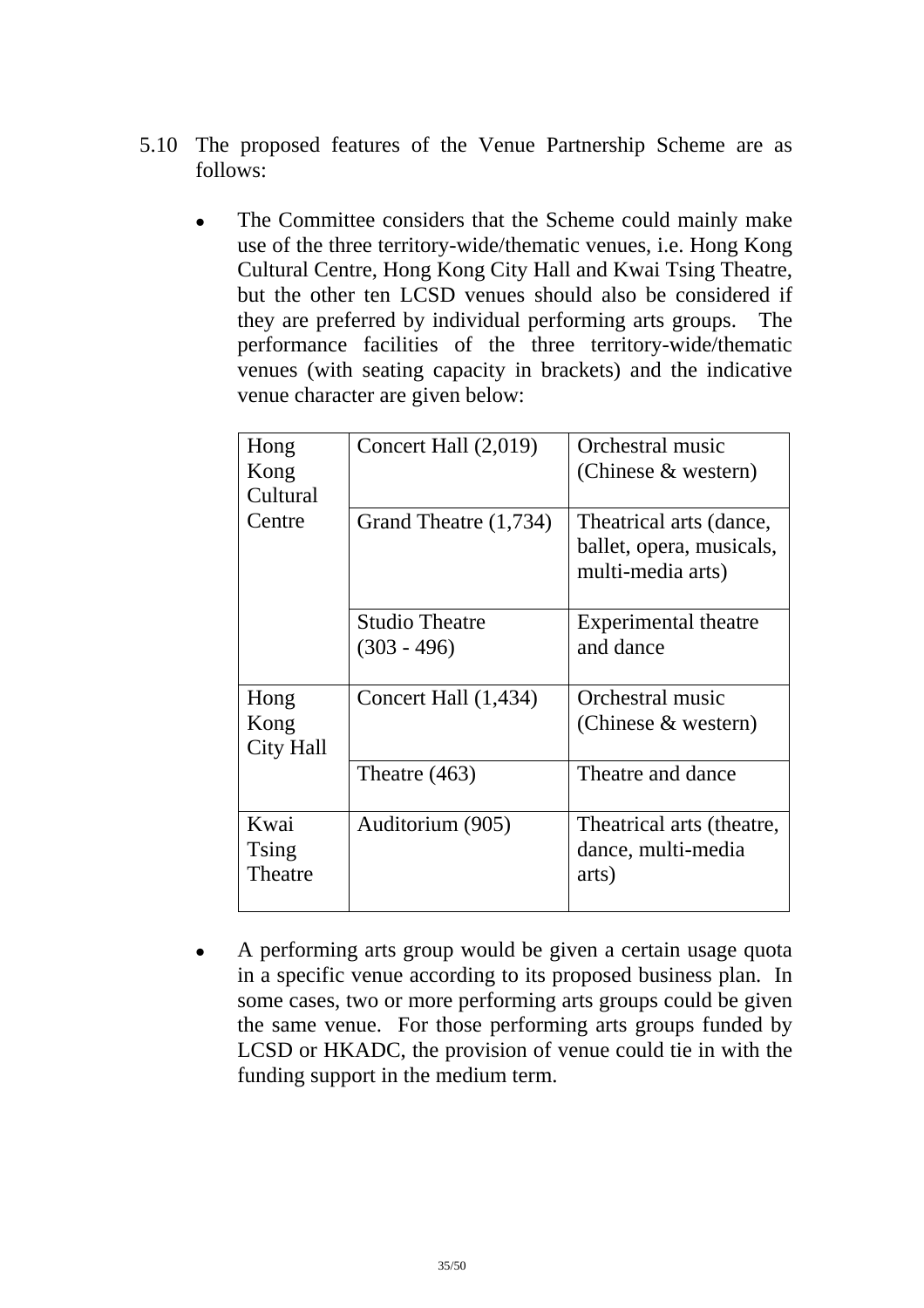- As LCSD performing arts venues are not purpose-built for use as home-base for performing arts groups, offer of ancillary facilities (such as rehearsal space, storage and office) would be subject to availability.
- ! Performing arts groups funded by LCSD and HKADC (including 3-year grantees and 1-year grantees) and other established groups could apply and compete to join the scheme.
- Selected performing arts groups would be required to join hands with the venue operator to help build up the artistic character of the venue, enlarge its audience base and seek corporate sponsorship.
- The proposed criteria for selection could include:
	- art form compatible with the venue's design and image;
	- contribution to the vision and artistic character of the venue:
	- artistic standard and merit of the planned activities;
	- sound business and audience building plans;
	- organizational and artistic development;
	- proper governance and managerial strength, and good track record.

# Venue Support for Budding/Small/Medium Performing Arts Groups and Other Hirers

5.11 The Committee is fully aware that the introduction of the above venue partnership scheme may affect certain users of LCSD venues (such as small/medium performing arts groups, presenters of longrun musicals, non-arts related users). Although the usage of certain venues has reached the optimal point, the overall usage rate is less than 90%. In other words, the usage of some venues (especially those in less central locations) has not reached its capacity. We would be able to minimize the impact if we could carefully reallocate the venue resources to cater for the need of the users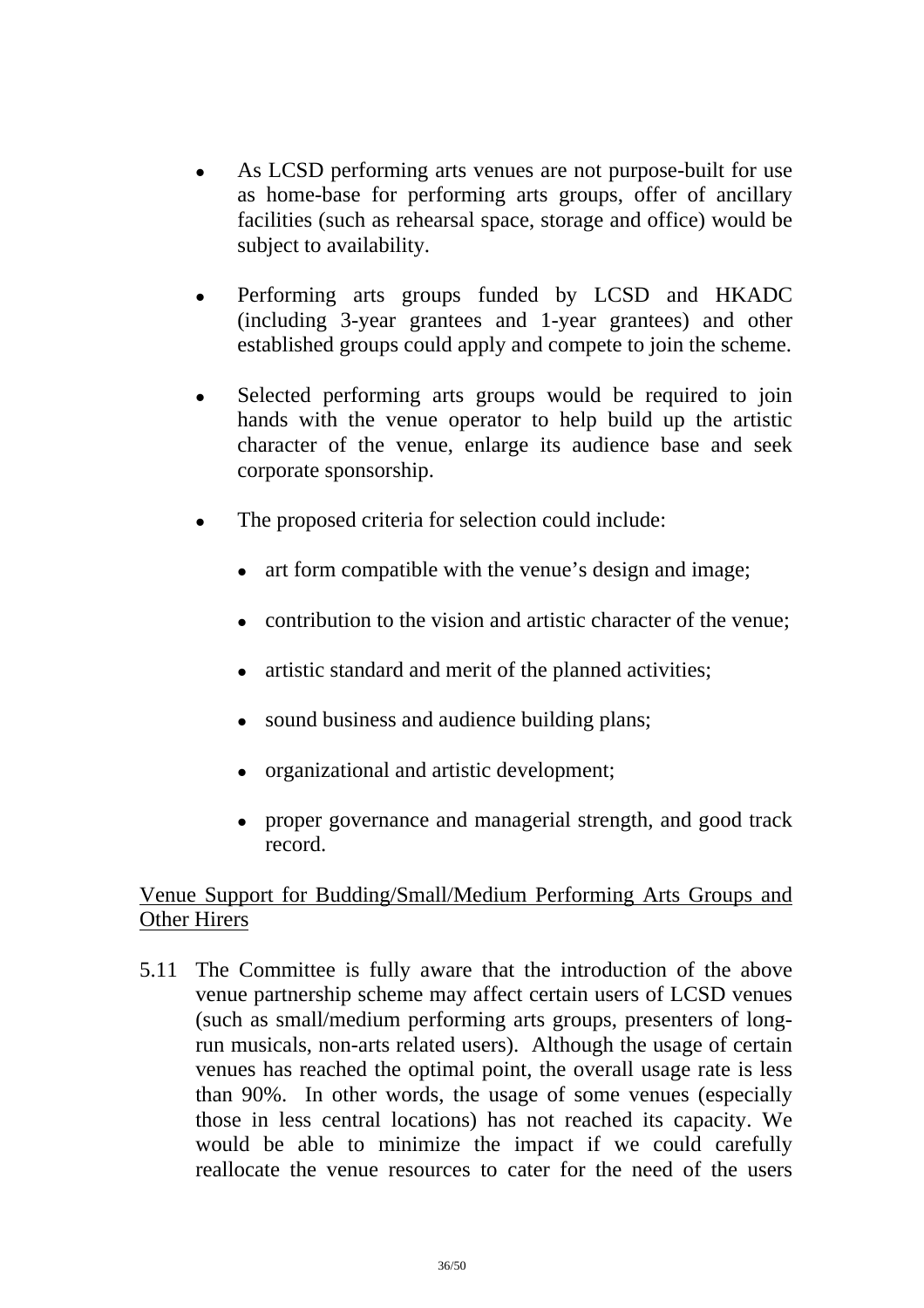affected. The Programme and Development Committee (as detailed in Chapter 4) should look at venue support in the course of devising the programming strategies for the performing arts groups.

5.12 We are mindful of the need to strike a balance among the needs of the local performing arts groups, the cultural sector at large and other sectors of the community. We propose that LCSD could consider providing more marketing and promotional support at the regional/district venues to attract audience and performing arts groups, and explore utilizing its non-dedicated venues (such as the theatres in the museums) for use by small/medium performing arts groups and non-arts related users. Moreover, there are a number of performing arts venues owned or managed by non-government organizations, such as those operated by the universities and suitable historical buildings available in the territory. There might be capacity for these facilities to be used by the local community. We propose that HKADC could consider partnering with them to provide additional venue support for performing arts groups.

# *Proposed Implementation Plan*

- 5.13 If the response to the above recommendations is positive, an invitation for Expression of Interest (EoI) from local performing arts groups would be arranged to gauge their ideas and suggestions on the venues and the proposed terms and assessment criteria for the Scheme on a non-committal basis.
- 5.14 The ideas and suggestions gauged from the EoI exercise would form the basis in drawing up the assessment criteria and monitoring/evaluation mechanism of the Venue Partnership Scheme. Formal invitation of proposals from arts groups would then be issued. An assessment panel would be formed with members from the Committee, HKADC, HAB, LCSD and the district community.
- 5.15 It is proposed that the Venue Partnership Scheme be introduced gradually from April 2007 (subject to venue availability as bookings would have already been open for 2007/08), followed by full implementation from April 2008.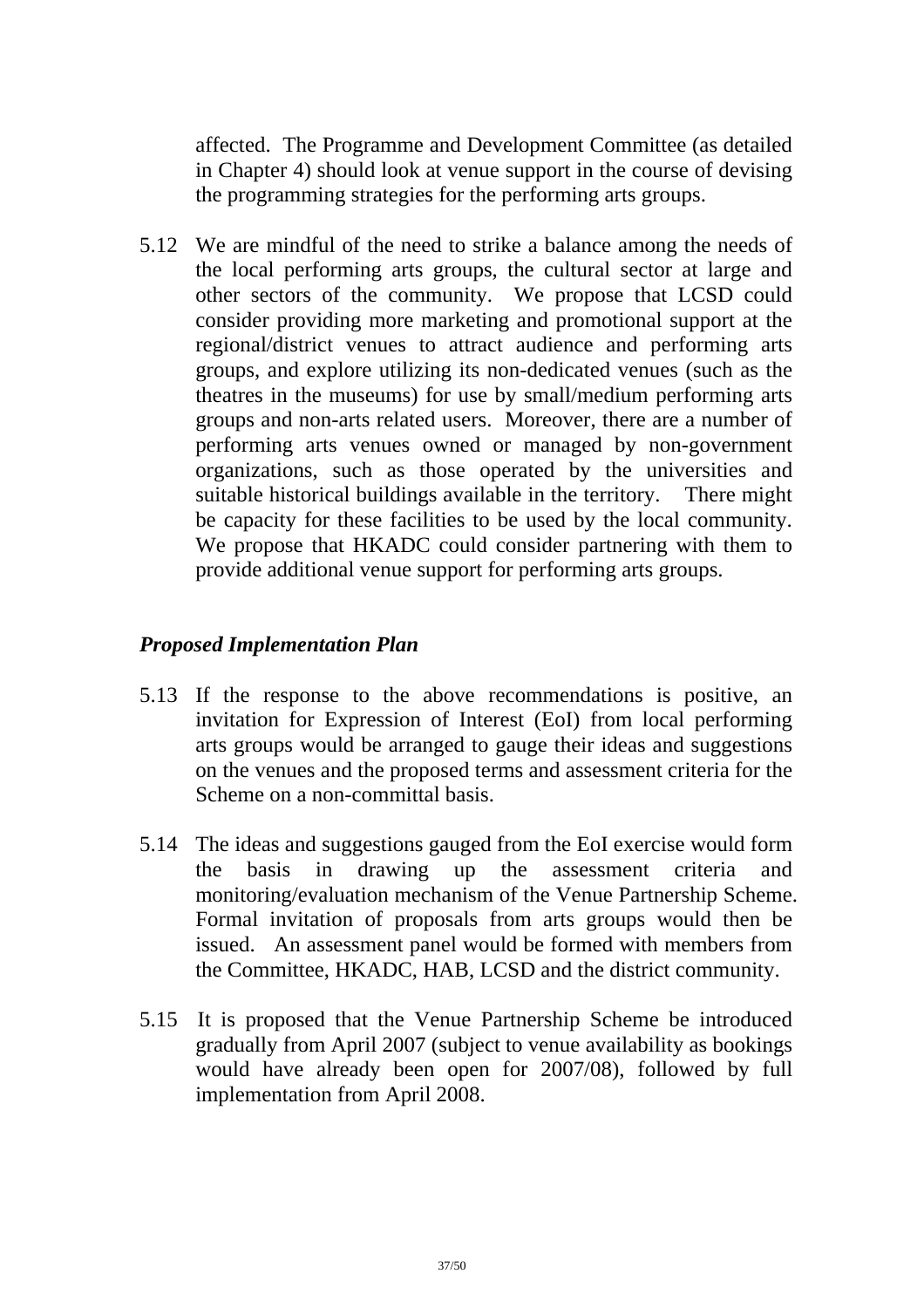#### *Other Non-dedicated Venues*

5.16 The Committee is fully aware of the need to explore the use of other non-dedicated venues for the development of performing arts in Hong Kong. The use of open spaces and non-LCSD venues as well as the establishment of arts village would be our next focus. We consider that there is a growing demand for performing arts venues. Even with the additional facilities provided for in the WKCD, we may not be able to fulfil the need by that time. Hence, it would be essential to look at ways to increase the supply of venues for performing arts. We welcome views in that regard.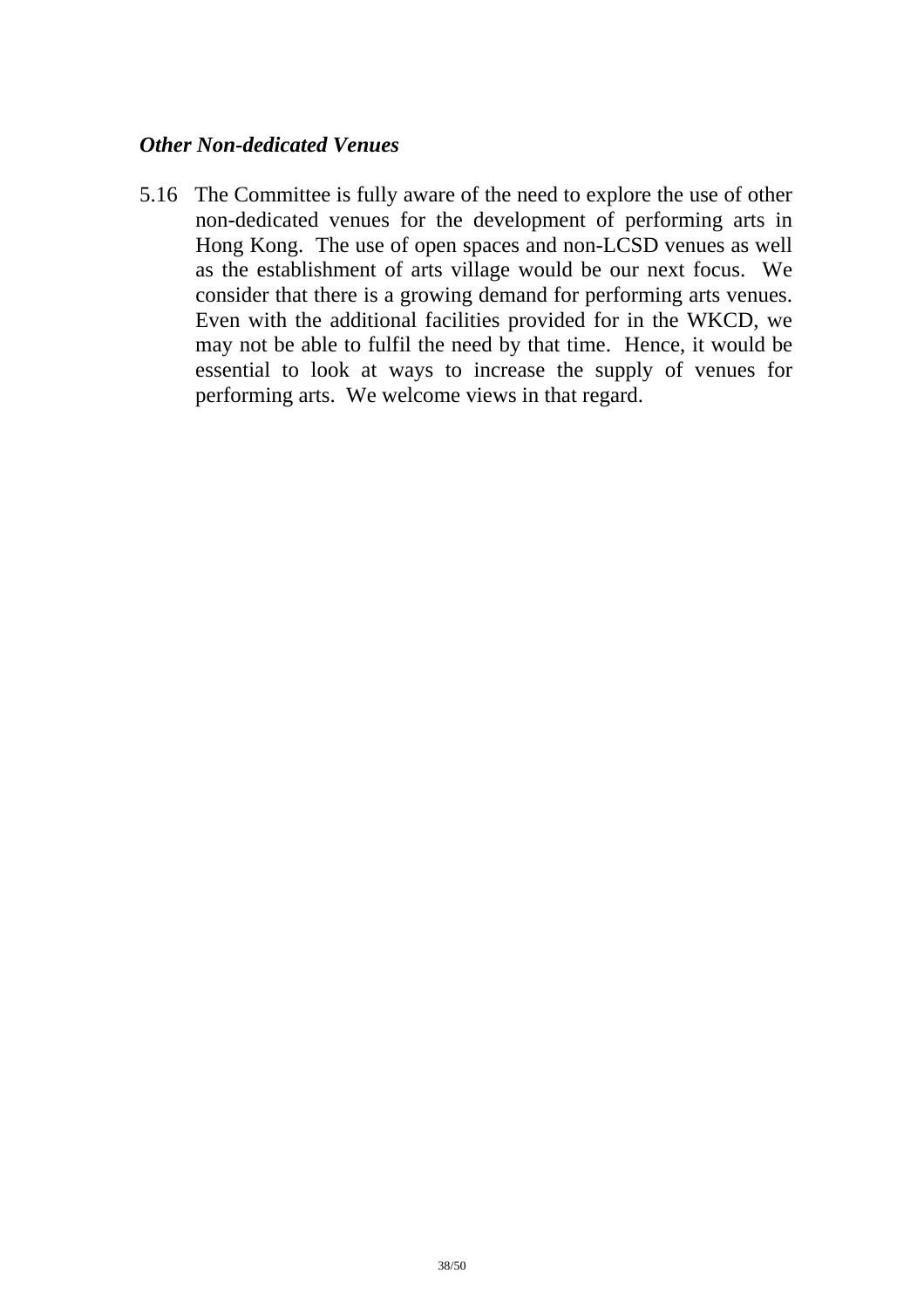# **Chapter 6: Performing Arts Scene in the Medium Term**

#### **Development of the Performing Arts Scene**

- 6.1 The establishment of the Hong Kong City Hall in 1962 marked a milestone in the history of cultural development in Hong Kong. Since then, in particular in the past two decades, there has been a rapid development of performing arts venues. The government, through the provision of funding support and performance opportunities via HKADC (formerly the Council for Performing Arts) and LCSD (formerly the Urban Services Department and Regional Services Department), has helped nurture a significant number of performing arts groups which contribute greatly to the artistic and pluralistic development of the performing arts scene.
- 6.2 However, in the last few years, owing to the government budget deficit, the performing arts sector has been experiencing cuts in funding support and some arts groups had encountered difficulties in furthering their pursuits. This has been felt by the arts community as having hampered the development and further growth of budding artists and arts groups with good potential.
- 6.3 The Committee would like to reiterate that any proposed changes in this consultation paper is not meant to lead to any reduction in public funding support for the performing arts. On the other hand, we recommend that the government should consider injecting additional resources for providing a sustainable support to budding/small/medium performing arts groups.

# **Performing Arts Scene in the Medium Term**

6.4 It is against this background the Committee puts forward the recommendations in Chapters 2 to 5, hoping to reorganize the resources (funding, venues, expertise) we have, to achieve greater effectiveness and efficiency in the provision of support to the performing arts sector. As we have mentioned before, this is only the start. We envisage, in the medium term, say in 3-5 years, the following changes would be engineered –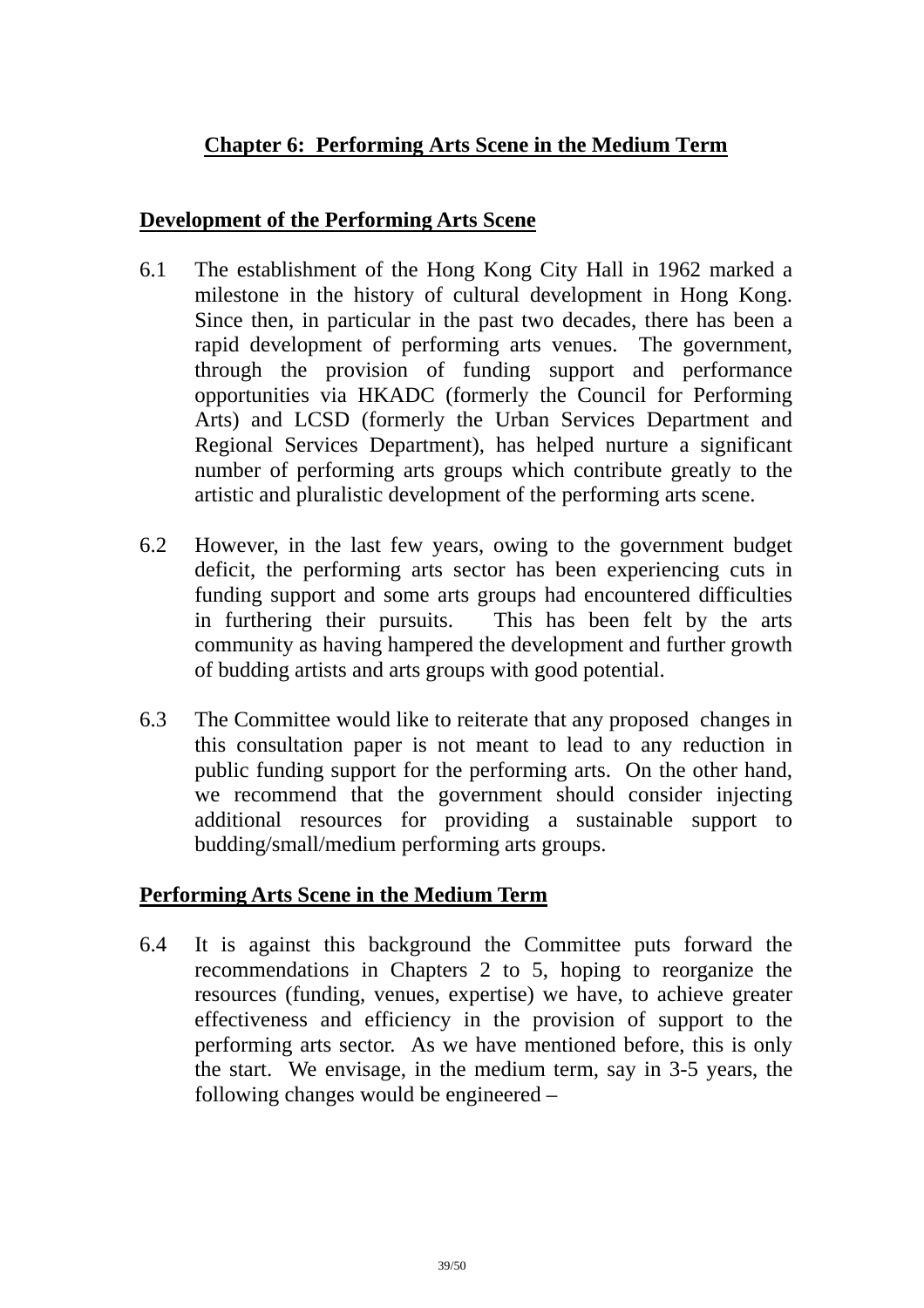- (a) A set of assessment mechanism and criteria to be devised for the funding of major performing arts groups so that there could be fair and open competition for public funding resources. It should be developed with inputs from the performing arts groups and take into account the special nature of specific art forms;
- (b) The venue partnership scheme to be fully implemented, with LCSD and the performing arts groups working together on venue-based audience building, marketing/promotion and corporate sponsorship;
- (c) The introduction of venue-based Programme and Development Committee to shape the artistic character of a venue by overseeing the programme selection at the venue, with the support of LCSD staff and the performing arts groups in partnership;
- (d) Major performing arts groups to take on responsibilities to help groom the budding/small/medium performing arts groups, with the necessary venues and funding support;
- (e) Hong Kong's major performing arts groups being promoted regularly overseas and in the Mainland;
- (f) Effective and efficient use of the promotion and marketing resources of LCSD and the arts groups;
- (g) A steady increase of community support and corporate sponsorship in the performing arts; and
- (h) The emergence of a healthy performing arts market.

#### **Arts Education**

6.5 Last but not least, the Committee considers that arts education is fundamental to the development of a sustainable performing arts scene. We welcome the emphasis the Education and Manpower Bureau (EMB) places on arts education in its new secondary school curriculum. We have proposed to set up a database of arts education expertise for reference of EMB and the schools. We have also recommended to the EMB a requirement for all senior secondary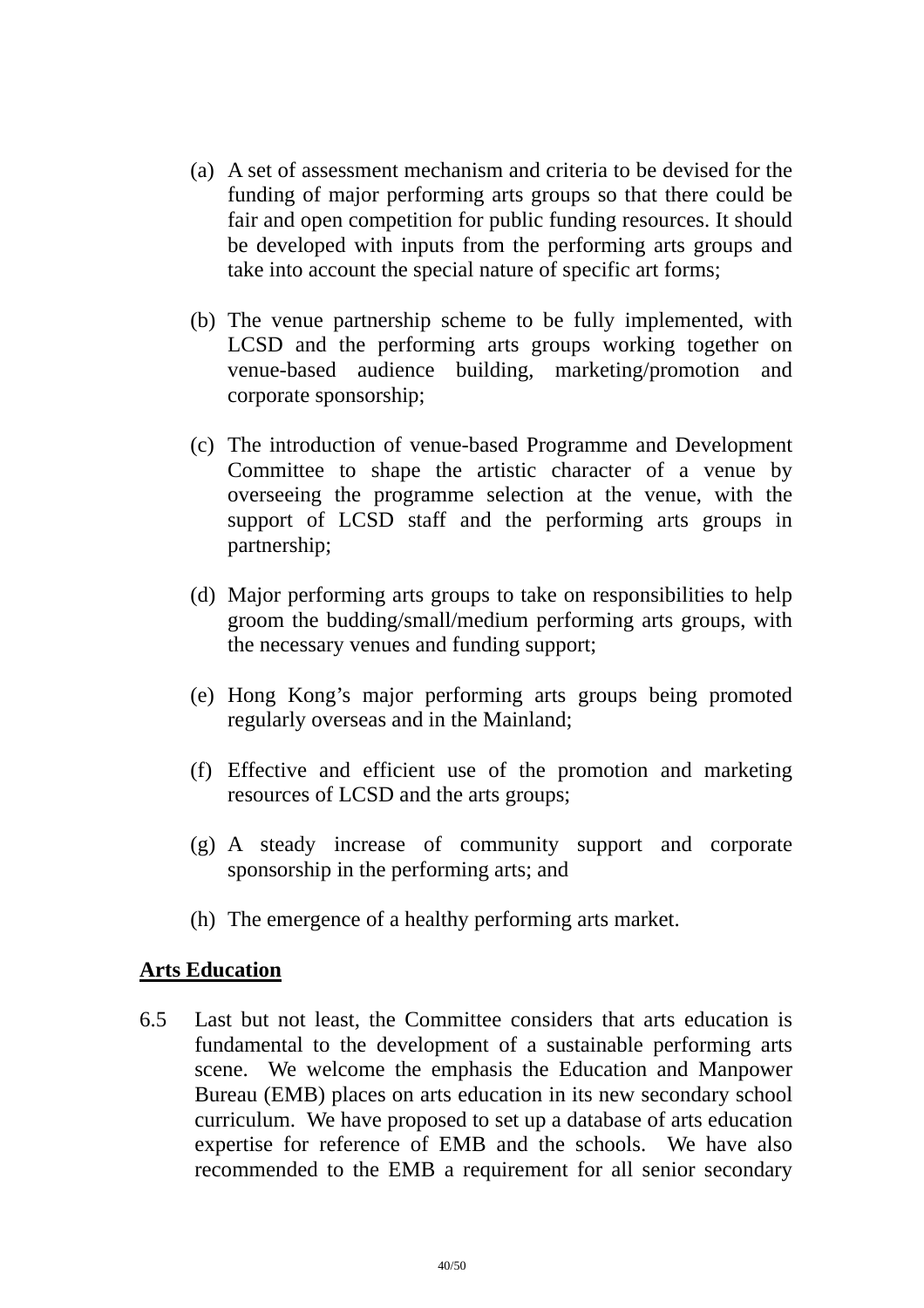school students to attend a performance at a proper performing arts venue at least once a year so as to build up their interests in the appreciation of the performing arts.

- 6.6 If our younger generation is to build up an interest in the performing arts in general, the resulting increase in audience base would help develop a healthy performing arts market to support arts groups in terms of patronage, box office income and corporate sponsorship. This could in turn help reduce their reliance on public funding gradually.
- 6.7 The Committee recommends that a collaboration network should be established between the Hong Kong Academy for Performing Arts (HKAPA) and the major performing arts groups. This would help HKAPA produce graduates suitable for the major groups and in return secure job opportunities for them.

# **West Kowloon Cultural District**

- 6.8 At the current moment, the government has announced the way forward for the WKCD development in the light of public views received over the past 12 months.
- 6.9 The government is planning to establish a statutory body to oversee the development of WKCD, as well as requiring an injection of \$30 billion into an independent fund for the programming and operation of, inter alia, Core Arts and Cultural Facilities in the district. This would certainly increase the number and variety of venues available as well as a significant increase in arts funding.
- 6.10 We envisage that the WKCD statutory body and the independent fund, once established, would steadily build up the cultural software for the district, which would have a positive impact on the arts scene in Hong Kong. The single funding body to be set up for major performing arts group, as proposed in Chapter 2, should start an early dialogue with the statutory body of the WKCD on the coordination of roles between them. The experience of the venue partnership scheme and venue-based programming could serve as a reference for the WKCD statutory body to consider its venue operation and programming in future.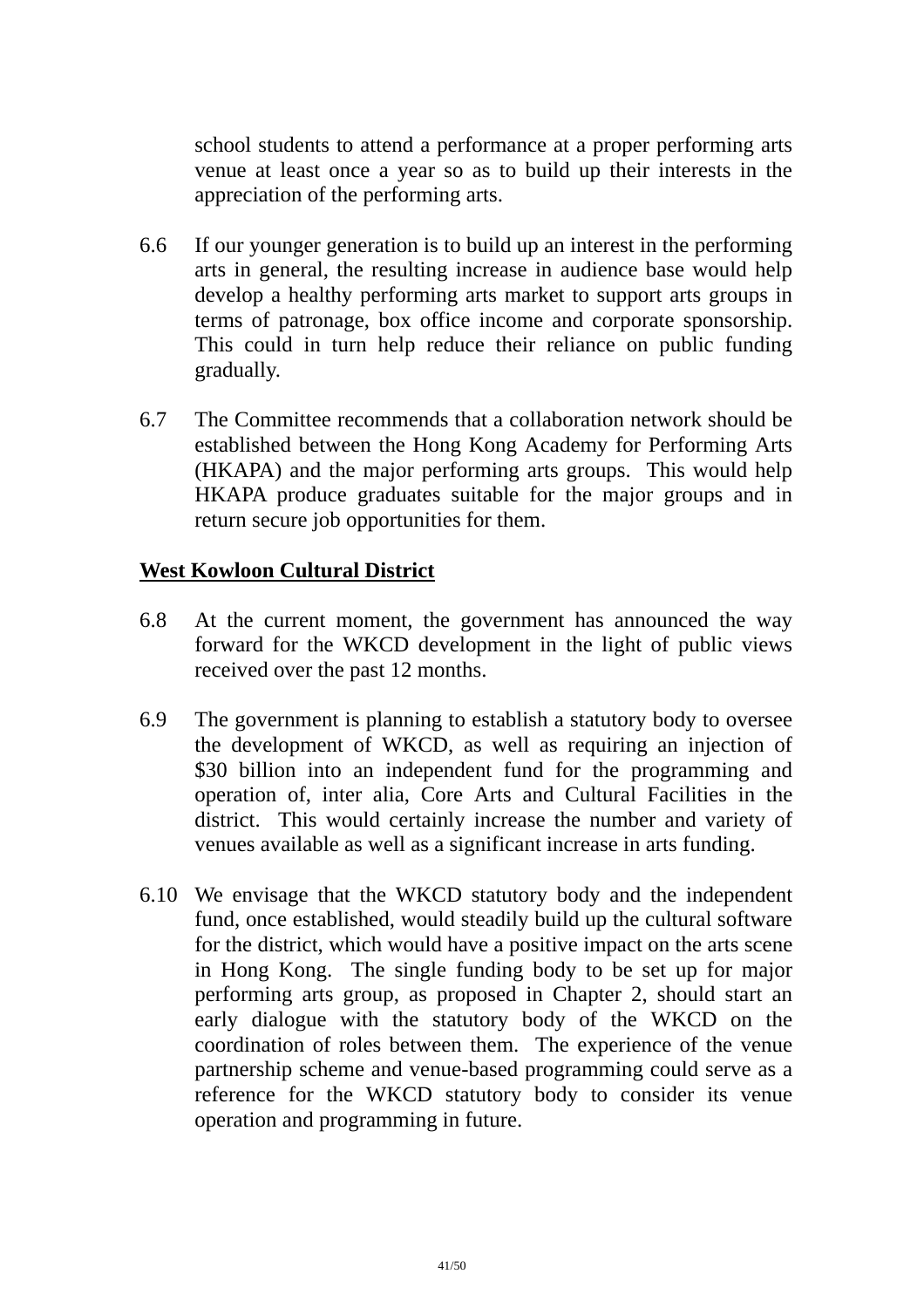- 6.11 We consider it essential to align the building up of "cultural software" for WKCD with the physical construction of the cultural facilities there, so that when the new performing arts facilities in WKCD are ready for use, there will be sufficient new "cultural" software" to make full and productive use of these facilities. This means additional resources will need to be made available for the development of such "cultural software" once a final decision has been made for the implementation of the WKCD project.
- 6.12 Finally the steady increase of community support and corporate sponsorship in the performing arts could become a strong foundation for audience building for Hong Kong as a whole and WKCD in particular.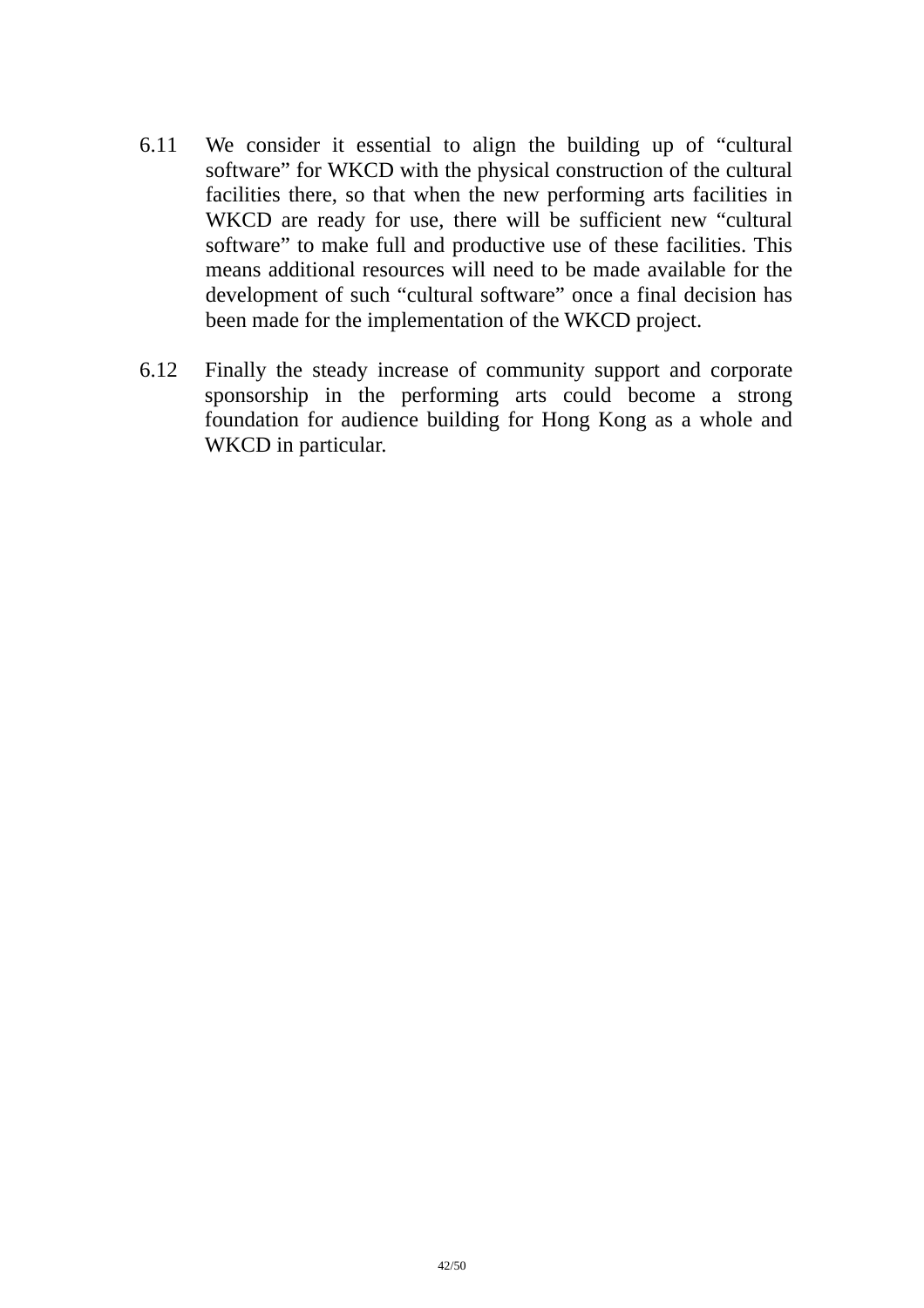# **Key Recommendations**

# **Funding for Major Performing Arts Groups**

- 1. Developing a single assessment mechanism for all major performing arts groups, with a set of clear and measurable assessment criteria focusing on artistic and community impact, quantifiable outputs and achievements as well as governance and management.
- 2. Putting the four performing arts groups funded by LCSD and the 3 year grantees funded by HKADC under one roof, i.e. funded by one single body.
- 3. Putting forward three options for this single funding body
	- (a) government (HAB/LCSD)
	- (b) HKADC
	- (c) a new trust fund/non-profit-making corporation

# **Support for Budding/Small/Medium Performing Arts Groups**

- 4. Establishing structured programming strategies under LCSD for sustainable support of individuals, budding, small and medium performing arts groups with good potential.
- 5. Strengthening HKADC's support for budding artists/arts groups in order to allow young talents a chance to showcase their creativity.

# **Presentation of Performing Arts Programmes**

- 6. Setting up a Programme and Development Committee and six Art Form Panels to consider and endorse LCSD programme strategies/directions, resource allocation and annual programme plans.
- 7. Charging the Programme and Development Committee with the responsibility for formulating structured and sustainable programming strategies for support of budding, small and medium performing arts groups.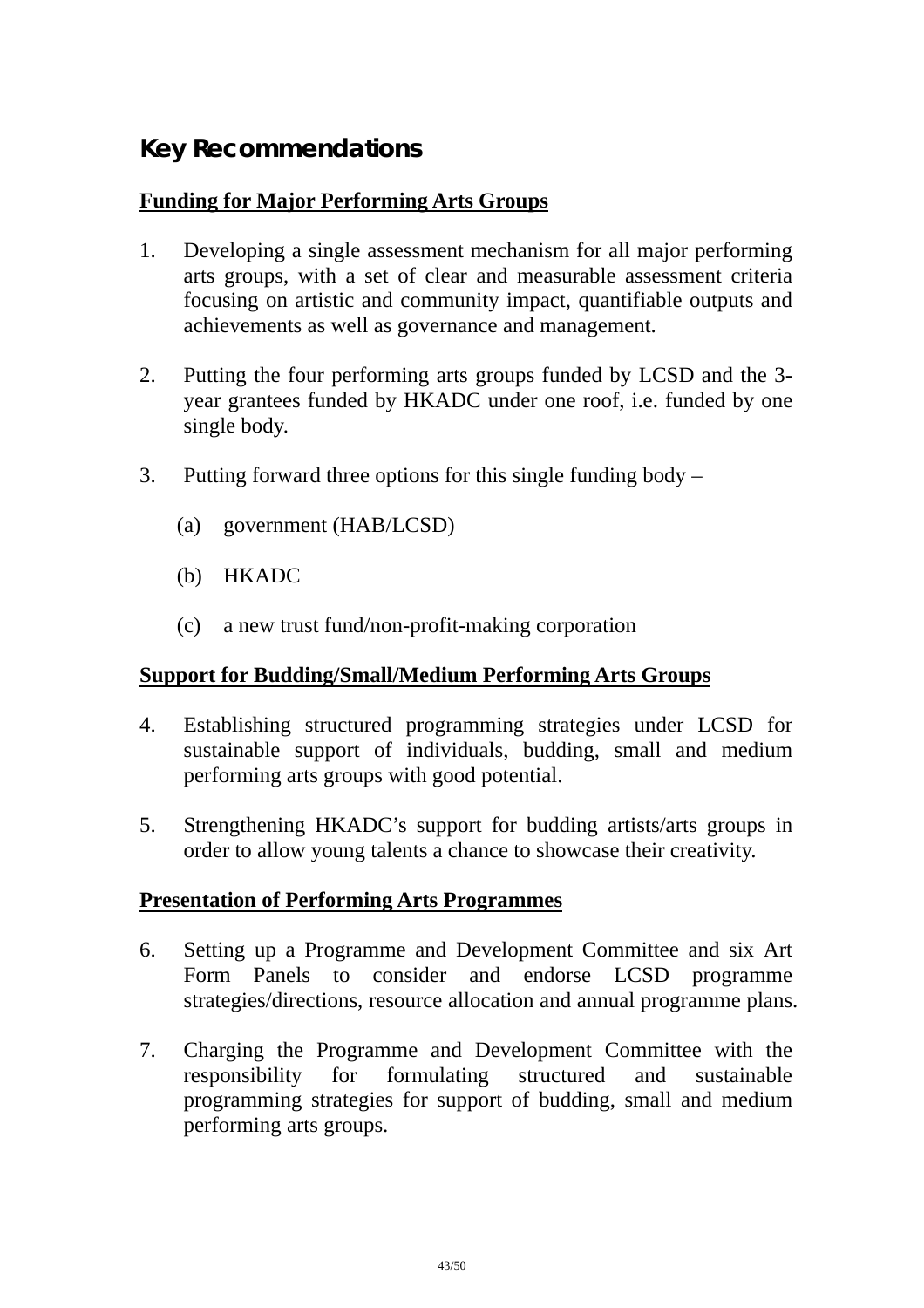#### **Venue support for Performing Arts Groups**

- 8. Establishing a partnership between selected LCSD venues (as venue operator) and performing arts groups (as programme provider) to help strengthen the artistic character of the venue concerned, broaden audience base, develop venue-based marketing strategies, facilitate the seeking of corporate/private sponsorship, and encourage and strengthen community involvement in arts development.
- 9. Using the three territory-wide/thematic venues (i.e. Hong Kong Cultural Centre, Hong Kong City Hall and Kwai Tsing Theatre) and possibly other venues as the venues for the Venue Partnership Scheme.
- 10. Encouraging performing arts groups funded by LCSD and HKADC (both 3-year grantees and 1-year grantees) and other established performing arts groups to apply for the Scheme.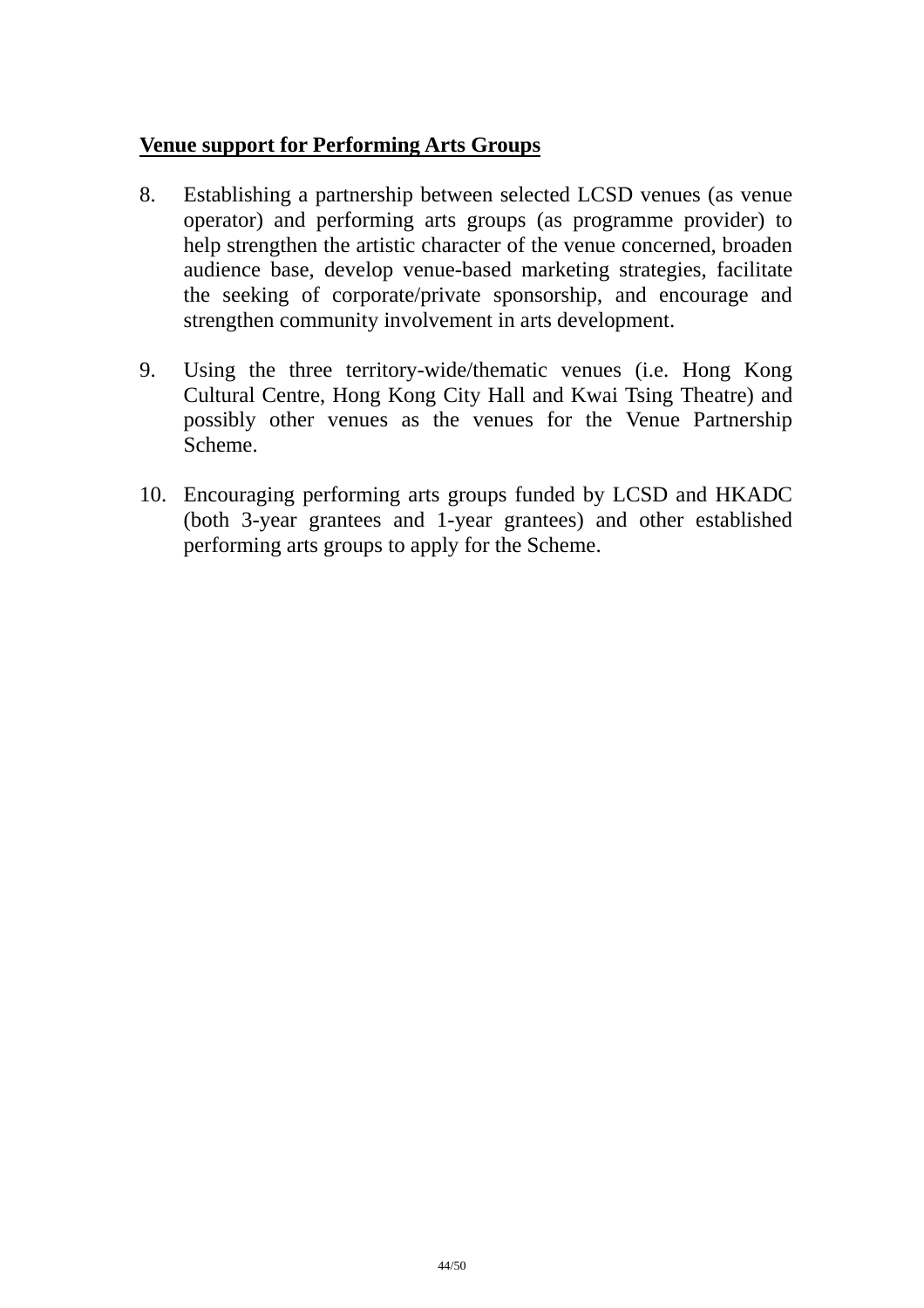#### **Committee on Performing Arts Membership List**

 $(1.11.2004 - 31.10.2006)$ 

Chairman Dr Darwin CHEN, SBS

Vice-chairman Mr CHANG Ching-po, Clarence

Members

Mr CHAN Chung-bun, Bunny, BBS, JP Mr Jolland CHAN Mr CHENG Kam-chung, Eric, MH Mr CHUNG King-fai, BBS Mr Glenn FOK Dr Saimond IP Mr KO Chi-sum Mr LAM Kin-ko, Stewart Dr LAM Pun-lee Mrs LAU KUN Lai-kuen, Stella Miss LAU Man-man, Lisa, MH Mr MA Fung-kwok, SBS, JP Mr MA Hung-ming, John, BBS Mr PUN Siu-fai Dr SHEN Shir-ming The Rt Rev SOO Yee-po, Thomas, JP Mrs TOO SO Kwok-chun Dr YU Siu-wah Representative of Home Affairs Bureau Representative of Leisure and Cultural Services Department

**Secretary** Mr FONG Ngai, Assistant Secretary for Home Affairs (Culture)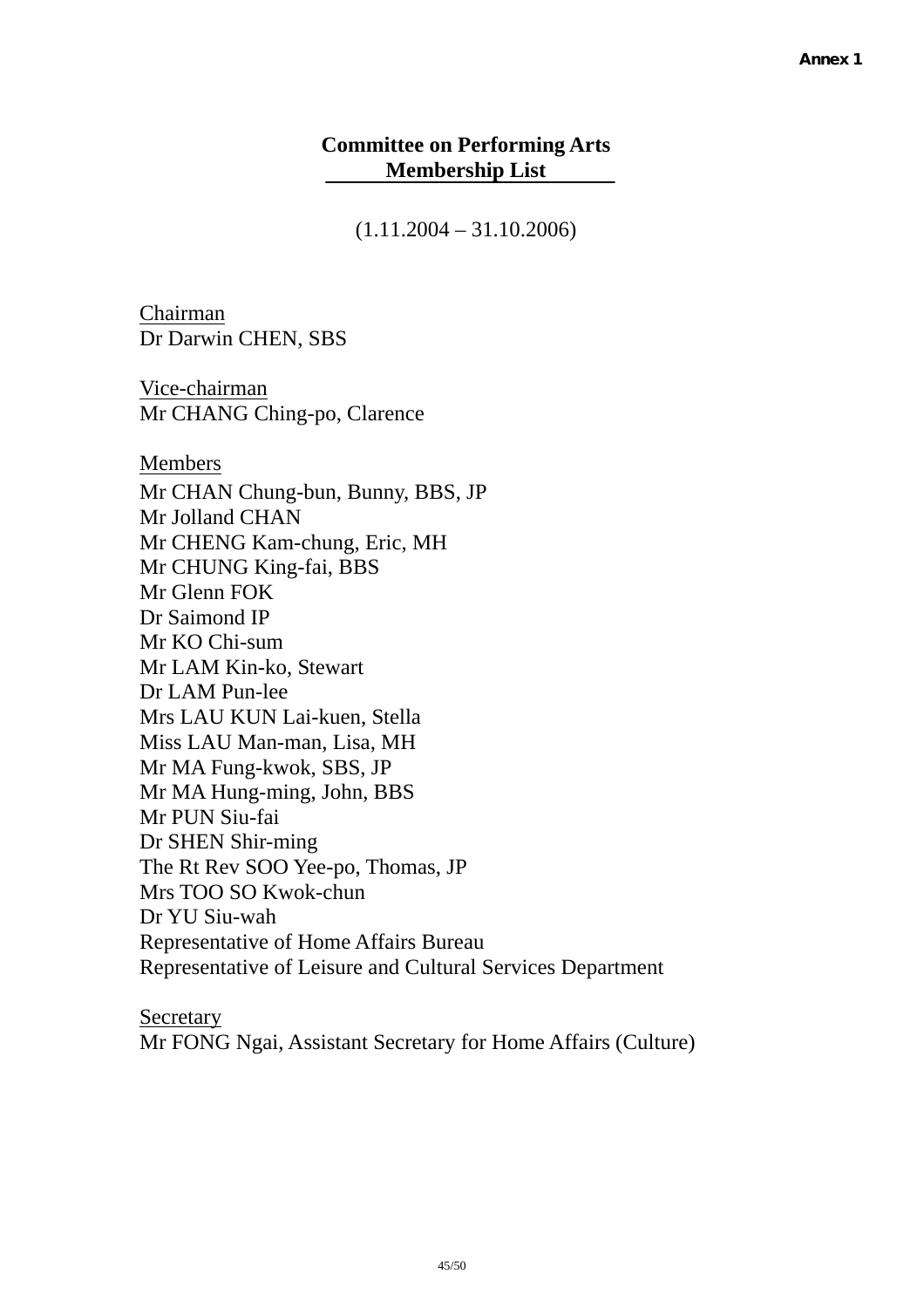#### **TERMS OF REFERENCE**

 To advise the Secretary for Home Affairs on the provision of performing arts services, including:

- 1. the promotion of appreciation, expression and creativity in performing arts;
- 2. the formulation of strategies and plans for the development of performing arts facilities and services, with reference to the Culture and Heritage Commission policy recommendations; and
- 3. the encouragement of community support and partnership with different sectors in arts education, cultural exchange and other matters pertaining to the promotion of the performing arts.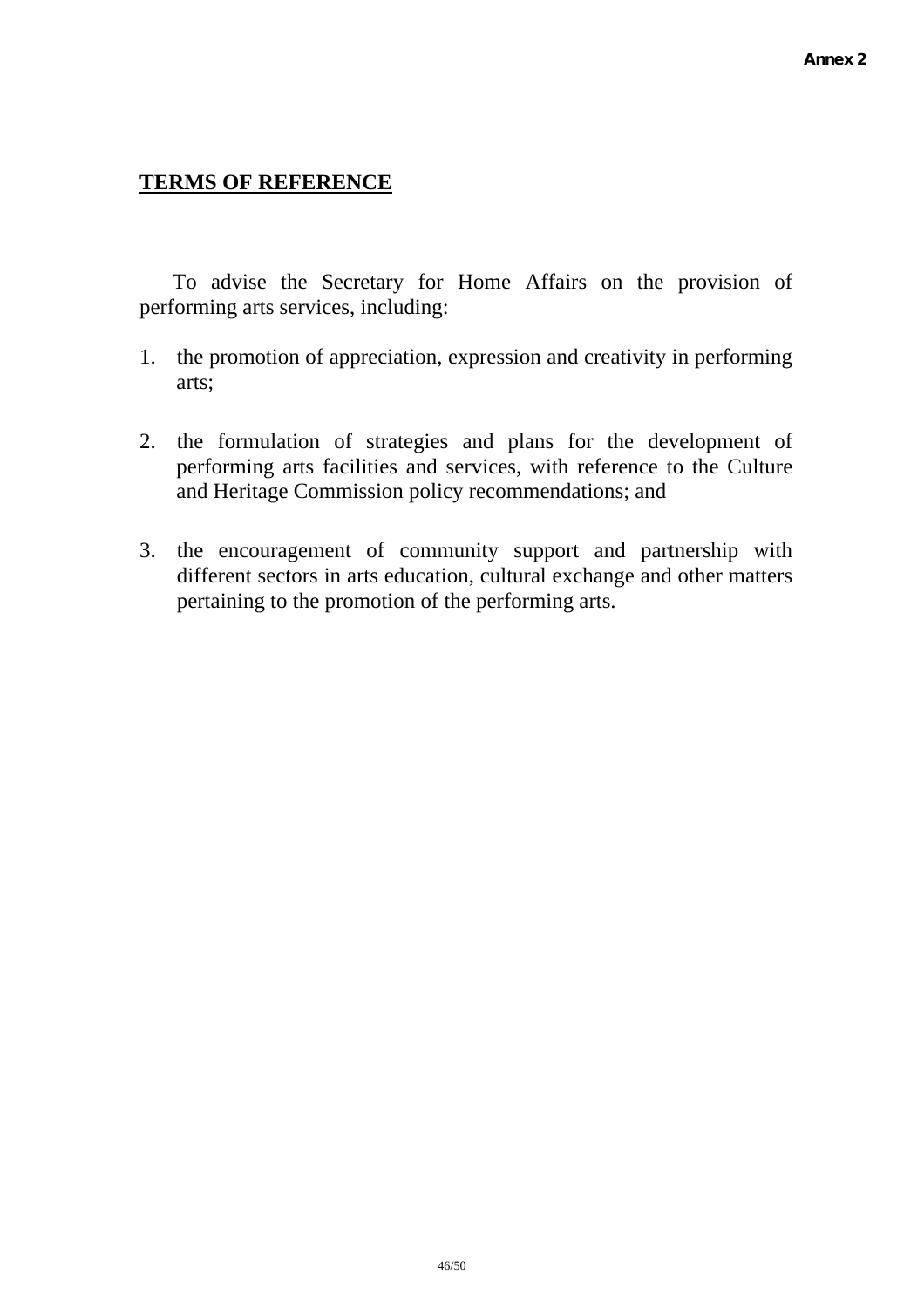#### **Sub-committee on Funding Policy under the Committee on Performing Arts**

# **Membership**

Mr Jolland CHAN (Convenor) Mr CHAN Chung-bun, Bunny Mr CHENG Kam-chung, Eric Dr Saimond IP Mr KO Chi-sum Mr MA Hung-ming, John Mr PUN Siu-fai Dr SHEN Shir-ming

#### **Terms of Reference**

Taking into account previous studies and the Culture and Heritage Commission Policy Recommendation Report –

- To promote the development of performing arts through funding supports;
- To devise a funding and assessment mechanism for major performing arts organizations;
- To review the existing support arrangements for other performing arts organizations; and
- To liaise with the Sub-committees on Cultural Presentation & Programmes and Venue Policy in order to ensure a good interface on common policy areas.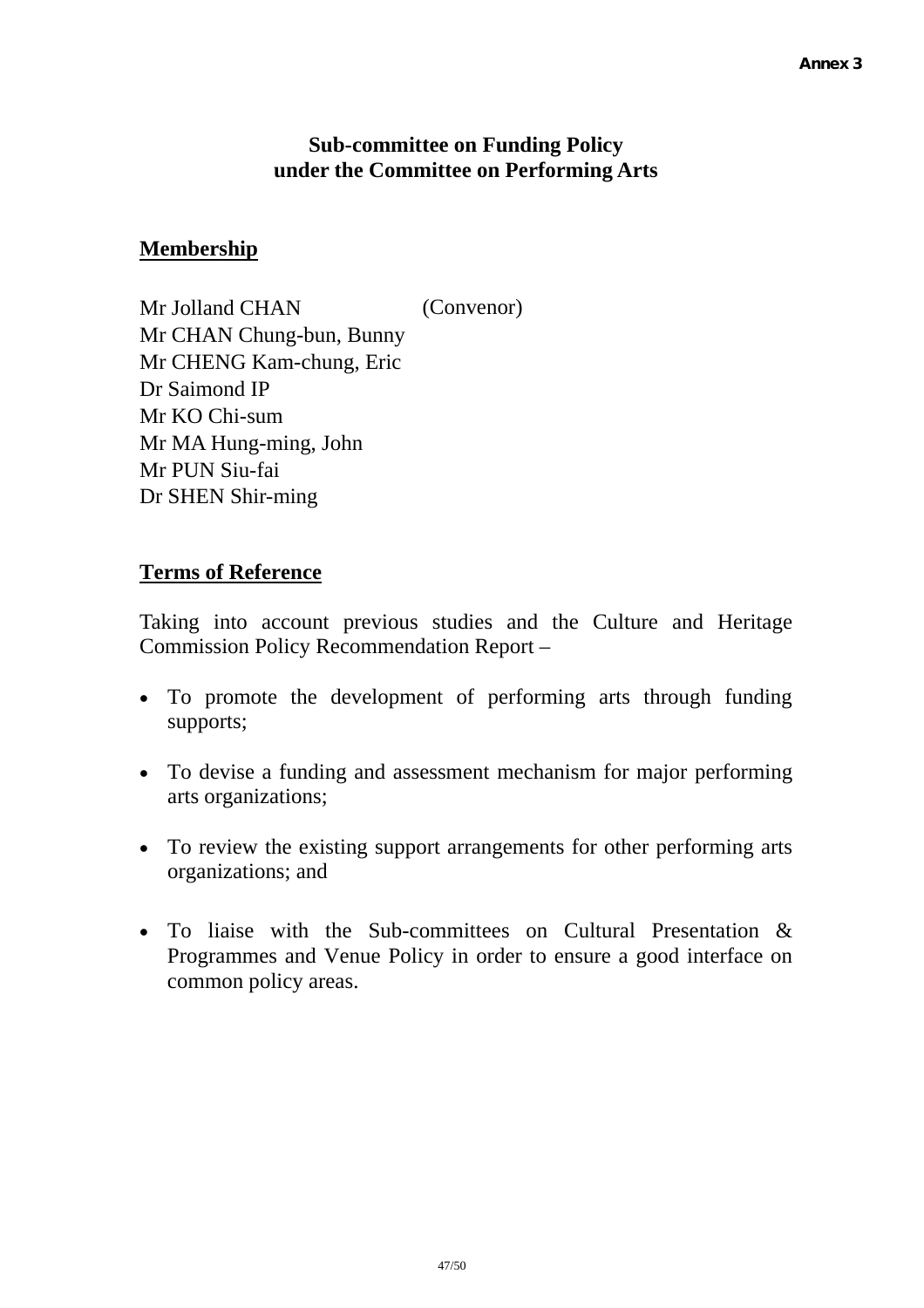# **Sub-committee on Cultural Presentation & Programmes under the Committee on Performing Arts**

# **Membership**

Dr YU Siu-wah (Convenor) Mr Jolland CHAN Mr Glenn FOK Mr KO Chi-sum Mr LAM Kin Ko, Stewart Mrs LAU KUN Lai-Kuen, Stella Mr PUN Siu-fai Mrs TOO SO Kwok-chun

#### **Terms of Reference**

Taking into account previous studies and the Culture and Heritage Commission Policy Recommendation Report –

- To encourage the appreciation of, and participation of individuals in the performing arts through arts education and audience building;
- To review the cultural presentation policy;
- To review the policies on supporting festivals, entertainment events and film programmes; and
- To liaise with the Sub-committees on Funding Policy and Venue Policy in order to ensure a good interface on common policy areas.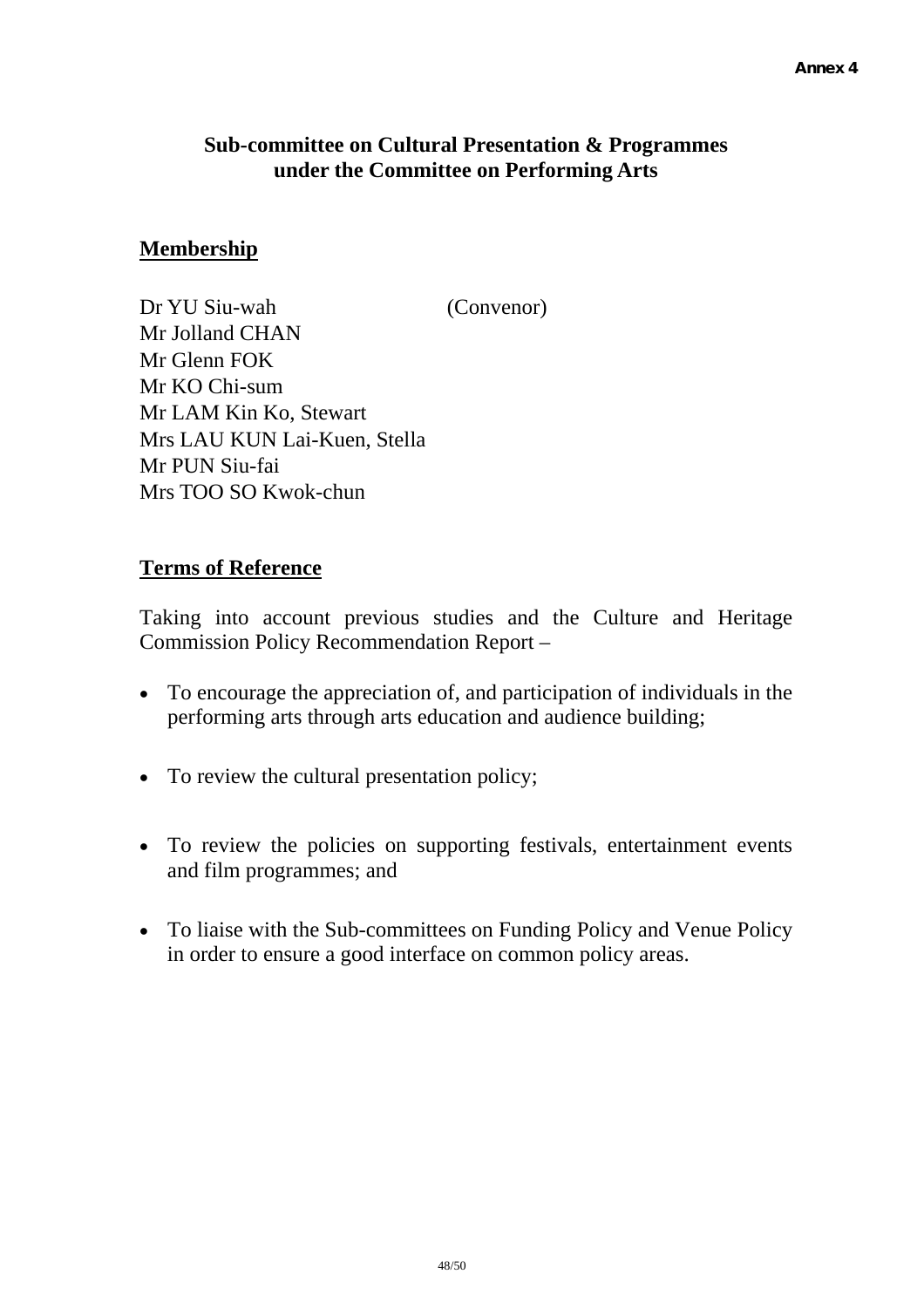#### **Sub-committee on Venue Policy under the Committee on Performing Arts**

# **Membership**

Dr Saimond IP (Convenor) Dr LAM Pun-lee Miss LAU Man-man The Rt Rev SOO Yee-po, Thomas Mrs TOO SO Kwok-chun

#### **Terms of Reference**

Taking into account previous studies and the Culture and Heritage Commission Policy Recommendation Report -

- To review the booking and pricing policy of LCSD performance venues;
- To devise a strategy for developing the character of individual performance venues;
- To explore ways of developing and utilizing non-dedicated venues for performing arts; and
- To liaise with the Sub-committees on Funding Policy and Cultural Presentation & Programmes in order to ensure a good interface on common policy areas.